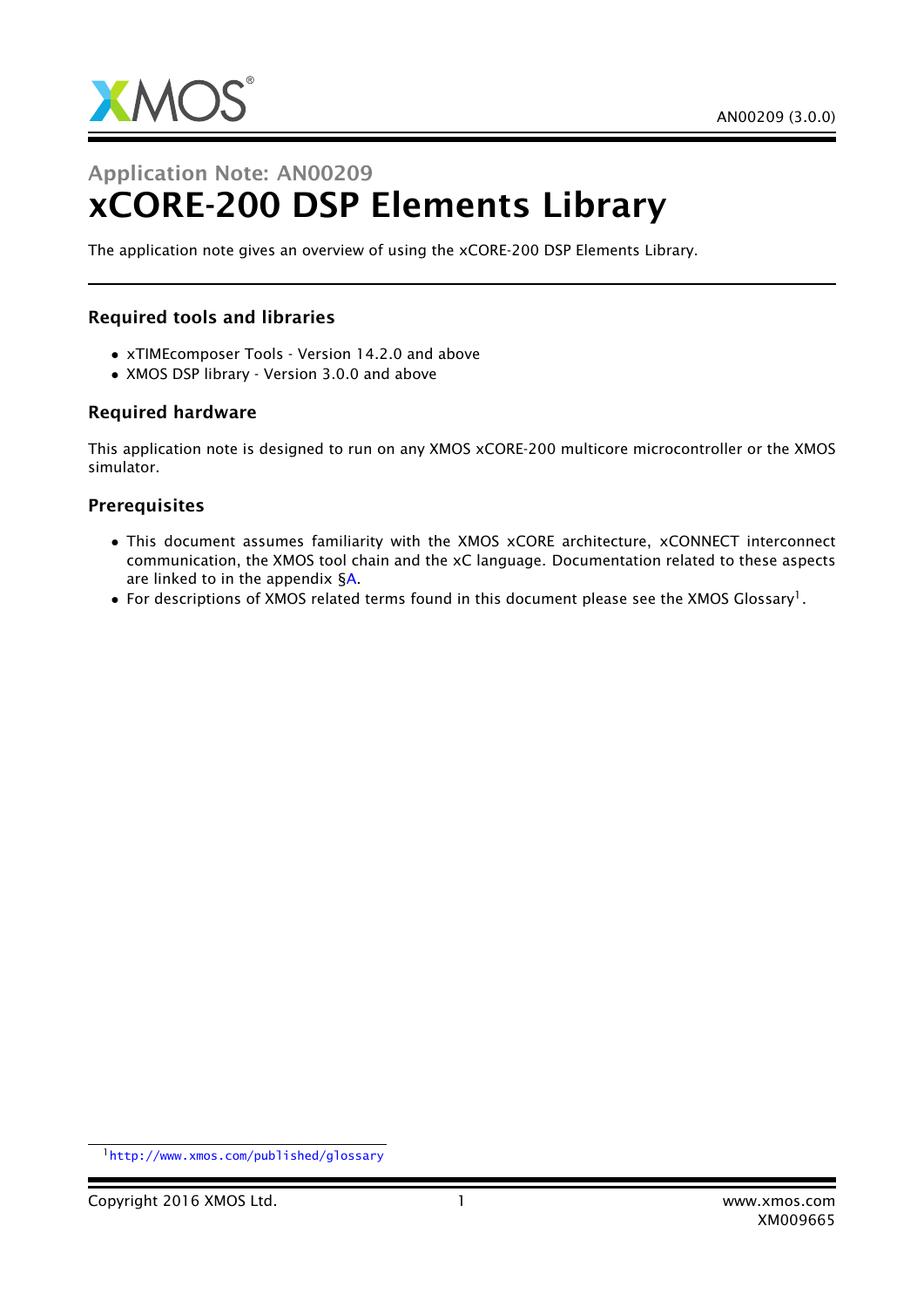

## 1 Introduction

The XMOS xCORE-200 DSP Elements Library provides foundation Digital Signal Processing functions.

The library is split into the following modules :

- Adaptive Filters dsp\_adaptive.h
- Filtering dsp\_filters.h
- Basic Math dsp\_math.h
- Matrix Math dsp\_matrix.h
- Statistics dsp\_statistics.h
- Vectors dsp\_vector.h
- FFT and inverse FFT dsp\_fft.h
- Downsample by 3 dsp\_ds3.h
- Oversample by 3 dsp\_os3.h

The library supports variable Q formats from Q8 to Q31, using the macros in the following header file : dsp\_qformat.h.

The Downsample and Oversample functions are fixed Q31 format.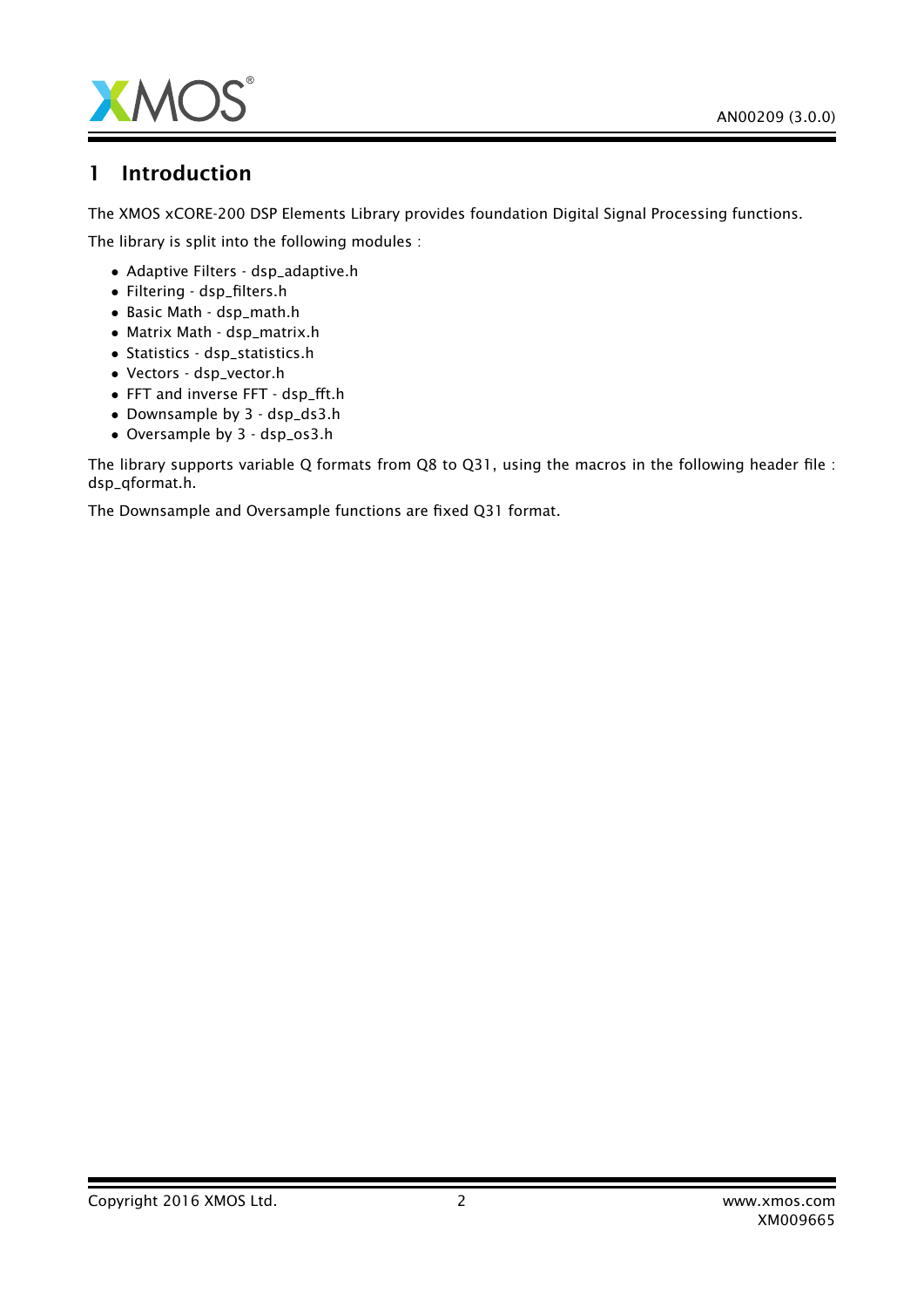

## 2 Getting Started

Ensure you are in the xTIMEcomposer edit perspective by clicking on the Edit perspective button on the left hand side toolbar.

In the Project Explorer view you will see the following applications :

- Adaptive Filters app\_adaptive
- Filtering app\_filters
- Basic Math app\_math
- Matrix Math app\_matrix
- Statistics app\_statistics
- Vectors (Real and Complex) app\_vector
- FFT and inverse FFT app\_fft
- FFT Processing of signals received through a double buffer app\_fft\_double\_buf
- Downsample by 3 app\_ds3
- Oversample by 3 app\_os3

The applications contain code to generate the simulation data and call all of the functions in each module and print the results in the xTIMEcomposer console.

### 2.1 Build the applications

To build the application, select 'Project -> Build Project' in the menu, or click the 'Build' button on the toolbar. The output from the compilation process will be visible on the console. Note that some applications offer different configurations. Particular Build Configurations can be selected by clicking the small arrow next to the Build Icon (Hammer).

## 2.2 Create and launch a run configuration

To run or debug the application, you have to initially create a run or debug configuration. The xTIMEcomposer allows multiple configurations to exist, thus allowing you to store configurations for running on different targets/with different runtime options and arguments. Right-click on the generated binary in the *Project Explorer* view, and select *Run As -> Run Configurations*. To debug, select *Run As -> Debug Configurations*.

In the resulting dialog, double click on *xCORE Application*, then perform the following operations:

- On the *Main* tab select the desired Hardware Target, or check the *simulator* option.
- Select the Run button to launch the application.

The results will be displayed in the xTIMEcomposer *console* tab.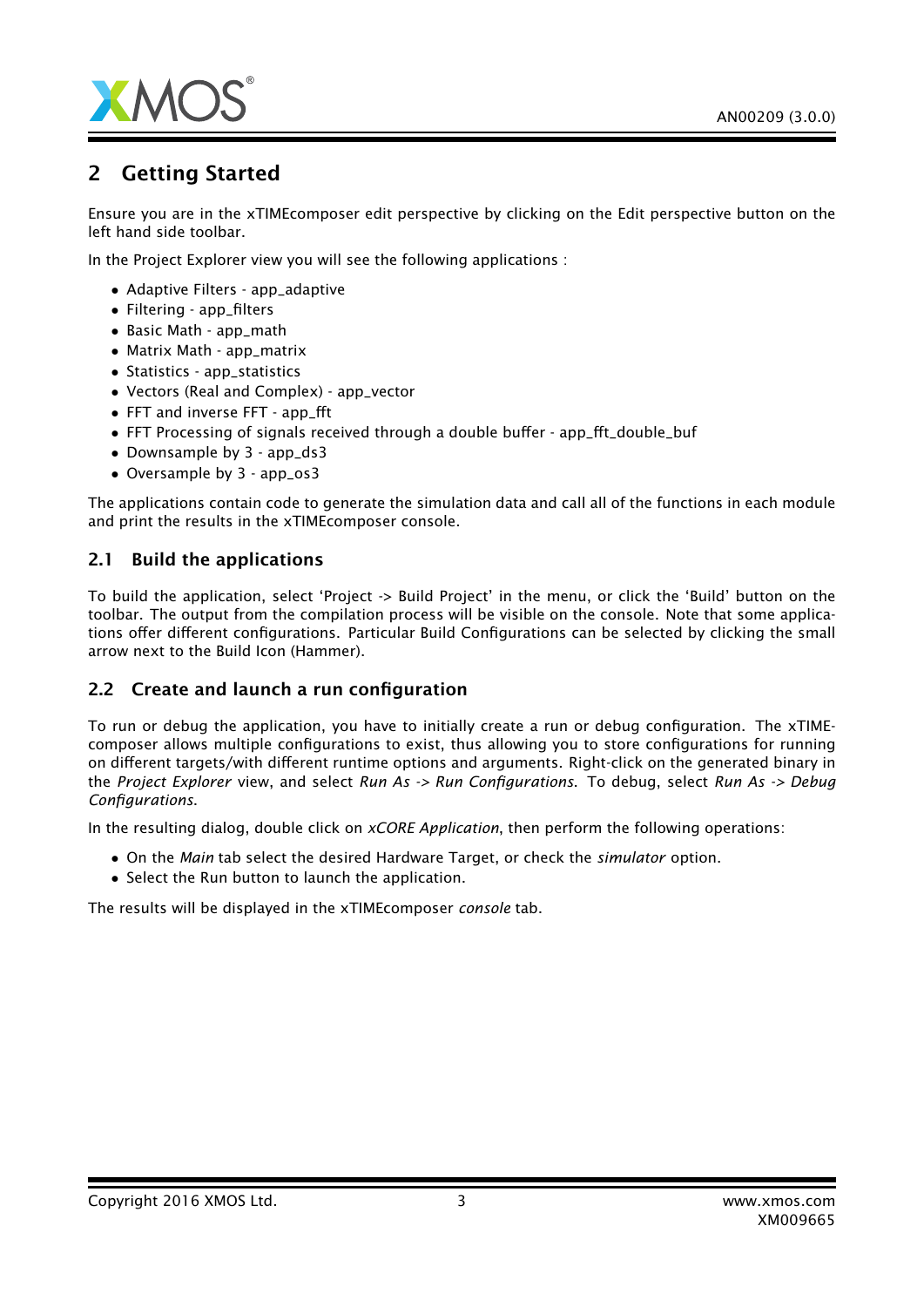

## 3 Using The DSP Library In Other Applications

## 3.1 Makefile Additions For These Examples

To start using the DSP Library, you need to add lib\_dsp to your Makefile:

 $USED_MODULES = ... lib_dsp ...$ 

## 3.2 Including The Library Into Your Source Code

In order to use any of these modules and the Q formats it is only necessary to include the following header file:

#include "dsp.h"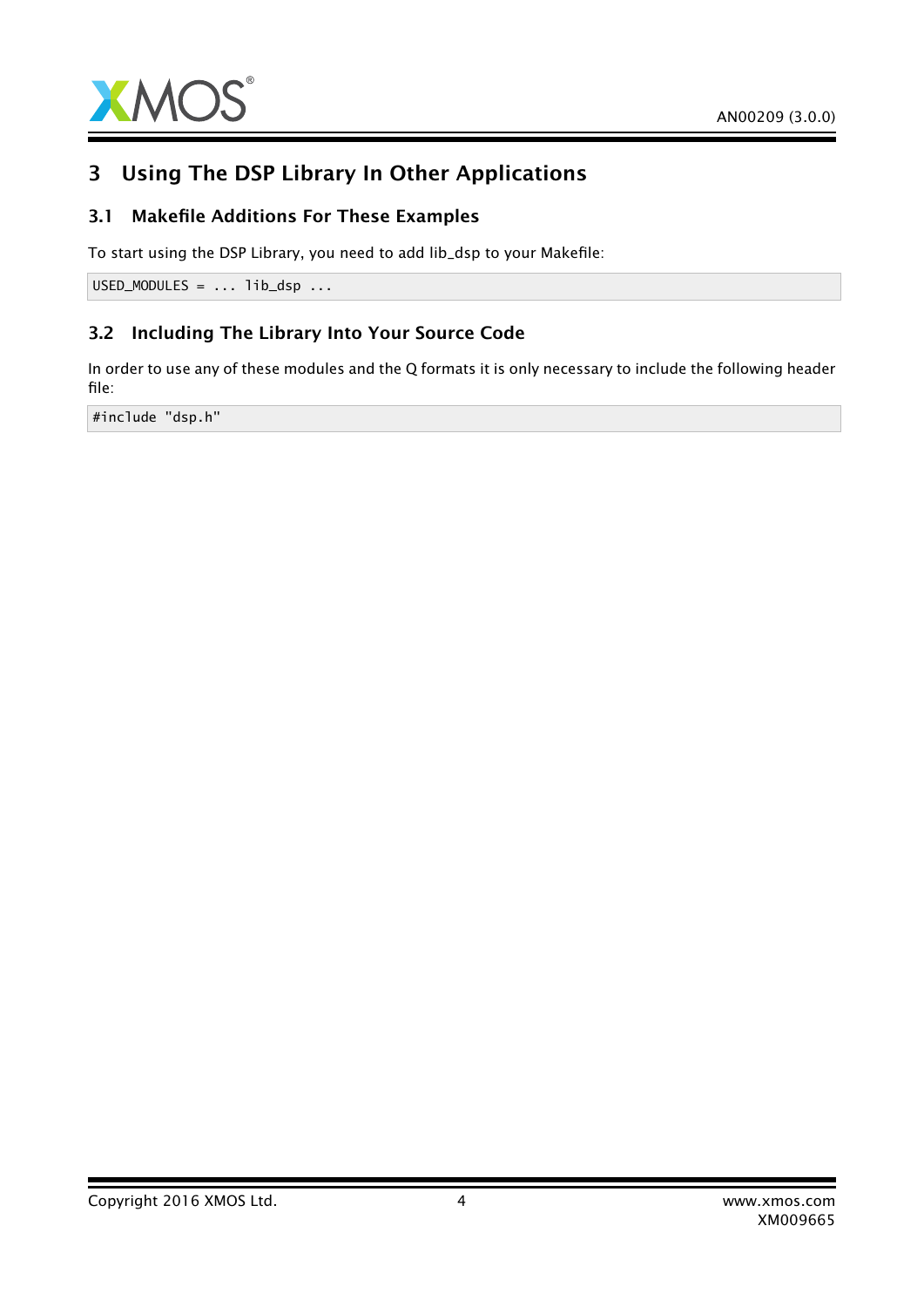

## <span id="page-4-0"></span>APPENDIX A - References

XMOS Tools User Guide <http://www.xmos.com/published/xtimecomposer-user-guide> XMOS xCORE Programming Guide <http://www.xmos.com/published/xmos-programming-guide> XMOS DSP Library [http://www.xmos.com/support/libraries/lib\\_dsp](http://www.xmos.com/support/libraries/lib_dsp) XMOS Sample Rate Conversion Library [https://www.xmos.com/published/lib\\_src-userguide](https://www.xmos.com/published/lib_src-userguide) xCORE-200: The XMOS XS2 Architecture (ISA) <https://www.xmos.com/published/xs2-isa-specification>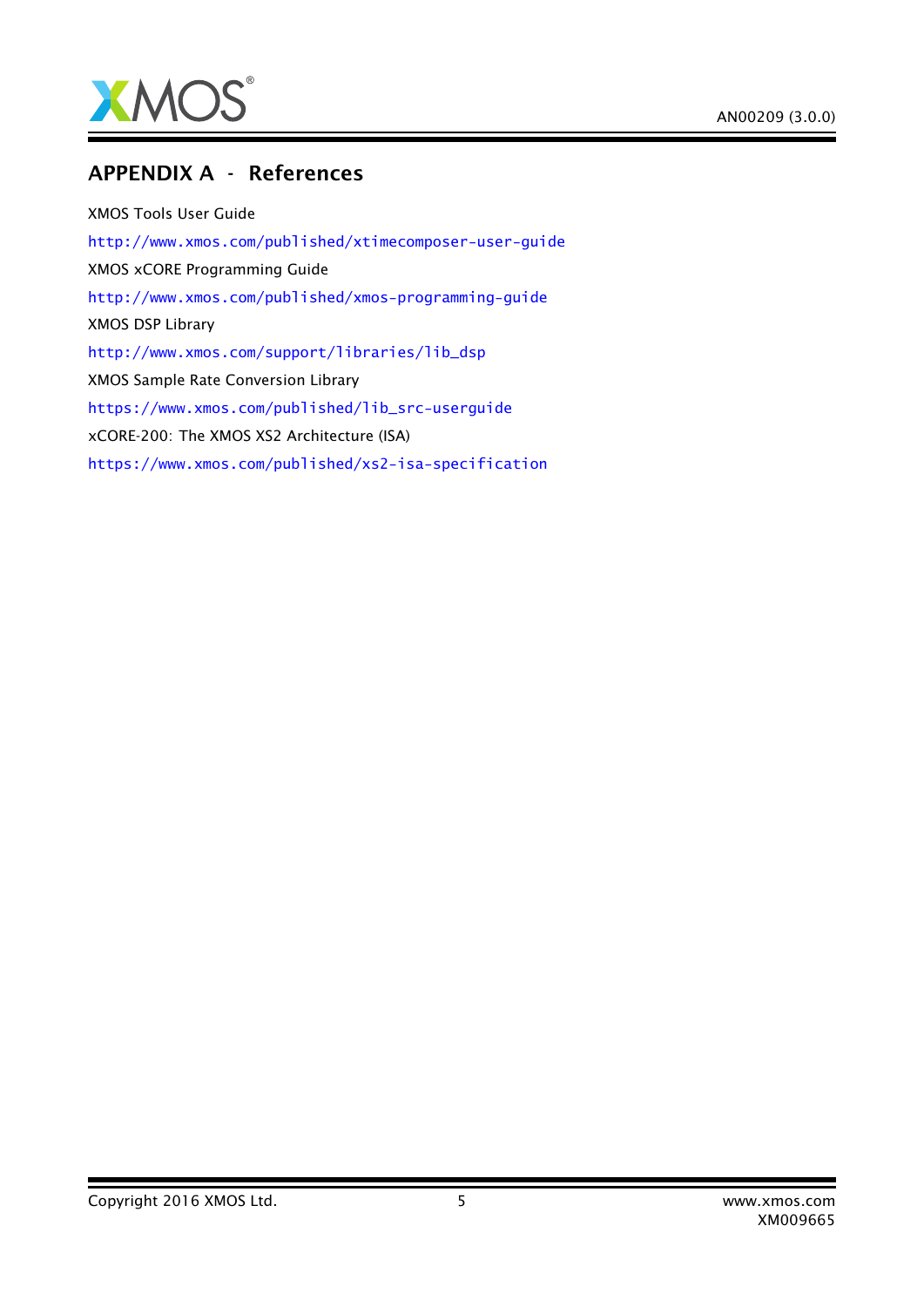

## APPENDIX B - Full Source Code Listings

This section includes the source code for all of the example programs.

### B.1 Adaptive Filtering Functions

```
// Copyright (c) 2015-2016, XMOS Ltd, All rights reserved
// XMOS DSP Library - Adaptive Filtering Function Test Program
// Uses Q24 format
// Include files
#include <stdio.h>
#include <xs1.h>
#include <print.h>
#include <dsp.h>
// Define constants
#define Q_M 1<br>#define Q_N 31
#define \cap N#define FIR FILTER LENGTH 160
void print31( int32_t x) {if(x >=0) printf("+%f",F31(x)); else printf("%f",F31(x));}
// Declare global variables and arrays
int32_t fir_coeffs[] = // 161 taps
{
 Q31(+0.0391607),Q31(+0.0783215),Q31(+0.0191607),Q31(+0.01531791),Q31(-0.03098222),
 Q31(+0.0391607),Q31(+0.0783215),Q31(+0.0191607),Q31(+0.01531791),Q31(-0.03098222),
 Q31(+0.0391607),Q31(+0.0783215),Q31(+0.0191607),Q31(+0.01531791),Q31(-0.03098222),
  Q31(+0.0391607),Q31(+0.0783215),Q31(+0.0191607),Q31(+0.01531791),Q31(-0.03098222),
  Q31(+0.0391607),Q31(+0.0783215),Q31(+0.0191607),Q31(+0.01531791),Q31(-0.03098222),
 Q31(+0.0391607),Q31(+0.0783215),Q31(+0.0191607),Q31(+0.01531791),Q31(-0.03098222),
 Q31(+0.0391607),Q31(+0.0783215),Q31(+0.0191607),Q31(+0.01531791),Q31(-0.03098222),
 Q31(+0.0391607),Q31(+0.0783215),Q31(+0.0191607),Q31(+0.01531791),Q31(-0.03098222),
 Q31(+0.0391607),Q31(+0.0783215),Q31(+0.0191607),Q31(+0.01531791),Q31(-0.03098222),
 Q31(+0.0391607),Q31(+0.0783215),Q31(+0.0191607),Q31(+0.01531791),Q31(-0.03098222),
 Q31(+0.0391607),Q31(+0.0783215),Q31(+0.0191607),Q31(+0.01531791),Q31(-0.03098222),
 Q31(+0.0391607),Q31(+0.0783215),Q31(+0.0191607),Q31(+0.01531791),Q31(-0.03098222),
 Q31(+0.0391607),Q31(+0.0783215),Q31(+0.0191607),Q31(+0.01531791),Q31(-0.03098222),
 Q31(+0.0391607),Q31(+0.0783215),Q31(+0.0191607),Q31(+0.01531791),Q31(-0.03098222),
 Q31(+0.0391607),Q31(+0.0783215),Q31(+0.0191607),Q31(+0.01531791),Q31(-0.03098222),
 Q31(+0.0391607),Q31(+0.0783215),Q31(+0.0191607),Q31(+0.01531791),Q31(-0.03098222),
 Q31(+0.0391607),Q31(+0.0783215),Q31(+0.0191607),Q31(+0.01531791),Q31(-0.03098222),
 Q31(+0.0391607),Q31(+0.0783215),Q31(+0.0191607),Q31(+0.01531791),Q31(-0.03098222),
 Q31(+0.0391607),Q31(+0.0783215),Q31(+0.0191607),Q31(+0.01531791),Q31(-0.03098222),
 Q31(+0.0391607),Q31(+0.0783215),Q31(+0.0191607),Q31(+0.01531791),Q31(-0.03098222),
 Q31(+0.0391607),Q31(+0.0783215),Q31(+0.0191607),Q31(+0.01531791),Q31(-0.03098222),
 Q31(+0.0391607),Q31(+0.0783215),Q31(+0.0191607),Q31(+0.01531791),Q31(-0.03098222),
 Q31(+0.0391607),Q31(+0.0783215),Q31(+0.0191607),Q31(+0.01531791),Q31(-0.03098222),
 Q31(+0.0391607),Q31(+0.0783215),Q31(+0.0191607),Q31(+0.01531791),Q31(-0.03098222),
 Q31(+0.0391607),Q31(+0.0783215),Q31(+0.0191607),Q31(+0.01531791),Q31(-0.03098222),
  Q31(+0.0391607),Q31(+0.0783215),Q31(+0.0191607),Q31(+0.01531791),Q31(-0.03098222),
  Q31(+0.0391607),Q31(+0.0783215),Q31(+0.0191607),Q31(+0.01531791),Q31(-0.03098222),
  Q31(+0.0391607),Q31(+0.0783215),Q31(+0.0191607),Q31(+0.01531791),Q31(-0.03098222),
 Q31(+0.0391607),Q31(+0.0783215),Q31(+0.0191607),Q31(+0.01531791),Q31(-0.03098222),
  Q31(+0.0391607),Q31(+0.0783215),Q31(+0.0191607),Q31(+0.01531791),Q31(-0.03098222),
  Q31(+0.0391607),Q31(+0.0783215),Q31(+0.0191607),Q31(+0.01531791),Q31(-0.03098222),
  Q31(+0.0391607),Q31(+0.0783215),Q31(+0.0191607),Q31(+0.01531791),Q31(-0.03098222),
  Q31(+0.0391607),Q31(+0.0783215),Q31(+0.0191607),Q31(+0.01531791),Q31(-0.03098222),
  Q31(+0.0391607),Q31(+0.0783215),Q31(+0.0191607),Q31(+0.01531791),Q31(-0.03098222),
  Q31(+0.0391607),Q31(+0.0783215),Q31(+0.0191607),Q31(+0.01531791),Q31(-0.03098222),
  Q31(+0.0391607),Q31(+0.0783215),Q31(+0.0191607),Q31(+0.01531791),Q31(-0.03098222),
  Q31(+0.0391607),Q31(+0.0783215),Q31(+0.0191607),Q31(+0.01531791),Q31(-0.03098222),
  Q31(+0.0391607),Q31(+0.0783215),Q31(+0.0191607),Q31(+0.01531791),Q31(-0.03098222),
  Q31(+0.0391607),Q31(+0.0783215),Q31(+0.0191607),Q31(+0.01531791),Q31(-0.03098222),
 Q31(+0.0391607),Q31(+0.0783215),Q31(+0.0191607),Q31(+0.01531791),Q31(-0.03098222),
};
```
int32\_t fir\_state[FIR\_FILTER\_LENGTH];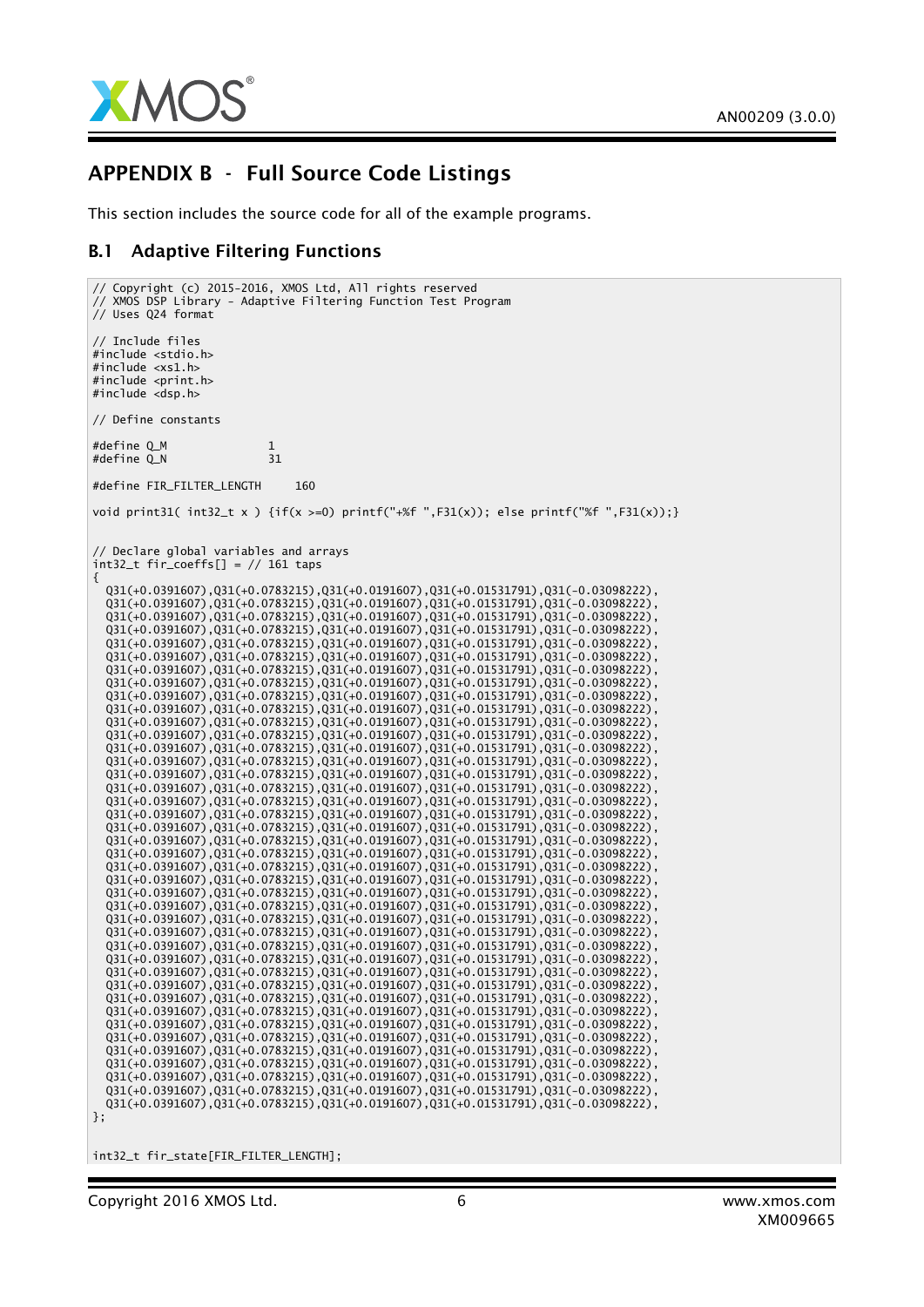

```
int32_t lms_coeffs[FIR_FILTER_LENGTH];
int32_t nlms_coeffs[FIR_FILTER_LENGTH];
int main(void)
{
  int32_t c;
  int32_t x;
  int32_t err;
              // Apply LMS Filter
  for( c = 5; c \le 5; c \le 2)
  {
    printf( "LMS %u\n", c );
    for( int32_t i = 0; i < FIR_FILTER_LENGTH; ++i ) lms_coeffs[i] = fir_coeffs[i];
    for( int32_t i = 0; i < FIR_FILTERLENGTH; ++i ) fir\_state[i] = 0;for( int32_t i = 0; i < c+30; ++i)
    {
      x = dsp_adaptive_lms( Q31(0.08), Q31(0.10), &err, lms_coeffs, fir_state, c, Q31(0.01), Q_N );
      print31( x ); print31( err ); printf( "\n" );
   }
 }
              // Apply Normalized LMS Filter
  for( c = 5; c \le 5; c \le 2)
  {
    printf( "\nNormalized LMS %u\n", c );
    for( int32_t i = 0; i < FIR_FILTER_LENGTH; ++i ) nlms_coeffs[i] = fir_coeffs[i];
    for( int32_t i = 0; i < FIR_FILTER_LENGTH; ++i ) fir\_state[i] = 0;for( int32_t i = 0; i < c+30; ++i )
   {
      x = dsp_adaptive_nlms( Q31(0.08), Q31(0.10), &err, nlms_coeffs, fir_state, c, Q31(0.01), Q_N );
      print31( x ); print31( err ); printf( "\n" );
    }
  }
  return (0);
}
```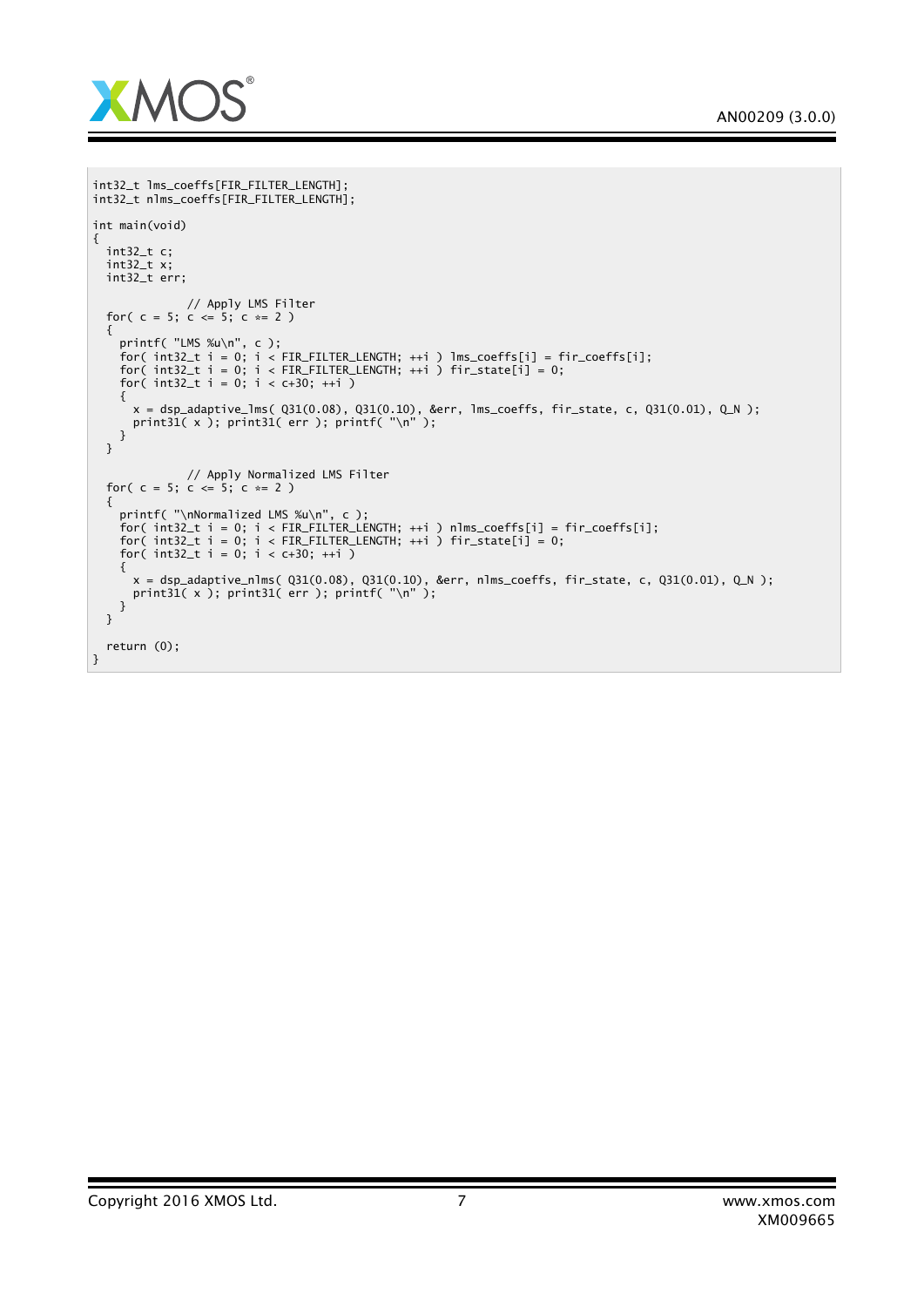

#### B.2 Fixed Coefficient Filtering Functions

// Copyright (c) 2015-2016, XMOS Ltd, All rights reserved // XMOS DSP Library - Filtering Functions Test Program // Uses Q24 format // Include files #include <stdio.h> #include <xs1.h> #include <dsp.h> // Define constants  $#define Q_M$  8<br> $#define O N$  24 #define  $Q_N$ #define FIR\_FILTER\_LENGTH 30 #define IIR\_STATE\_LENGTH 4<br>#define IIR CASCADE DEPTH 3 #define IIR\_CASCADE\_DEPTH 3 #define SAMPLE\_LENGTH #define INTERP\_FILTER\_LENGTH 160 void print31(  $int32_t x$ ) { $if(x >=0)$  printf("+%f",F31(x)); else printf("%f",F31(x));} // Declare global variables and arrays int32\_t Src[] = { Q24(.11), Q24(.12), Q24(.13), Q24(.14), Q24(.15), Q24(.16), Q24(.17), Q24(.18), Q24(.19),  $ightharpoonup$  Q24(.20), Q24(.21), Q24(.22), Q24(.23), Q24(.24), Q24(.25), Q24(.26), Q24(.27), Q24(.28), Q24(.29), Q24 *,*→ (.30), Q24(.31), Q24(.32), Q24(.33), Q24(.34), Q24(.35), Q24(.36), Q24(.37), Q24(.38), Q24(.39), Q24  $(.40)$ , Q24(.41), Q24(.42), Q24(.43), Q24(.44), Q24(.45), Q24(.46), Q24(.47), Q24(.48), Q24(.49), Q24 *,*→ (.50), Q24(.51), Q24(.52), Q24(.53), Q24(.54), Q24(.55), Q24(.56), Q24(.57), Q24(.58), Q24(.59), Q24 *,*→ (.60)}; int32\_t Dst[INTERP\_FILTER\_LENGTH]; int32\_t firCoeffs[] = { Q24(.11), Q24(.12), Q24(.13), Q24(.14), Q24(.15), Q24(.16), Q24(.17), Q24(.18), Q24 *,*→ (.19), Q24(.20), Q24(.21), Q24(.22), Q24(.23), Q24(.24), Q24(.25), Q24(.26), Q24(.27), Q24(.28), Q24(.29), Q24 *,*→ (.30), Q24(.31), Q24(.32), Q24(.33), Q24(.34), Q24(.35), Q24(.36), Q24(.37), Q24(.38), Q24(.39), Q24 *,*→ (.40)}; int32\_t firCoeffsInt[] = { Q31(+0.0391607),Q31(+0.0783215),Q31(+0.0191607),Q31(+0.01531791),Q31(-0.03098222), Q31(+0.0391607),Q31(+0.0783215),Q31(+0.0191607),Q31(+0.01531791),Q31(-0.03098222), Q31(+0.0391607),Q31(+0.0783215),Q31(+0.0191607),Q31(+0.01531791),Q31(-0.03098222), Q31(+0.0391607),Q31(+0.0783215),Q31(+0.0191607),Q31(+0.01531791),Q31(-0.03098222), Q31(+0.0391607),Q31(+0.0783215),Q31(+0.0191607),Q31(+0.01531791),Q31(-0.03098222), Q31(+0.0391607),Q31(+0.0783215),Q31(+0.0191607),Q31(+0.01531791),Q31(-0.03098222), Q31(+0.0391607),Q31(+0.0783215),Q31(+0.0191607),Q31(+0.01531791),Q31(-0.03098222), Q31(+0.0391607),Q31(+0.0783215),Q31(+0.0191607),Q31(+0.01531791),Q31(-0.03098222), Q31(+0.0391607),Q31(+0.0783215),Q31(+0.0191607),Q31(+0.01531791),Q31(-0.03098222), Q31(+0.0391607),Q31(+0.0783215),Q31(+0.0191607),Q31(+0.01531791),Q31(-0.03098222), Q31(+0.0391607),Q31(+0.0783215),Q31(+0.0191607),Q31(+0.01531791),Q31(-0.03098222), Q31(+0.0391607),Q31(+0.0783215),Q31(+0.0191607),Q31(+0.01531791),Q31(-0.03098222), Q31(+0.0391607),Q31(+0.0783215),Q31(+0.0191607),Q31(+0.01531791),Q31(-0.03098222), Q31(+0.0391607),Q31(+0.0783215),Q31(+0.0191607),Q31(+0.01531791),Q31(-0.03098222), Q31(+0.0391607),Q31(+0.0783215),Q31(+0.0191607),Q31(+0.01531791),Q31(-0.03098222), Q31(+0.0391607),Q31(+0.0783215),Q31(+0.0191607),Q31(+0.01531791),Q31(-0.03098222), Q31(+0.0391607),Q31(+0.0783215),Q31(+0.0191607),Q31(+0.01531791),Q31(-0.03098222), Q31(+0.0391607),Q31(+0.0783215),Q31(+0.0191607),Q31(+0.01531791),Q31(-0.03098222), Q31(+0.0391607),Q31(+0.0783215),Q31(+0.0191607),Q31(+0.01531791),Q31(-0.03098222), Q31(+0.0391607),Q31(+0.0783215),Q31(+0.0191607),Q31(+0.01531791),Q31(-0.03098222), Q31(+0.0391607),Q31(+0.0783215),Q31(+0.0191607),Q31(+0.01531791),Q31(-0.03098222), Q31(+0.0391607),Q31(+0.0783215),Q31(+0.0191607),Q31(+0.01531791),Q31(-0.03098222), Q31(+0.0391607),Q31(+0.0783215),Q31(+0.0191607),Q31(+0.01531791),Q31(-0.03098222), Q31(+0.0391607),Q31(+0.0783215),Q31(+0.0191607),Q31(+0.01531791),Q31(-0.03098222), Q31(+0.0391607),Q31(+0.0783215),Q31(+0.0191607),Q31(+0.01531791),Q31(-0.03098222), Q31(+0.0391607),Q31(+0.0783215),Q31(+0.0191607),Q31(+0.01531791),Q31(-0.03098222),

Q31(+0.0391607),Q31(+0.0783215),Q31(+0.0191607),Q31(+0.01531791),Q31(-0.03098222),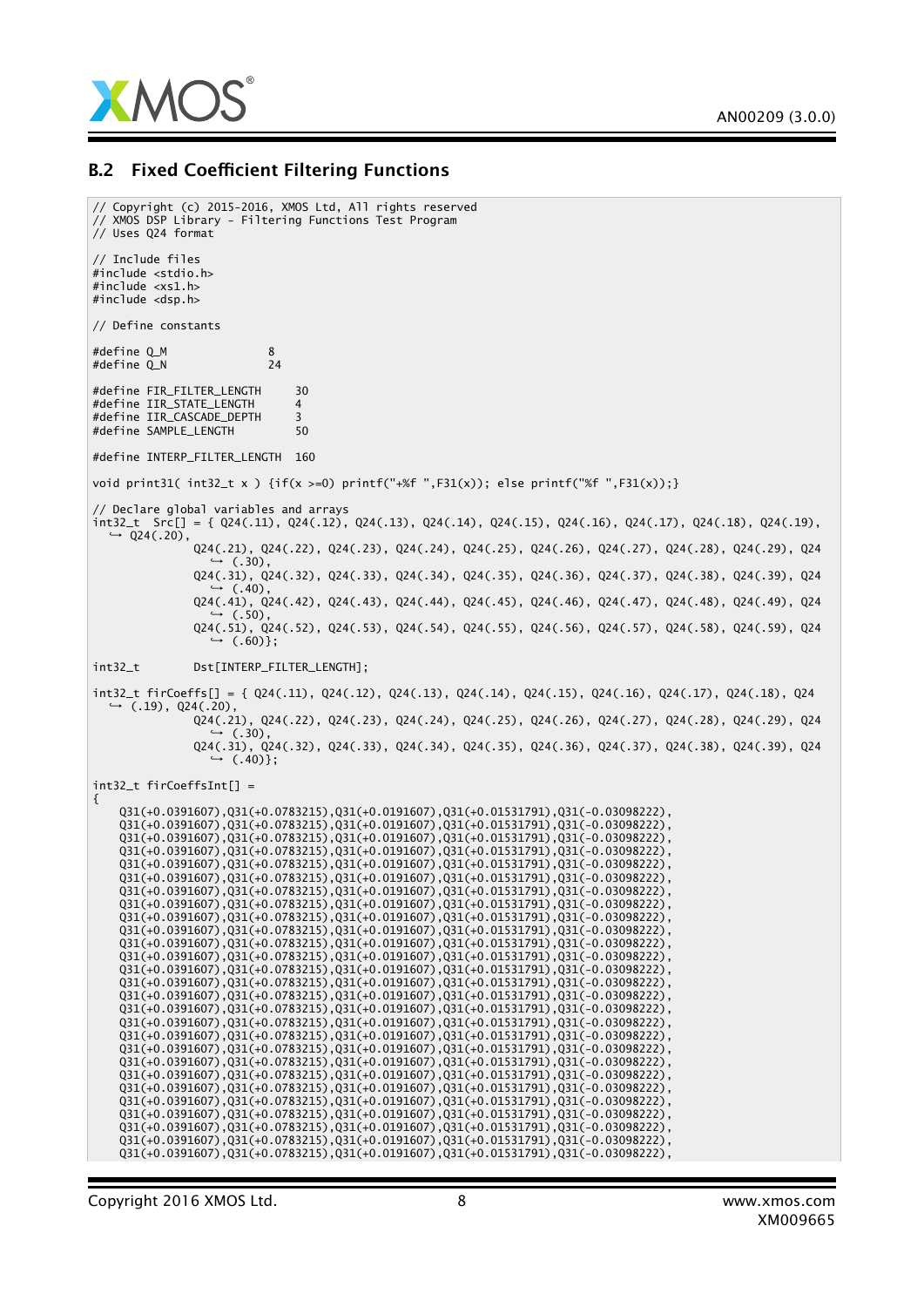

```
Q31(+0.0391607),Q31(+0.0783215),Q31(+0.0191607),Q31(+0.01531791),Q31(-0.03098222),
    Q31(+0.0391607),Q31(+0.0783215),Q31(+0.0191607),Q31(+0.01531791),Q31(-0.03098222),
    Q31(+0.0391607),Q31(+0.0783215),Q31(+0.0191607),Q31(+0.01531791),Q31(-0.03098222),
    Q31(+0.0391607),Q31(+0.0783215),Q31(+0.0191607),Q31(+0.01531791),Q31(-0.03098222),
    Q31(+0.0391607),Q31(+0.0783215),Q31(+0.0191607),Q31(+0.01531791),Q31(-0.03098222),
    Q31(+0.0391607),Q31(+0.0783215),Q31(+0.0191607),Q31(+0.01531791),Q31(-0.03098222),
    Q31(+0.0391607),Q31(+0.0783215),Q31(+0.0191607),Q31(+0.01531791),Q31(-0.03098222),
    Q31(+0.0391607),Q31(+0.0783215),Q31(+0.0191607),Q31(+0.01531791),Q31(-0.03098222),
    Q31(+0.0391607),Q31(+0.0783215),Q31(+0.0191607),Q31(+0.01531791),Q31(-0.03098222),
    Q31(+0.0391607),Q31(+0.0783215),Q31(+0.0191607),Q31(+0.01531791),Q31(-0.03098222),
    Q31(+0.0391607),Q31(+0.0783215),Q31(+0.0191607),Q31(+0.01531791),Q31(-0.03098222),
    Q31(+0.0391607),Q31(+0.0783215),Q31(+0.0191607),Q31(+0.01531791),Q31(-0.03098222),
    Q31(+0.0391607),Q31(+0.0783215),Q31(+0.0191607),Q31(+0.01531791),Q31(-0.03098222),
};
int32_t iirCoeffs[] = { Q24(.11), Q24(.12), Q24(.13), Q24(.14), Q24(.15),
                    Q24(.21), Q24(.22), Q24(.23), Q24(.24), Q24(.25),
                    Q24(.31), Q24(.32), Q24(.33), Q24(.34), Q24(.35)};
//int filterState[FIR_FILTER_LENGTH];
int32_t filterState[INTERP_FILTER_LENGTH];
int32_t inter_coeff[INTERP_FILTER_LENGTH];
int32_t decim_coeff[INTERP_FILTER_LENGTH];
int32_t decim_input[16];
int overhead_time;
int main(void)
{
  int32_t i, j, c, r, x, y;
  const int print_cycles = 0;
 int32_t start_time, end_time, overhead_time, cycles_taken;
 timer tmr;
 tmr :> start_time;
 tmr :> end_time;
  overhead_time = end_time - start_time;
                 // Initiaize FIR filter state array
 for (i = 0; i < FIR_FILTER_LENGTH; i++){
   filterState[i] = 0;
 }
  // Apply FIR filter and store filtered data
  for (i = 0; i < SAMPLE_LENGTH; i++)
  {
   TIME_FUNCTION(Dst[i] =
      dsp_filters_fir (Src[i], // Input data sample to be filtered
                           firCoeffs, // Pointer to filter coefficients
                           filterState, // Pointer to filter state array<br>FIR_FILTER_LENGTH, // Filter length
                           FIR_FILTER_LENGTH,<br>Q_N);
                                                    // Q Format N
   );
 }
 if(print_cycles) {
   printf("cycles taken for executing dsp_filters_fir of length %d: %d\n", FIR_FILTER_LENGTH, cycles_taken);
  }
 printf ("FIR Filter Results\n");
  for (i = 0; i < SAMPLE_LENGTH; i++){
      printf ("Dst[%d] = %lf\n", i, F24 (Dst[i]));
 }
                 // Initiaize IIR filter state array
 for (i = 0; i < IIR_STATE_LENGTH; i++){
    filterState[i] = 0;
 }
  // Apply IIR filter and store filtered data
 for (i = 0; i < SAMPLE_LENGTH; i++)
```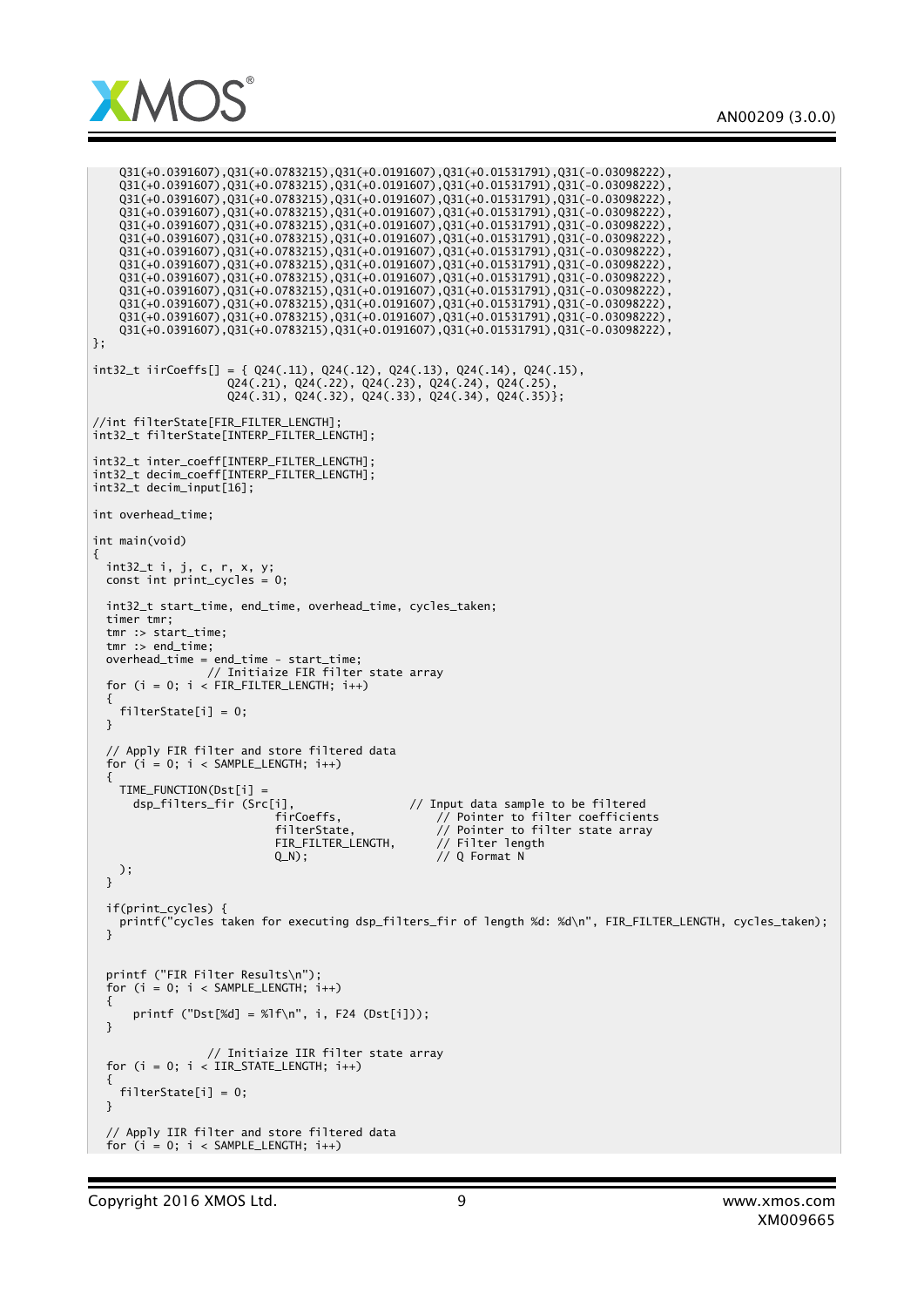

```
{
   TIME_FUNCTION(Dst[i] =<br>dsp_filters_biquad (Src[i],
                              \text{C}src[i], \text{C}/ Input data sample to be filtered in Coefficients
                              iirCoeffs, // Pointer to filter coefficients
                              filterState, // Pointer to filter state array
                              Q_N; \frac{1}{2} \frac{1}{2} \frac{1}{2} \frac{1}{2} \frac{1}{2} \frac{1}{2} \frac{1}{2} \frac{1}{2} \frac{1}{2} \frac{1}{2} \frac{1}{2} \frac{1}{2} \frac{1}{2} \frac{1}{2} \frac{1}{2} \frac{1}{2} \frac{1}{2} \frac{1}{2} \frac{1}{2} \frac{1}{2} \frac{1}{2} \frac{1);
  }
 if(print_cycles) {
   printf("cycles taken for executing dsp_filters_biquad: %d\n", cycles_taken);
 }
 printf ("\nIIR Biquad Filter Results\n");
  for (i = 0; i < SAMPLE_LENGTH; i++){
      printf ("Dst[%d] = %lf\n", i, F24 (Dst[i]));
 }
 // Initiaize IIR filter state array
 for (i = 0; i < (IIR_CASCADE_DEPTH \times IIR_STATE_LENGTH); i++){
    filterState[i] = 0;
 }
 // Apply IIR filter and store filtered data
 for (i = 0; i < SAMPLE_LENGTH; i++){
   TIME_FUNCTION(Dst[i] =<br>dsp_filters_biquads (Src[i],
                               \frac{dS}{dt} (Src[i], \frac{dV}{dt} )/ Input data sample to be filtered irCoeffs.
                                iirCoeffs, // Pointer to filter coefficients
                                filterState, // Pointer to filter state array
                               IIR_CASCADE_DEPTH, // Number of cascaded sections
                               Q_N); \frac{1}{\sqrt{Q}} Format N
    );
  }
  if(print_cycles) {
    printf("cycles taken for executing dsp_filters_biquads (%d cascaded Biquads): %d\n", IIR_CASCADE_DEPTH,
       ,→ cycles_taken);
 }
 printf ("\nCascaded IIR Biquad Filter Results\n");
 for (i = 0; i < SAMPLE_LENGTH; i++){
      printf ("Dst[%d] = %lf\n", i, F24 (Dst[i]));
 }
 printf ("\nInterpolation\n");
 for( r = 2; r \le 8; +r)
 {
   c = 8;printf( "INTERP taps=%u L=%u\n", c*r, r );
   i = 0;for( y = 0; y < c; \leftrightarrowy )
      for( x = 0; x < r; ++x )
         inter_coeff[x*c+y] = firCoeffsInt[i++];
    for( i = 0; i < 160; +i)
      filterState[i] = 0;
    for( i = 0; i < c; ++i )
    {
      dsp_filters_interpolate( Q31(0.1), inter_coeff, filterState, c*r, r, Dst, 31 );
      for( j = 0; j < r; ++j )
         print31( Dst[j] );
      printf( "\n\rangle^n );
   }
 }
printf ("\nDecimation\n");
```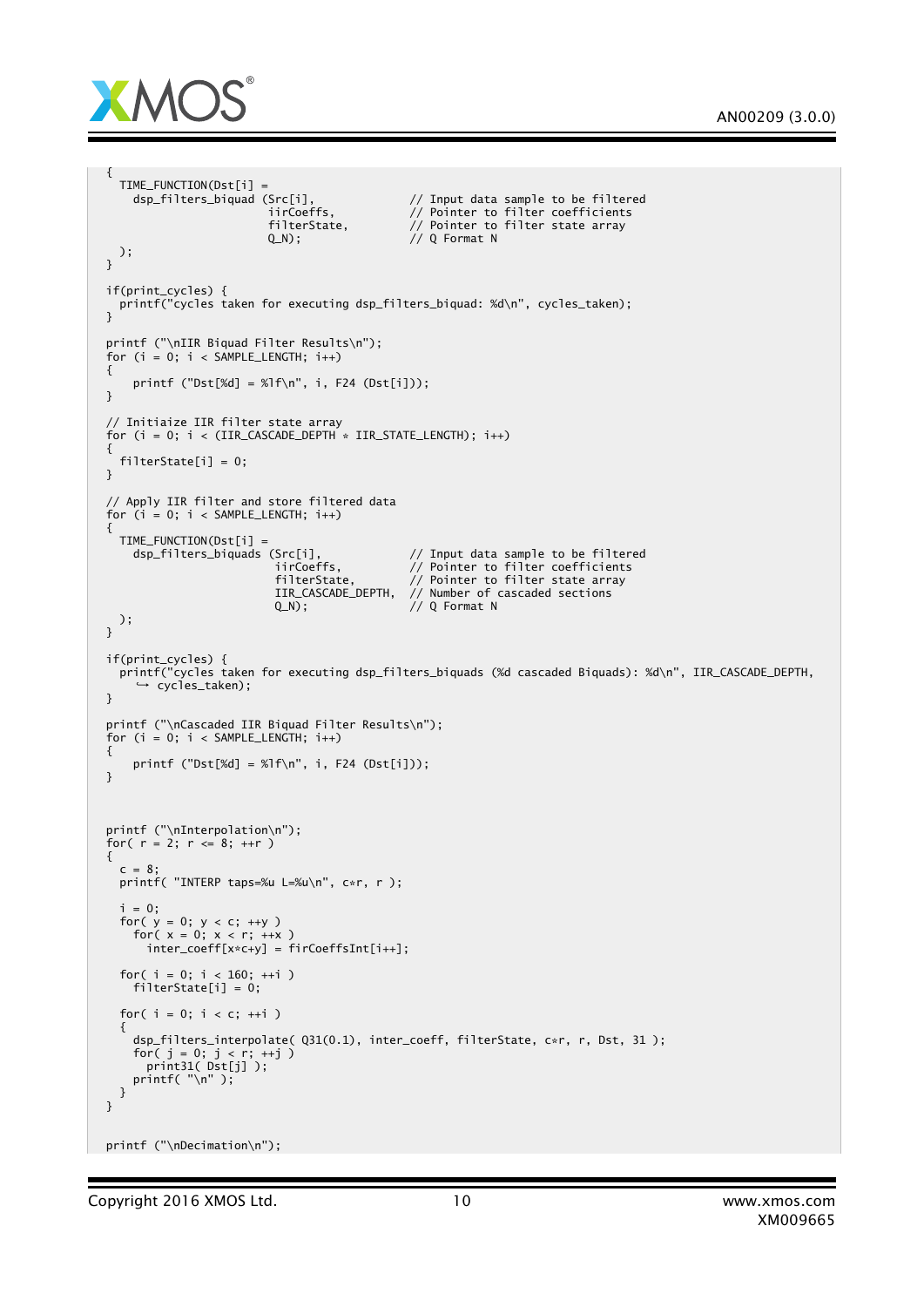

```
for( int32_t r = 2; r \le 8; ++r)
  {
    for( i = 0; i < 16; ++i )
      decim\_input[i] = Q31(0.1);printf( "DECIM taps=%02u M=%02u\n", 32, r );
    for( i = 0; i < 160; ++i )
      filterState[i] = 0;
    for( i = 0; i < 32/r; ++i )
    {
      x = dsp_filters_decimate( decim_input, firCoeffsInt, filterState, 32, r, 31 );
      print31( x );
      if( (i&7) == 7 )
        printf( "\n" );
    }
    if( (--i&7) != 7 )
      printf( "\n" );
 }
 return (0);
}
```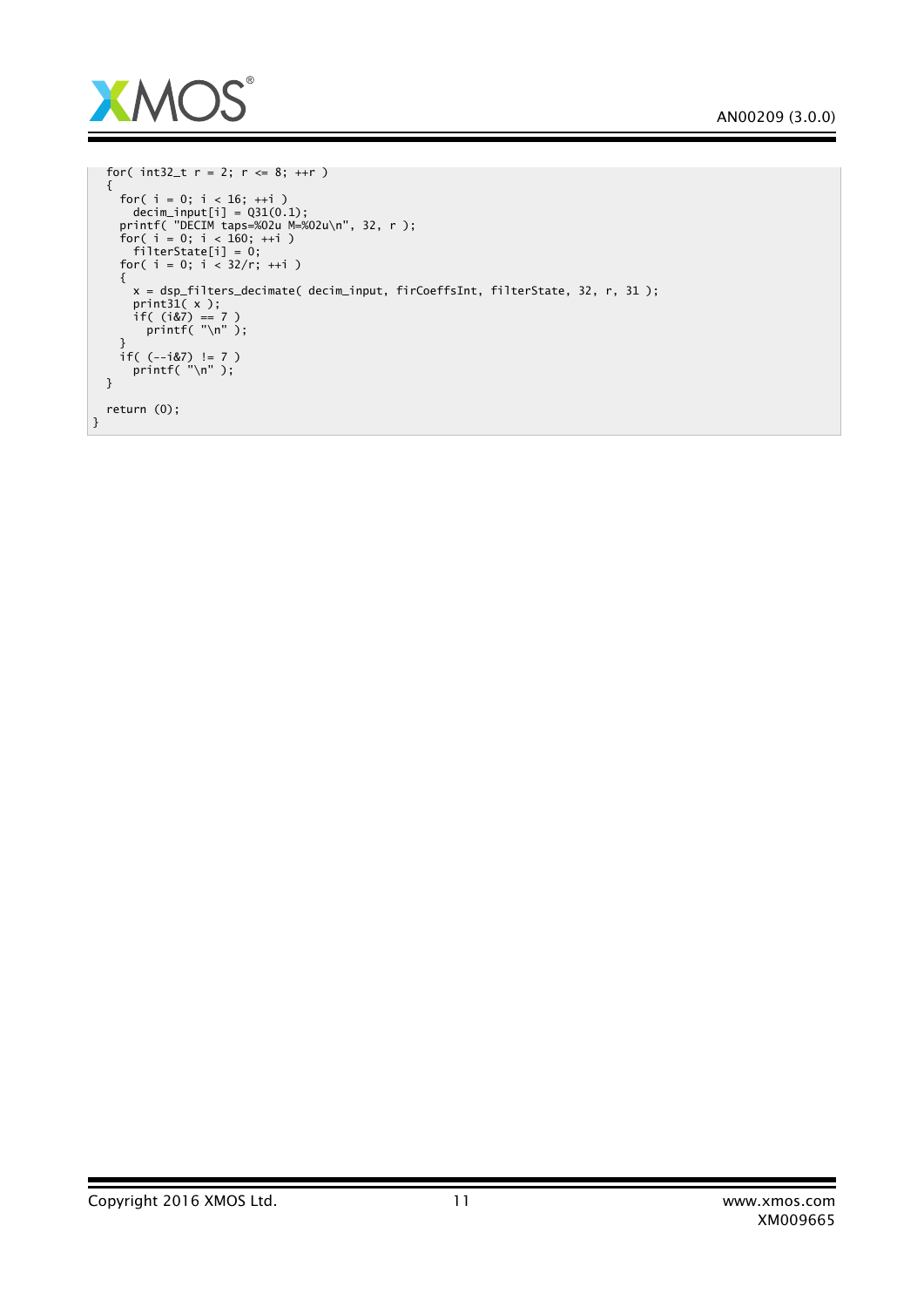

#### B.3 Math Functions

```
// Copyright (c) 2015-2016, XMOS Ltd, All rights reserved
// XMOS DSP Library - Math Functions Test Program
// Uses Q24 format
#include <stdio.h>
#include <print.h>
#include <xs1.h>
#include <dsp.h>
#include <math.h>
#include <stdint.h>
#include <stdlib.h>
#define CHECK_RESULTS 1
#define PRINT_ERROR_TOO_BIG 1
#define EXIT_ON_ERROR_TOO_BIG 0
#define TEST_ALL_INPUTS 0
#define PRINT_CYCLE_COUNT 0
#if PRINT_CYCLE_COUNT
#define DIVIDE_STRESS 1 // execute divide on other cores to get worst case performance.
#else
#define DIVIDE_STRESS 0
#endif
#define STEPS 10
// errors from -15..+15
#define ERROR_RANGE 31
typedef struct {
    int32_t errors[ERROR_RANGE];
    int32_t smaller_than_min_error;
    int32_t greater_than_max_error;
    int32_t max_positive_error;
    int32_t max_negative_error;
    int32_t num_checked;
} error_s;
typedef enum {
 PV_OFF=0,
 PV ON=1} print_values_t;
typedef enum {
 PC_OFF=0.
 PC ON=1} print_cycles_t;
typedef enum {
 I TNFAR=0.
 EYPONENTTAL-1} stimulus_t;
/*
* Report Errors within the Error Range. Top and Bottom or range contain saturated values
 */
int32_t report_errors(int32_t min_error, int32_t max_error, error_s *e) {
int32_t result = 1; // PASS
    int32_t half_range = ERROR_RANGE/2;
    for(int32_t i=0; i<ERROR_RANGE; i++) {
        int32_t error = -half_range+i;
        unsigned num_errors = e->errors[i];
        if(num_errors) {
            if (error > max_error || error < min_error) {
              printf("FAIL:");
            }
            printf("Cases Error == %d: %d, percentage: %5.2f%\n",error, num_errors, 100.0*num_errors/e->
              ,→ num_checked);
        }
    }
    if (e->smaller_than_min_error ) {
        printf("Errors smaller than min_error %d: %d\n",min_error,e->smaller_than_min_error);
```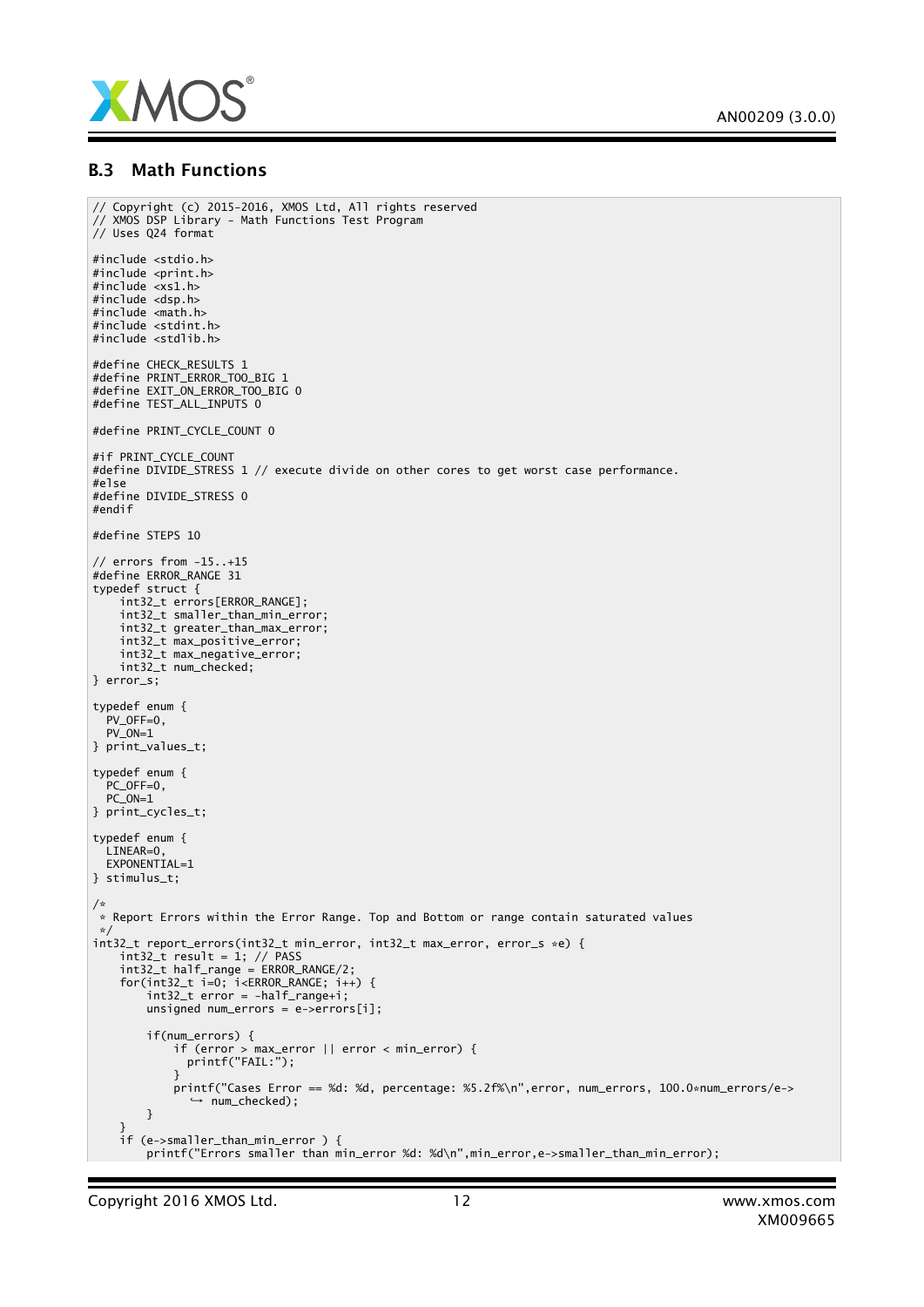

```
result = 0;
     }
     if (e->greater_than_max_error ) {
        printf("Errors smaller than min_error %d: %d\n",max_error,e->greater_than_max_error);
         result = 0;}
     printf("Maximum Positive Error: %d\n",e->max_positive_error);
     printf("Maximum Negative Error: %d\n",e->max_negative_error);
     printf("Number of values checked: %d\n", e->num_checked);
    return result;
}
void reset_errors(error_s *e) {
     for(int32_t i=0; i<ERROR_RANGE; i++) {
         e->errors[i] = 0;}
    e->smaller_than_min_error = 0;
    e->greater_than_max_error = 0;
    e\rightarrow max\_positive\_error = 0;e->max_negative_error = 0;
    e->num_checked = 0;
}
/* Function to check a result against a expected result and store error statistics
 *
* \param[in] result
 * \param[in] expected result
 * \param[in] max absolute error
 * \param[in,out] pointer to error struct object
 * \returns true if check passed
*/
int32 t check result(int32 t result, int32 t expected, int32 t min error, int32 t max error, error s *e) {
    static int32_t half_range = ERROR_RANGE/2;
    uint32_t error_found=0;
    int32_t error = result - expected;
     // Save max positive and negative error
     if (error < e->max_negative_error) e->max_negative_error = error;
    if (error > e->max_positive_error) e->max_positive_error = error;
    if (error > max_error) {
        e->greater_than_max_error++;
        printf("ERROR: error %d is greater than max_error %d\n",error, max_error);
        error found = 1:
    } else if(error < min_error) {
        e->smaller_than_min_error++;
        printf("ERROR: error %d is smaller than min_error %d\n",error, min_error);
        error_found = 1;
    }
    if (error_found) {
     //if (error > max_error) {
#if PRINT_ERROR_TOO_BIG
         printf("result is 0x%x, Expected is 0x%x\n",result, expected);
         printf("\n");
#if EXIT_ON_ERROR_TOO_BIG
        report_errors(min_error, max_error, e);
        exit (0);
#endif
#endif
    }
    int bin_idx = error+half_range;
    if(bin_idx>=0 && bin_idx<ERROR_RANGE) {
       e->errors[bin_idx]++; // increment the error counter
    }
    e->num_checked++;
    return error_found;
}
int overhead_time;
```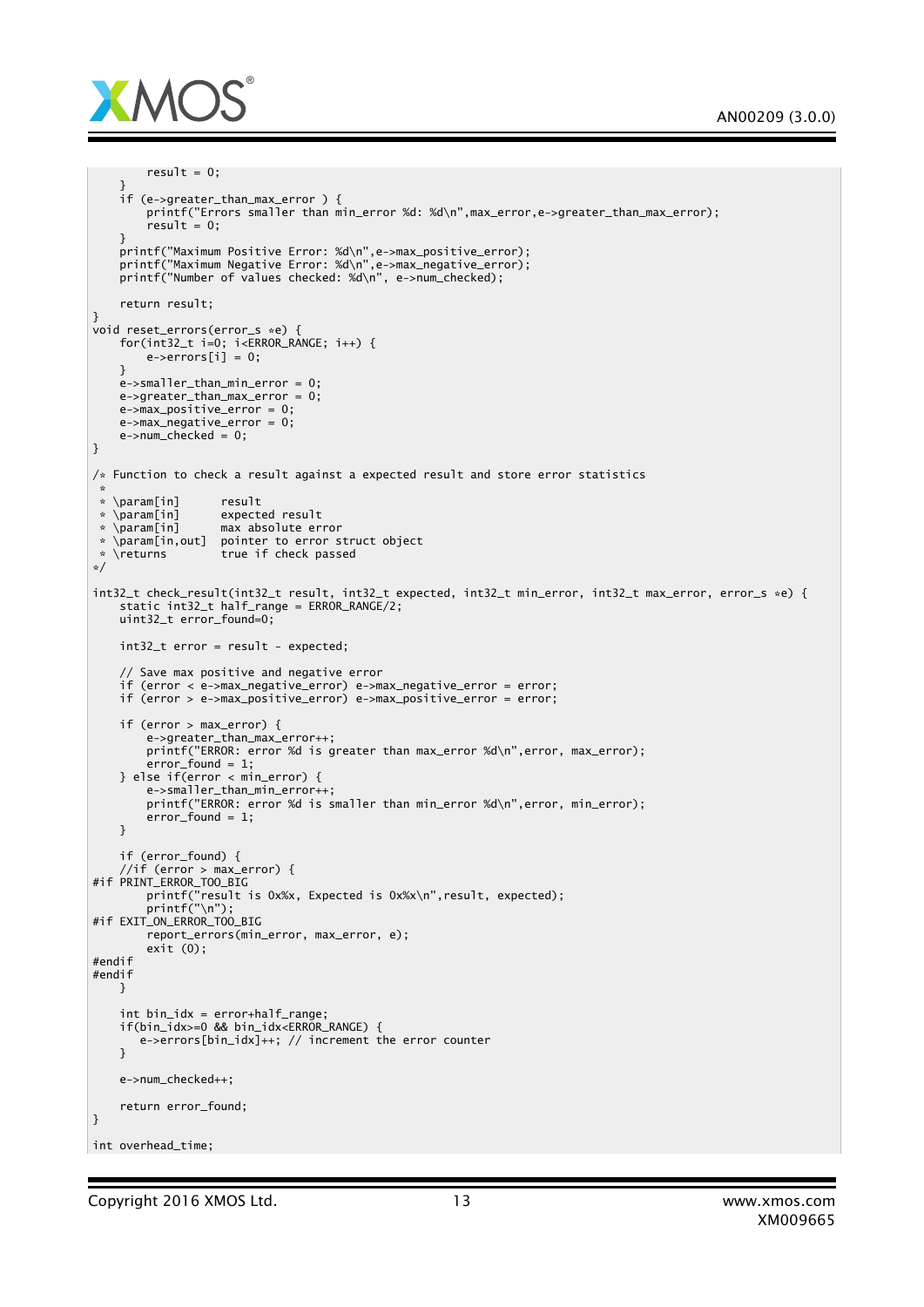

```
//Todo: Test if this performs as well as the conversion macros in dsp_qformat.h
inline int32_t qs(double d, const int32_t q_format) {
 return (int32_t)((int64_t)((d) * ((uint64_t)1 << (q_format+20)) + (1<<19)) >> 20);
}
void test_multipliation_and_division() {
   const int32_t q_format = 24; // location of the decimal point. Gives 8 digits of precision after
      → conversion to floating point.
    q8_24 result, expected;
    error_s err;
   reset_errors(&err);
   printf("Test Multiplication and Division\n");
    printf("--------------------------------\n");
    printf("Note: All calculations are done in Q8.24 format. That gives 7 digits of precision after the
      → decimal point\n");
   printf("Note: Maximum double representation of Q8.24 format: %.8f\n\n", F24(0x7FFFFFFF));
    double f0, f1;
    f0 = 11.3137085;f1 = 11.3137085;// Multiply the square root of 128 (maximum double representation of Q8.24)
   printf ("Multiplication (%.8f x %.8f): %.8f\n\n",f0, f1, F24(dsp_math_multiply(Q24(f0), Q24(f1), q_format)
      ,→ ));
   printf ("Multiplication (11.4 x 11.4). Will overflow!: %.8f\n\n", F24(dsp_math_multiply(Q24(11.4), Q24
      \hookrightarrow (11.4), a format)))::
   printf ("Saturated Multiplication (11.4 x 11.4): %.8f\n\n", F24(dsp_math_multiply_sat(Q24(11.4), Q24(11.4)
      ,→ , q_format)));;
    / \cdotThe result of 0.0005 x 0.0005 is 0.00000025. But this number is not representable as a binary.
   The closest representation in Q8.24 format is (4/2 \land 24) = 0.000000238418579printf rounds this to 0.0000002 because the formatting string to printf specifies 8 digits of precision
      → after the decimal point.
    This is the maximum precision that can be achieved with the 24 fractional bits of the Q8.24 format.
    */
   printf ("Multiplication of small numbers (0.0005 x 0.0005): %.8f\n\n", F24(dsp_math_multiply(Q24(0.0005),
      ,→ Q24(0.0005), q_format)));;
   double dividend, divisor;
    dividend = 1.123456; divisor = -128;
    result = dsp_math_divide(Q24(dividend), Q24(divisor), q_format);
    printf ("Signed Division %.8f / %.8f): %.8f\n\n",dividend, divisor, F24(result));
    expected = Q24(dividend/divisor);
   check_result(result, expected, -1, 1, &err);
   dividend = -1.123456; divisor = -128;
    result = dsp_math_divide(Q24(dividend), Q24(divisor), q_format);
    printf ("Signed Division %.8f / %.8f): %.8f\n\n",dividend, divisor, F24(result));
    expected = Q24(dividend/divisor);
   check_result(result, expected, -1, 1, &err);
    dividend = -1.123456; divisor = 127.9999999;
    result = dsp_math_divide(Q24(dividend), Q24(divisor), q_format);
    printf ("Signed Division %.8f / %.8f): %.8f\n\n",dividend, divisor, F24(result));
    expected = Q24(dividend/divisor);
    check_result(result, expected, -1, 1, &err);
    dividend = 1.123456; divisor = 127.9999999;
    result = dsp_math_divide(Q24(dividend), Q24(divisor), q_format);
    printf ("Signed Division %.8f / %.8f): %.8f\n\n",dividend, divisor, F24(result));
    expected = Q24(dividend/divisor);
   check_result(result, expected, -1, 1, &err);
    result = dsp_math_divide_unsigned(Q24(dividend), Q24(divisor), q_format);
   printf ("Division %.8f / %.8f): %.8f\n\n",dividend, divisor, F24(result));
    expected = Q24(dividend/divisor);
    check_result(result, expected, -1, 1, &err);
   printf("Error report from test_multipliation_and_division:\n");
```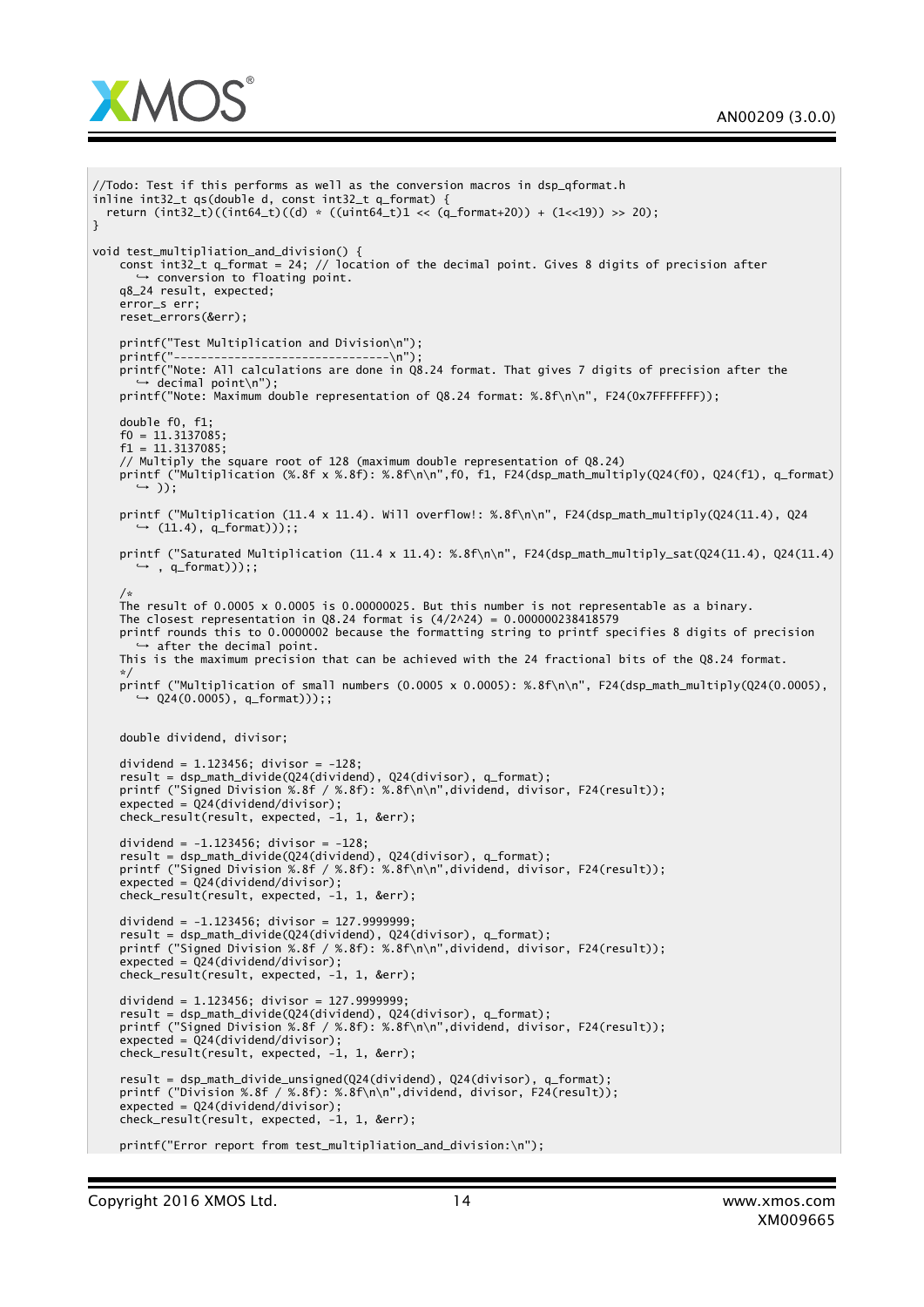

```
report_errors(-1, 1, &err);
    printf("\n");
}
q8_24 execute(int func, q8_24 x, unsigned &cycles_taken) {
    int32_t start_time, end_time;
    timer tmr;
    // uint32_t cycles_taken; // absolute positive values
    q8_24 result;
    // even func index executes the fixed point functions.
    switch(func) {
    case 0: {TIME_FUNCTION(result = dsp_math_exp(x)); return result;}
    case 1: \{TIME_FUNCTION(result = 024(exp(F24(x)))); return result;\}case 2: \{TIME\_FUNCTION(result = dsp\_math\_path\_log(x)); return result; \}case 3: \{TIME_FUNCTION(result = Q24(log(F24(x))))); return result;\}case 4: {TIME_FUNCTION(result = dsp_math_sqrt(x)); return result;}<br>case 5: {TIME FUNCTION(result = 024(sqrt(F24(x)))); return result;
          5: \{TIME_FUNCTION(result = Q24(sqrt(F24(x))))\}; return result;}
    case 6: \{TIME\_FUNCTION(result = dsp\_math, x); return result;}
    case 7: \{TIME_FUNCTION(result = Q24(sin(F24(x))))\}; return result;}
    case 8: {TIME_FUNCTION(result = dsp_math_cos(x)); return result;}<br>case 9: {TIME FUNCTION(result = 024(cos(F24(x)))); return result;}
          9: \{TIME_FUNCTION(result = Q24(cos(F24(x))))\}; return result;}
    case 10: {TIME_FUNCTION(result = dsp_math_atan(x)); return result;}
    case 11: {TIME_FUNCTION(result = Q24(atan(F24(x)))); return result;}
    case 12: {TIME_FUNCTION(result = dsp_math_sinh(x)); return result;}
    case 13: {TIME_FUNCTION(result = Q24(\sinh(F24(x)))); return result;}
    case 14: {TIME_FUNCTION(result = dsp_math_cosh(x)); return result;}
    case 15: {TIME_FUNCTION(result = Q24(cosh(F24(x)))); return result;}
    }
    return INT32_MIN;
}
int test_input_range(int func, char name[], int min, int max, stimulus_t exponential, int minerror, int
   ,→ maxerror,
                      int permille, print_values_t print_values) {
    int fail = 0;
    int done=0;
    int done_after_next_iteration=0;
    int i=0;
    unsigned cycles_float, cycles_fixed;
    unsigned worst_cycles_fixed=0, worst_cycles_float=0;
    int32_t worst_cycles_input;
    error_s err;
    reset_errors(&err);
    int64_t x = (int64_t) min; // use double precision to handle overflow
    printf("- Testing %s\n",name);
    while(!done) {
        timer t;
        int z, zc;
        zc = execute(func|1,x, cycles_float);
        if (zc == INT32_MIN) {
            printf("%s returned INT32_MIN\n",name);
        }
          = execute(func,x, cycles_fixed);
        if(print_values) {
          printf("%s(%.7f) == %.7f\n", name, F24(x), F24(z));
        }
        check_result(z, zc, minerror, maxerror, &err);
        // Performance
#if PRINT_EVERY_CYCLE_COUNT
        perf_ratio = dsp_math_divide(cycles_float, cycles_fixed, 24);
        printf("Cycles taken to execute %s: %d\n", name, cycles_fixed);
        printf("%s is %.2f times faster than it's floating point equivalent\n", name, F24(perf_ratio));
#endif
```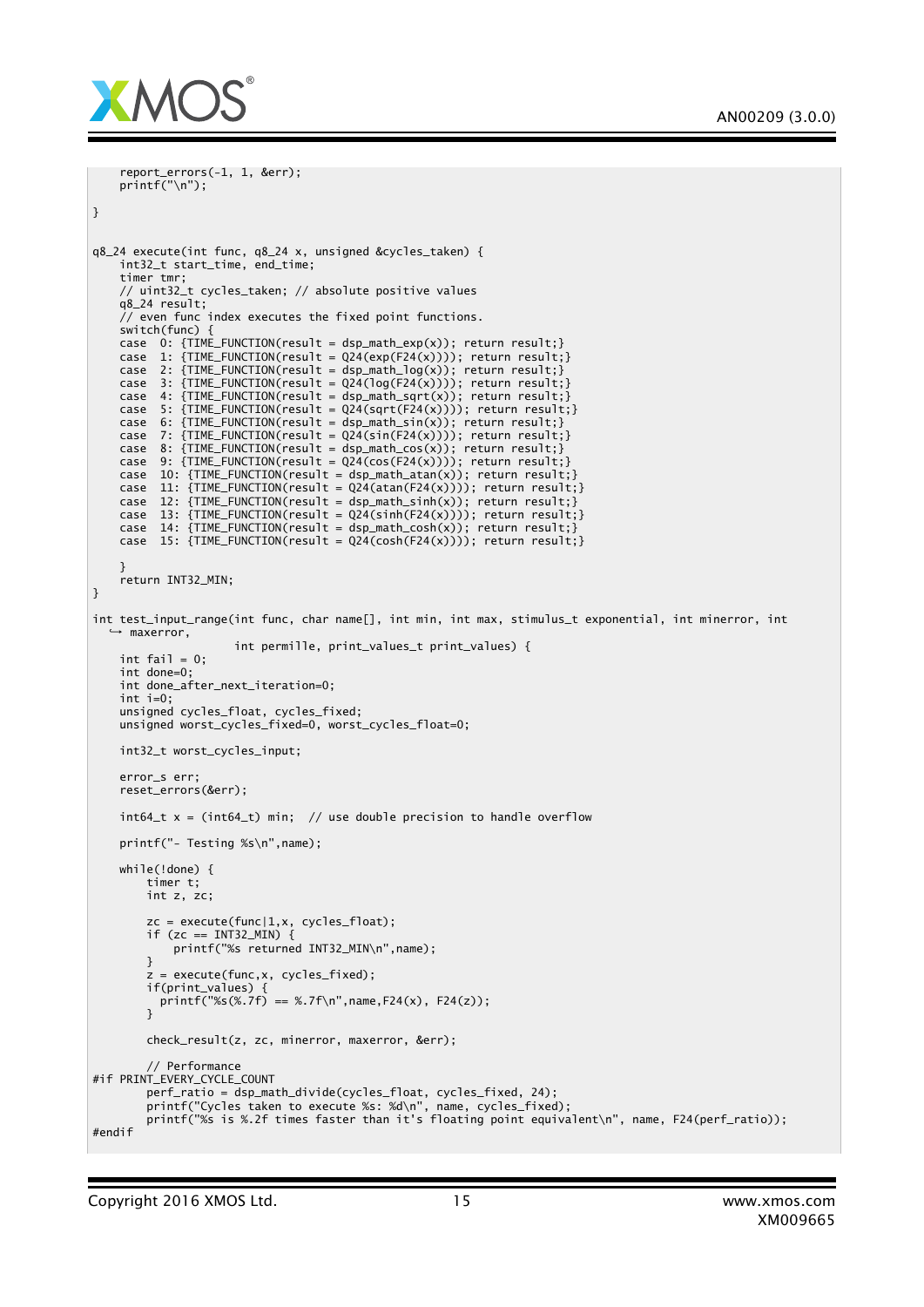

```
if(cycles_fixed>worst_cycles_fixed) {
            worst_cycles_fixed = cycles_fixed;
            worst_cycles\_input = x;worst_cycles_float = cycles_float;
       }
        i++;
        // update x
        if(exponential) {
            if(x==-1) {<br>x = 0;
                         // transition to 0} else if(x == 0) {
               x = 1; // transition to positive
            } else if(x<0) {
                x \gg= 1; //shift down towards -1
            } else { // positive values
               x <<= 1; // shift up towards max
            }
        } else {
           x = (int64_t t) min + (((unsigned)(max - min)) >> STEPS) * i;}
        // handle done
        if(done_after_next_iteration) done = 1;
        if(x) = (int64_t) max {
            x = max;done_after_next_iteration = 1;
       }
   }
    report_errors(minerror, maxerror, &err);
    unsigned half_range = ERROR_RANGE/2;
    // number of errors -1, 0, +1
   unsigned small_errors = err.errors[half_range-1] + err.errors[half_range] + err.errors[half_range+1];
    //
   unsigned achieved_permille = (1000 * small\_errors) / err.num\_checked;if(achieved_permille < permille) {
        printf("FAIL: only ");
    }
    printf("%d per thousand in one bit error\n", achieved_permille);
#if PRINT CYCLE COUNT
       printf("Worst case cycles for executing %s was measured for input %.7f: %d\n", name, F24(
        ,   → worst_cycles_input), worst_cycles_fixed);<br>perf_ratio = dsp_math_divide(worst_cycles_float, worst_cycles_fixed, 24);
       printf("%s is %.2f times faster than it's floating point equivalent\n", name, F24(perf_ratio));
#endif
    printstr("\n"); // Dilimiter
    return fail;
/*
* Test the valid input rn=anges
*/
void test_single_input_functions() {
   int fail=0;
   printf("Test Exponential and Logarithmic Functions\n");
    printf("------------------------------------------\n");
    fail += test_input_range(0,"dsp_math_exp", INT32_MIN, Q24(log(127)), LINEAR, -26, 5, 987, PV_OFF);
    fail += test_input_range(2,"dsp_math_log", 1, INT32_MAX, LINEAR, -2, 2, 926, PV_OFF);
    printf("Test Squareroot\n");
    printf("---------------\n");
    fail += test_input_range(4,"dsp_math_sqrt", 0, INT32_MAX, EXPONENTIAL, -1, 1, 1000, PV_OFF);
    printf("Test Trigonometric Functions\n");
    printf("----------------------------\n");
    fail += test_input_range(6,"dsp_math_sin", -PI_Q8_24, PI_Q8_24, LINEAR, -1, 1, 1000, PV_OFF);
    fail += test_input_range(8,"dsp_math_cos", -PI_Q8_24, PI_Q8_24, LINEAR, -1, 1, 1000, PV_OFF);
    fail += test_input_range(10,"dsp_math_atan", INT32_MIN, INT32_MAX, 1, -1, EXPONENTIAL, 984,
      ,→ PV_OFF);
```
}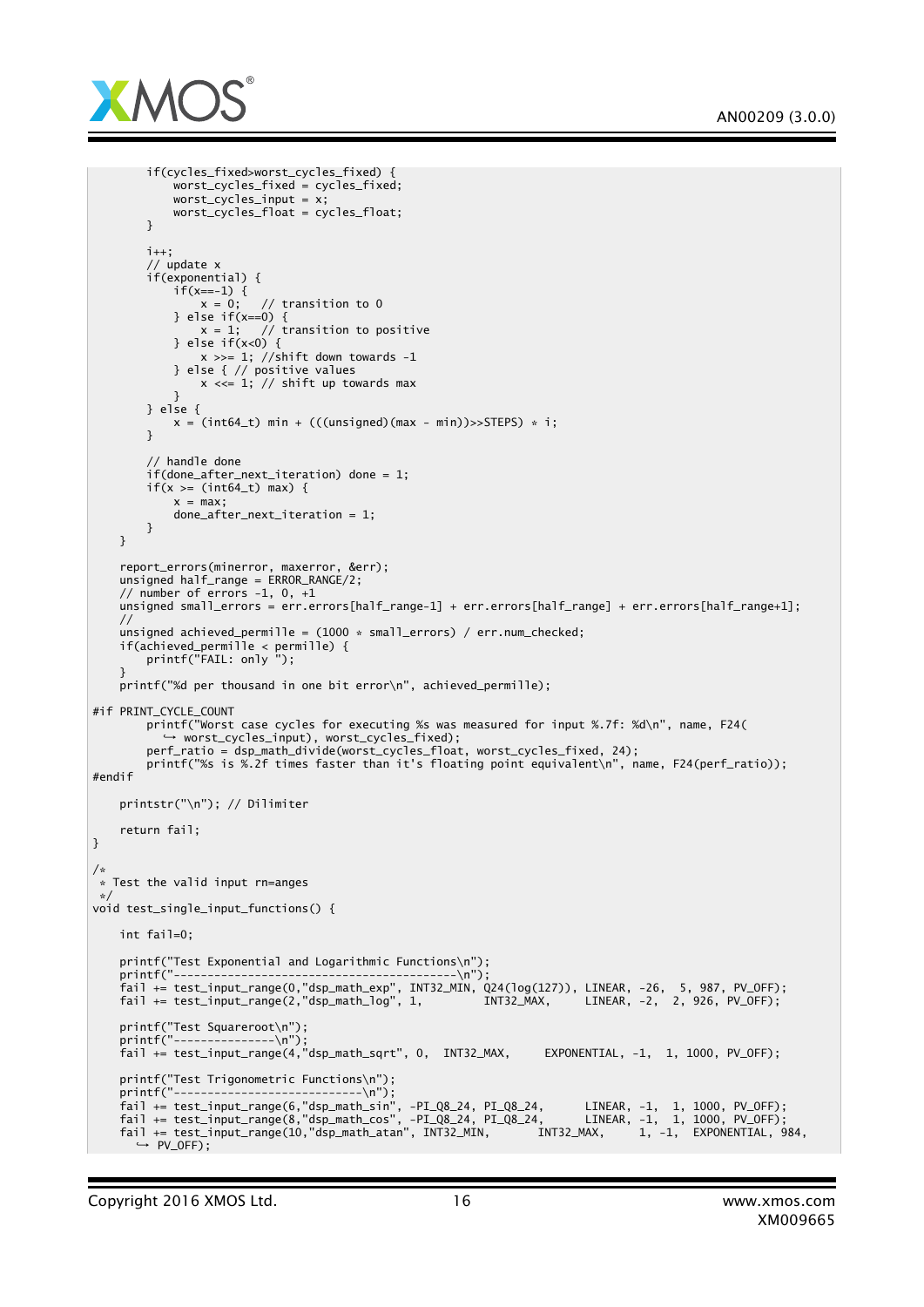

```
fail += test_input_range(12,"dsp_math_sinh", -11*ONE_Q8_24>>1, 11*ONE_Q8_24>>1, LINEAR, -40, 40, 726,
       → PV_OFF); // Should aim for -4 4 800
    fail += test_input_range(14,"dsp_math_cosh", -11*ONE_Q8_24>>1, 11*ONE_Q8_24>>1, LINEAR, -40, 40, 711,
      ,→ PV_OFF); // Should aim for -4 4, 800
    if (fail != 0) {
        printf("Total failures %d\n", fail);
    }
}
void test_math(void)
{
    int32_t start_time, end_time;
    timer tmr;
   tmr :> start_time;
    tmr :> end_time;
   overhead_time = end_time - start_time;
   printf("Test example for Math functions\n");<br>printf("===============================\n");
                                 =============\n");
    test_multipliation_and_division();
   test_single_input_functions();
   exit (0);
}
void divide() {
    int32_t divisor = 3;
    int32_t result = 0x7FFFFFFF;;
   while(1) {
        result = dsp_math_divide(result, divisor, 24);
        if(result==0) result = 0x7FFFFFFF;
   }
}
int main(void) {
   par {
        test_math();
#if DIVIDE_STRESS
        divide();
        divide();
        divide();
        divide();
#endif
    }
    return 0;
}
```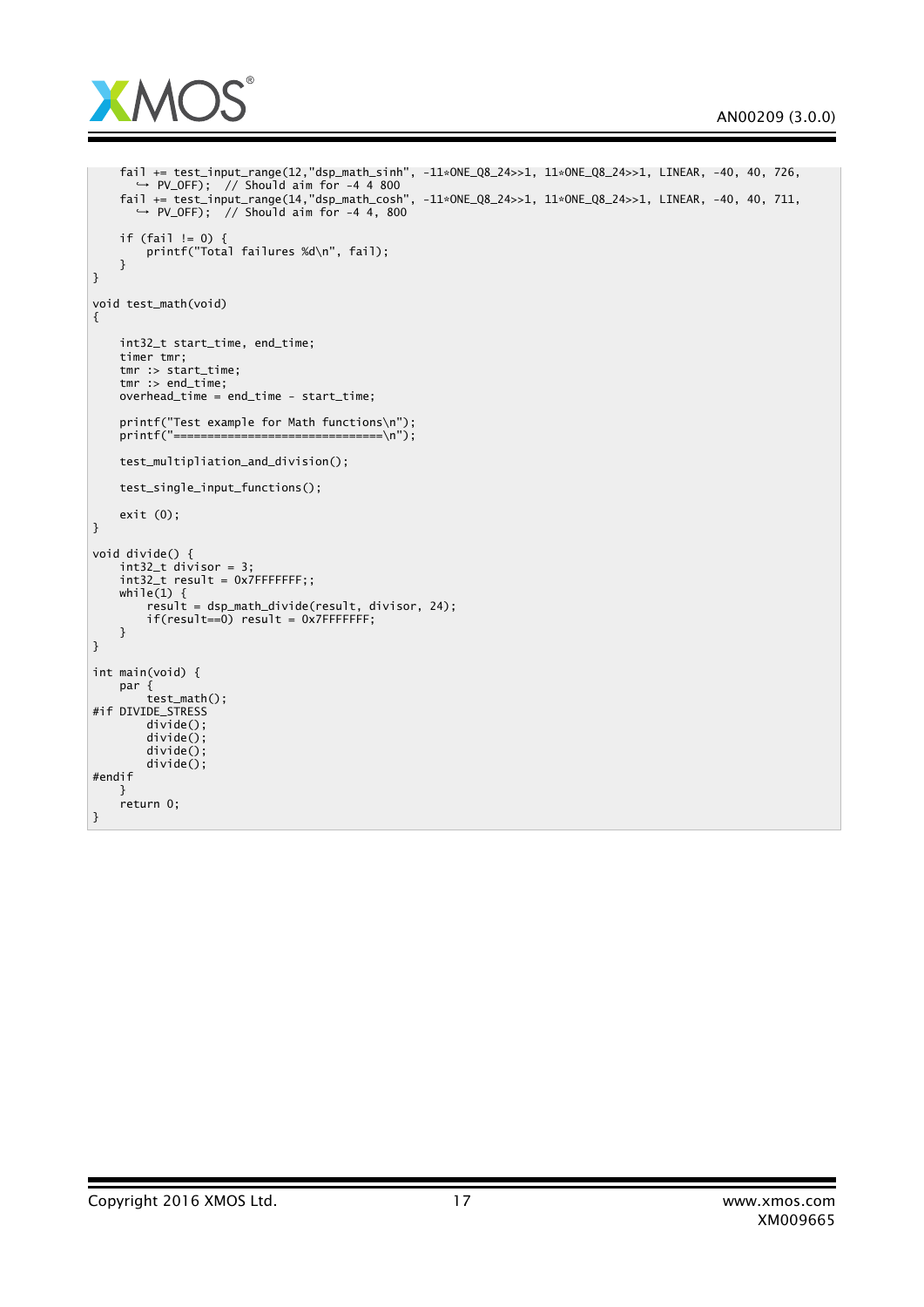

#### B.4 Matrix Functions

```
// Copyright (c) 2015-2016, XMOS Ltd, All rights reserved
// XMOS DSP Library - Matrix Functions Test Program
// Uses Q24 format
// Include files
#include <stdio.h>
#include <xs1.h>
#include <dsp.h>
#include <math.h>
// Define constants
#define Q_M 8<br>#define Q_N 24
#define Q_N 24
// Declare global variables and arrays
int32_t Src1[] = { Q24(.11), Q24(.12), Q24(.13),
                 Q24(.21), Q24(.22), Q24(.23),
                 Q24(.31), Q24(.32), Q24(.33)};
int32_t Src2[] = { Q24(.41), Q24(.42), Q24(.43),
                 Q24(.51), Q24(.52), Q24(.53),
                 Q24(.61), Q24(.62), Q24(.63)};
int32_t Dst\left[3*3\right];int main(void)
{
    printf ("Matrix multiplication: R = X * Y\(n");
    // Input vector
    /*
int32_t input_vector[2] = {
             Q24(1),
             Q24(1)}; // 45 degree vector
    */
    int32 + input vector[2] = {Q24(sqrt(3)/2),
            024(0.5)}; // 30 degree vector
    printf ("Input column vector X[2] (30 degrees from x axis):\n");
    printf ("%.8f\n", F24 (input_vector[0]));
    printf ("%.8f\n", F24 (input_vector[1]));
    int32_t rotated_vector[2];
    // rotate by 90 degrees (pi/2)
    q8_24 alpha = Q24(1.5707963268);
    cos(alpha);
    int32_t rotation_matrix[4] = {
             dsp_math_cos(alpha), -dsp_math_sin(alpha),
             dsp_math_sin(alpha), dsp_math_cos(alpha),
   };
    dsp_matrix_mulm (rotation_matrix, // 'input_matrix_X': Pointer to source data array X
             input_vector, // 'input_matrix_Y': Pointer to source data array Y
             rotated_vector, // 'result_matrix_R': Pointer to the resulting data array
             2, // 'rows_X': Number of rows in X
            \frac{1}{1}, \frac{1}{2} \frac{1}{2} \frac{1}{2} \frac{1}{2} \frac{1}{2} \frac{1}{2} \frac{1}{2} \frac{1}{2} \frac{1}{2} \frac{1}{2} \frac{1}{2} \frac{1}{2} \frac{1}{2} \frac{1}{2} \frac{1}{2} \frac{1}{2} \frac{1}{2} \frac{1}{2} \frac{1}{2} \frac{1}{2} \frac{1}{2} 
             2,<br>24); // 'cols_X_rows_Y'<br>24); // 'q_format':
                                                                      Fixed point format, the number of bits making
                   up fractional part
    printf ("Result of multiplying column vector X[2] with rotation matrix Y[2][2] (90 degrees rotation):\n");
    printf ("%.8f\n", F24 (rotated_vector[0]));
    printf ("%.8f\n", F24 (rotated_vector[1]));
                                                      // Matrix negation: R = -X
  dsp_matrix_negate (Src1, // 'input_matrix_X': Pointer/reference to source data
                           Dst, // 'result_matrix_R': Pointer to the resulting 2-dimensionaldata array<br>// 'row_count':
                           3, \frac{1}{2} // 'row_count': Number of rows in input and output matrices<br>3); // 'column_count': Number of columns in input and output matri
                           3); // 'column_count': Number of columns in input and output matrices
printf ("\n");
```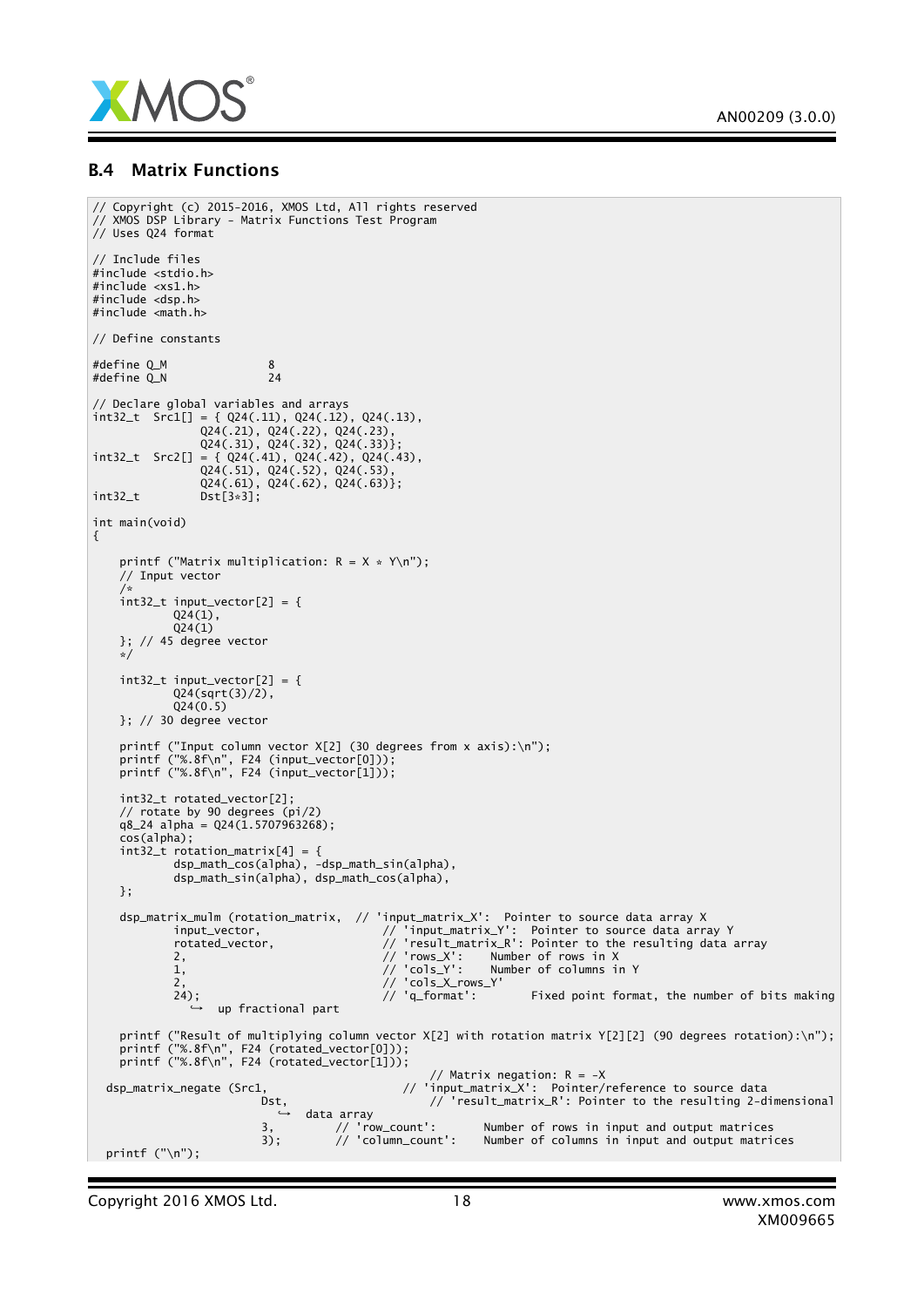



printf ("Matrix negation: R = -X\n"); printf ("%lf, %lf, %lf\n", F24 (Dst[0]), F24 (Dst[1]), F24 (Dst[2])); printf ("%lf, %lf, %lf\n", F24 (Dst[3]), F24 (Dst[4]), F24 (Dst[5])); printf ("%lf, %lf, %lf\n", F24 (Dst[6]), F24 (Dst[7]), F24 (Dst[8])); printf ("\n"); // Matrix / scalar addition: R = X + a dsp\_matrix\_adds (Src1, // 'input\_matrix\_X': Pointer/reference to source data Q24(2.),  $\frac{1}{2}$  'scalar\_value\_A': Scalar value to add to each 'input'  $\leftrightarrow$  element Dst, // 'result\_matrix\_R': Pointer to the resulting 2-dimensional<br>→ data array // 'row\_count': Number of rows in input and output matrices 3); // 'column\_count': Number of columns in input and output matrices printf ("Matrix / scalar addition: R = X + a\n"); printf ("%lf, %lf, %lf\n", F24 (Dst[0]), F24 (Dst[1]), F24 (Dst[2])); printf ("%lf, %lf, %lf\n", F24 (Dst[3]), F24 (Dst[4]), F24 (Dst[5])); printf ("%lf, %lf, %lf\n", F24 (Dst[6]), F24 (Dst[7]), F24 (Dst[8])); printf  $(''\n'')$ ; // Matrix / scalar multiplication:  $R = X * a$ dsp\_matrix\_muls (Src1,  $\frac{1}{2}$  // 'input\_matrix\_X': Pointer/reference to source data<br>24(2.),  $\frac{1}{2}$  / 'scalar\_value\_A': Scalar value to multiply eacl Q24(2.), // 'scalar\_value\_A': Scalar value to multiply each 'input' *→* element by<br>Dst. // 'result\_matrix\_R': Pointer to the resulting 2-dimensional Dst,<br>
→ data array<br> *1*/ 'row\_count':<br>
/ 'talumn\_count' 3, // 'row\_count': Number of rows in input and output matrices 3, // 'column\_count': Number of columns in input and output matrices // 'q\_format': Fixed point format, the number of bits o,<br>
(∩);<br>
→ making up fractional part printf ("Matrix / scalar multiplication: R = X + a\n"); printf ("%lf, %lf, %lf\n", F24 (Dst[0]), F24 (Dst[1]), F24 (Dst[2])); printf ("%lf, %lf, %lf\n", F24 (Dst[3]), F24 (Dst[4]), F24 (Dst[5])); printf ("%lf, %lf, %lf\n", F24 (Dst[6]), F24 (Dst[7]), F24 (Dst[8])); printf ("\n"); // Matrix / matrix addition:  $R = X + Y$ dsp\_matrix\_addm (Src1, // 'input\_matrix\_X': Pointer to source data array X Src2, // 'input\_matrix\_Y': Pointer to source data array Y Dst, // 'result\_matrix\_R': Pointer to the resulting 2-dimensional<br>→ data array // 'row\_count': Number of rows in input and output matrices 3); // 'column\_count': Number of columns in input and output matrices printf ("Matrix / matrix addition: R = X + Y\n"); printf ("%lf, %lf, %lf\n", F24 (Dst[0]), F24 (Dst[1]), F24 (Dst[2])); printf ("%lf, %lf, %lf\n", F24 (Dst[3]), F24 (Dst[4]), F24 (Dst[5])); printf ("%lf, %lf, %lf\n", F24 (Dst[6]), F24 (Dst[7]), F24 (Dst[8])); printf ("\n"); // Matrix / matrix subtraction: R = X - Y dsp\_matrix\_subm (Src1, // 'input\_matrix\_X': Pointer to source data array X Src2, // 'input\_matrix\_Y': Pointer to source data array Y Dst, // 'result\_matrix\_R': Pointer to the resulting 2-dimensional → data array<br>3, // 'row\_count': Number of rows in input and output matrices 3); // 'column\_count': Number of columns in input and output matrices printf ("Matrix / matrix subtraction: R = X - Y\n"); printf ("%lf, %lf, %lf\n", F24 (Dst[0]), F24 (Dst[1]), F24 (Dst[2])); printf ("%lf, %lf, %lf\n", F24 (Dst[3]), F24 (Dst[4]), F24 (Dst[5])); printf ("%lf, %lf, %lf\n", F24 (Dst[6]), F24 (Dst[7]), F24 (Dst[8])); printf ("\n"); // Matrix / matrix multiplication:  $R = X * Y$ // Matrix transposition dsp\_matrix\_transpose (Src1,  $\frac{1}{\sqrt{2}}$  'input\_matrix\_X': Pointer to source data array Dst,  $// 'result_matrix_R': Pointer to the resulting 2-dimensional$ → data array<br>3, // 'row\_count': Number of rows in input and output matrices 3, // 'column\_count': Number of columns in input and output matrices

Copyright 2016 XMOS Ltd. 19 www.xmos.com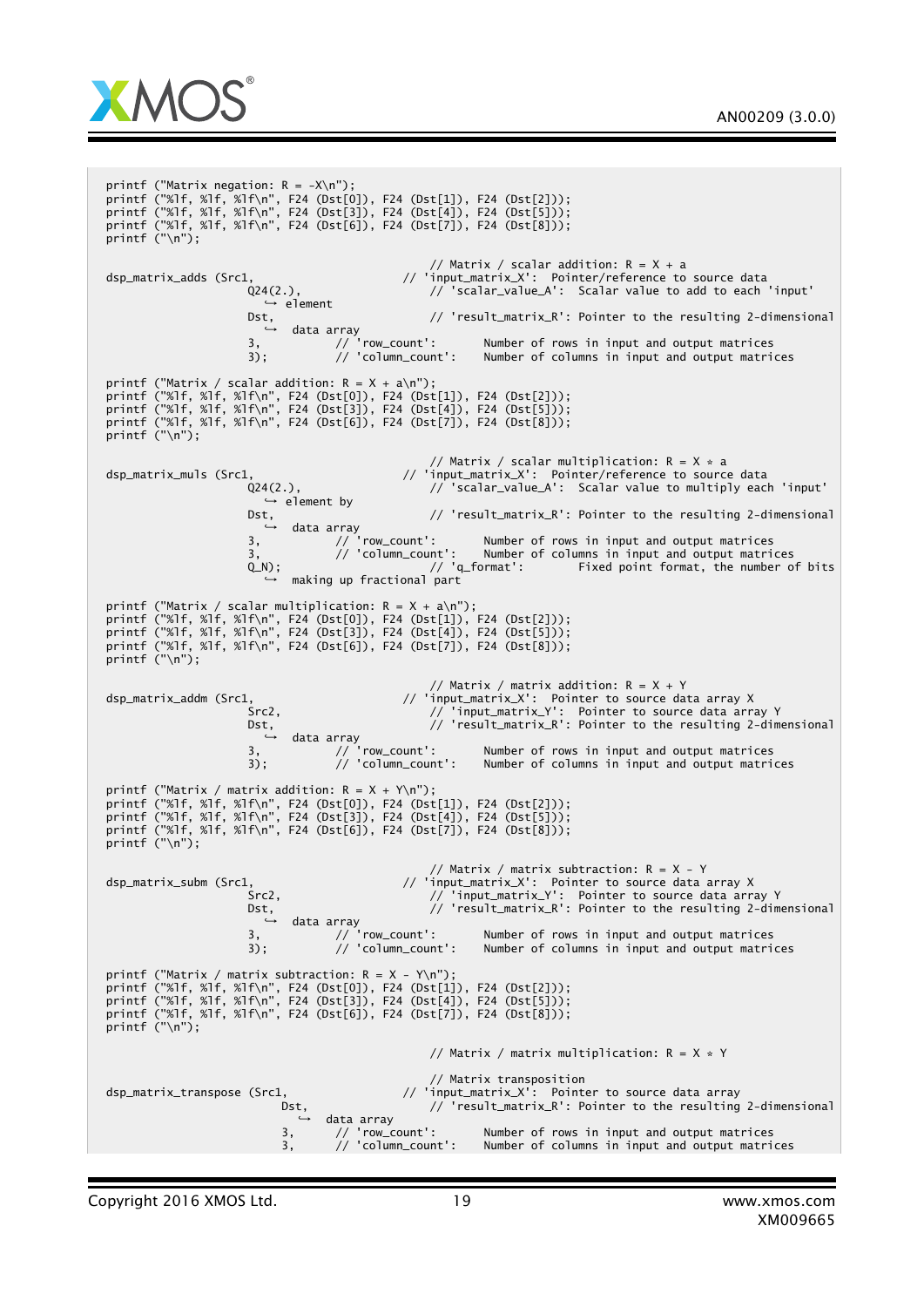

|                                                                                                                                                                                                                                                                                     | $Q_N$ );<br>$\rightarrow$ making up fractional part | // 'q_format': | Fixed point format, the number of bits |
|-------------------------------------------------------------------------------------------------------------------------------------------------------------------------------------------------------------------------------------------------------------------------------------|-----------------------------------------------------|----------------|----------------------------------------|
| $printf$ ("Matrix transposition\n");<br>printf ("%1f, %1f, %1f\n", F24 (Dst[0]), F24 (Dst[1]), F24 (Dst[2]));<br>printf ("%1f, %1f, %1f\n", F24 (Dst[3]), F24 (Dst[4]), F24 (Dst[5]));<br>printf ("%1f, %1f, %1f\n", F24 (Dst[6]), F24 (Dst[7]), F24 (Dst[8]));<br>printf $("n")$ : |                                                     |                |                                        |
| return $(0)$ ;                                                                                                                                                                                                                                                                      |                                                     |                |                                        |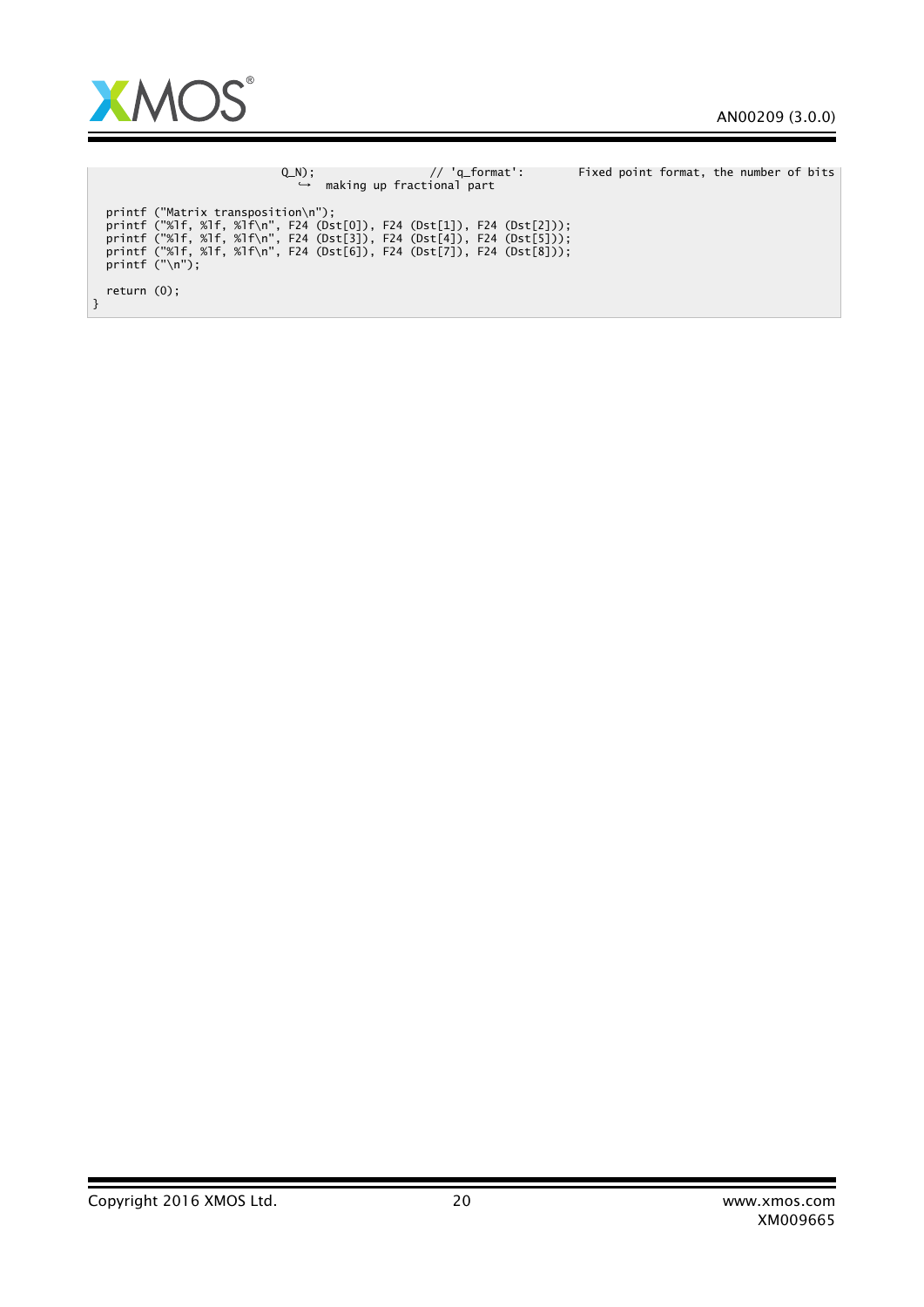

#### B.5 Statistics Functions

```
// Copyright (c) 2015-2016, XMOS Ltd, All rights reserved
// XMOS DSP Library - Statistics Functions Test Program
// Uses Q24 format
// Include files
#include <stdio.h>
#include <xs1.h>
#include <dsp.h>
// Define constants
#define Q_M 8<br>#define O N 24
#define Q_N#define SAMPLE_LENGTH 50
#define SHORT_SAMPLE_LENGTH 5
// Declare global variables and arrays
int32_t Src[] = { Q24(.11), Q24(.12), Q24(.13), Q24(.14), Q24(.15), Q24(.16), Q24(.17), Q24(.18), Q24(.19),
  \rightarrow Q24(.20),
              Q24(.21), Q24(.22), Q24(.23), Q24(.24), Q24(.25), Q24(.26), Q24(.27), Q24(.28), Q24(.29), Q24
                   (.30),
              Q24(.31), Q24(.32), Q24(.33), Q24(.34), Q24(.35), Q24(.36), Q24(.37), Q24(.38), Q24(.39), Q24
                 \leftrightarrow (.40),
              Q24(.41), Q24(.42), Q24(.43), Q24(.44), Q24(.45), Q24(.46), Q24(.47), Q24(.48), Q24(.49), Q24
                    (.50),
              Q24(.51), Q24(.52), Q24(.53), Q24(.54), Q24(.55), Q24(.56), Q24(.57), Q24(.58), Q24(.59), Q24
\rightarrow (.60)};<br>
int32_t Src2[] = { Q24(.51), Q24(.52), Q24(.53), Q24(.54), Q24(.55)};
int32_t Dst[SAMPLE_LENGTH];
int main(void)
{
 int32_t result;
 result =dsp_vector_mean (Src, // Input vector<br>SAMPLE_LENGTH, // Vector 1
                        SAMPLE_LENGTH, // Vector length
                        Q_N); // Q Format N
 printf ("Vector Mean = %1f\n", F24 (result));
  result =
    dsp_vector_power (Src, // Input vector
                         SAMPLE_LENGTH, // Vector length
                         Q_N); // Q Format N
 printf ("Vector Power (sum of squares) = %lf\n", F24 (result));
  result =
    dsp_vector_rms (Src, // Input vector
                                                   // Vector length
                       Q_N); \qquad \qquad \qquad // Q Format N
 printf ("Vector Root Mean Square = %lf\n", F24 (result));
 result =dsp_vector_dotprod (Src, \frac{1}{2} // Input vector 1
                                                  // Input vector 2<br>// Vector length
                           SHORT_SAMPLE_LENGTH,<br>Q_N);
                                                   // Q Format N
 printf ("Vector Dot Product = %lf\n", F24 (result));
 return (0);
}
```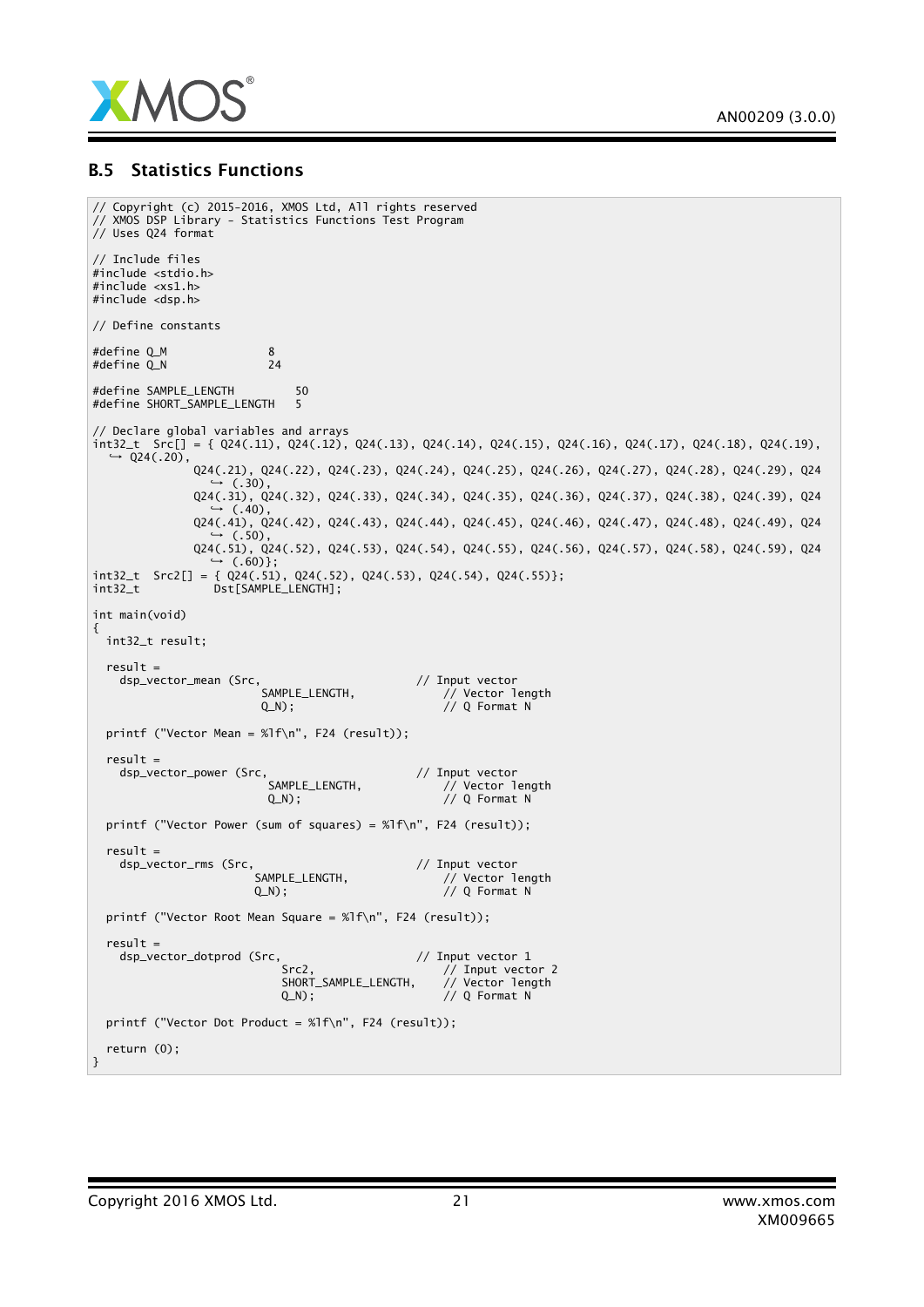

#### B.6 Vector Functions

```
// Copyright (c) 2015-2016, XMOS Ltd, All rights reserved
// XMOS DSP Library - Vector Functions Test Program
// Uses Q24 format
#include <stdio.h>
#include <xs1.h>
#include <dsp.h>
#define Q_M 8<br>#define Q_N 8
#define Q_N 24
#define SAMPLE_LENGTH 50
#define SHORT_SAMPLE_LENGTH 5
#define COMPLEX_VECTOR_LENGTH 12
int32_t Src[] = { Q24(.11), Q24(.12), Q24(.13), Q24(.14), Q24(.15), Q24(.16), Q24(.17), Q24(.18), Q24(.19),
   → Q24(.20),
                   Q24(.21), Q24(.22), Q24(.23), Q24(.24), Q24(.25), Q24(.26), Q24(.27), Q24(.28), Q24(.29),
                        ,→ Q24(.30),
                   Q24(.31), Q24(.32), Q24(.33), Q24(.34), Q24(.35), Q24(.36), Q24(.37), Q24(.38), Q24(.39),
                         Q24(.40),
                   Q24(.41), Q24(.42), Q24(.43), Q24(.44), Q24(.45), Q24(.46), Q24(.47), Q24(.48), Q24(.49),
                        \sqrt{0.24(0.50)}Q24(.51), Q24(.52), Q24(.53), Q24(.54), Q24(.55), Q24(.56), Q24(.57), Q24(.58), Q24(.59),
                      \rightarrow Q24(.60)};
int32_t Src2[] = { Q24(.51), Q24(.52), Q24(.53), Q24(.54), Q24(.55), Q24(.56), Q24(.57), Q24(.58), Q24(.59),
    ,→ Q24(.60)};
int32_t Src3[] = { Q24(.61), Q24(.62), Q24(.63), Q24(.64), Q24(.65), Q24(.66), Q24(.67), Q24(.68), Q24(.69),
  \rightarrow Q24(.70) };
int32_t Dst[SAMPLE_LENGTH];
int32_t A_real[] = {Q24(1.), Q24(2.), Q24(3.), Q24(4.), Q24(3.), Q24(4.), Q24(1.), Q24(2.), Q24(1.), Q24(3.),
,→ Q24(5.), Q24(7.)};
int32_t A_imag[] = {Q24(5.), Q24(6.), Q24(7.), Q24(8.), Q24(7.), Q24(8.), Q24(5.), Q24(6.), Q24(2.), Q24(4.),
   ,→ Q24(6.), Q24(8.)};
int32_t B_real[] = {Q24(3.), Q24(4.), Q24(5.), Q24(6.), Q24(7.), Q24(1.), Q24(3.), Q24(7.), Q24(5.), Q24(6.),
  ightharpoonup Q24(5.), Q24(6.)};
int32_t B_imag[] = {Q24(5.), Q24(6.), Q24(7.), Q24(8.), Q24(9.), Q24(3.), Q24(5.), Q24(9.), Q24(7.), Q24(8.),
→ Q24(7.), Q24(8.)};<br>int32_t C_real[COMPLEX_VECTOR_LENGTH];
int32_t C_imag[COMPLEX_VECTOR_LENGTH];
int main(void)
{
 int32_t result;
 int32 t i:
  result =
    dsp_vector_minimum (Src, // Input vector
                             SAMPLE_LENGTH); // Vector length
  printf ("Minimum location = %d\n", result);
  printf ("Minimum = %lf\n", F24 (Src[result]));
  result =
    dsp_vector_maximum (Src, // Input vector
                                                     // Vector length
 printf ("Maximum location = %d\n", result)
 printf ("Maximum = %1f\n", F24 (Src[result]));
 dsp_vector_negate (Src,<br>Dst. // Output vector // Output v
                                                     // Output vector<br>// Vector length
                         SHORT_SAMPLE_LENGTH);
 printf ("Vector Negate Result\n");
  for (i = 0; i < SHORT\_SAMPLE\_LENGTH; i++){
   printf ("Dst[%d] = %lf\n", i, F24 (Dst[i]));
}
```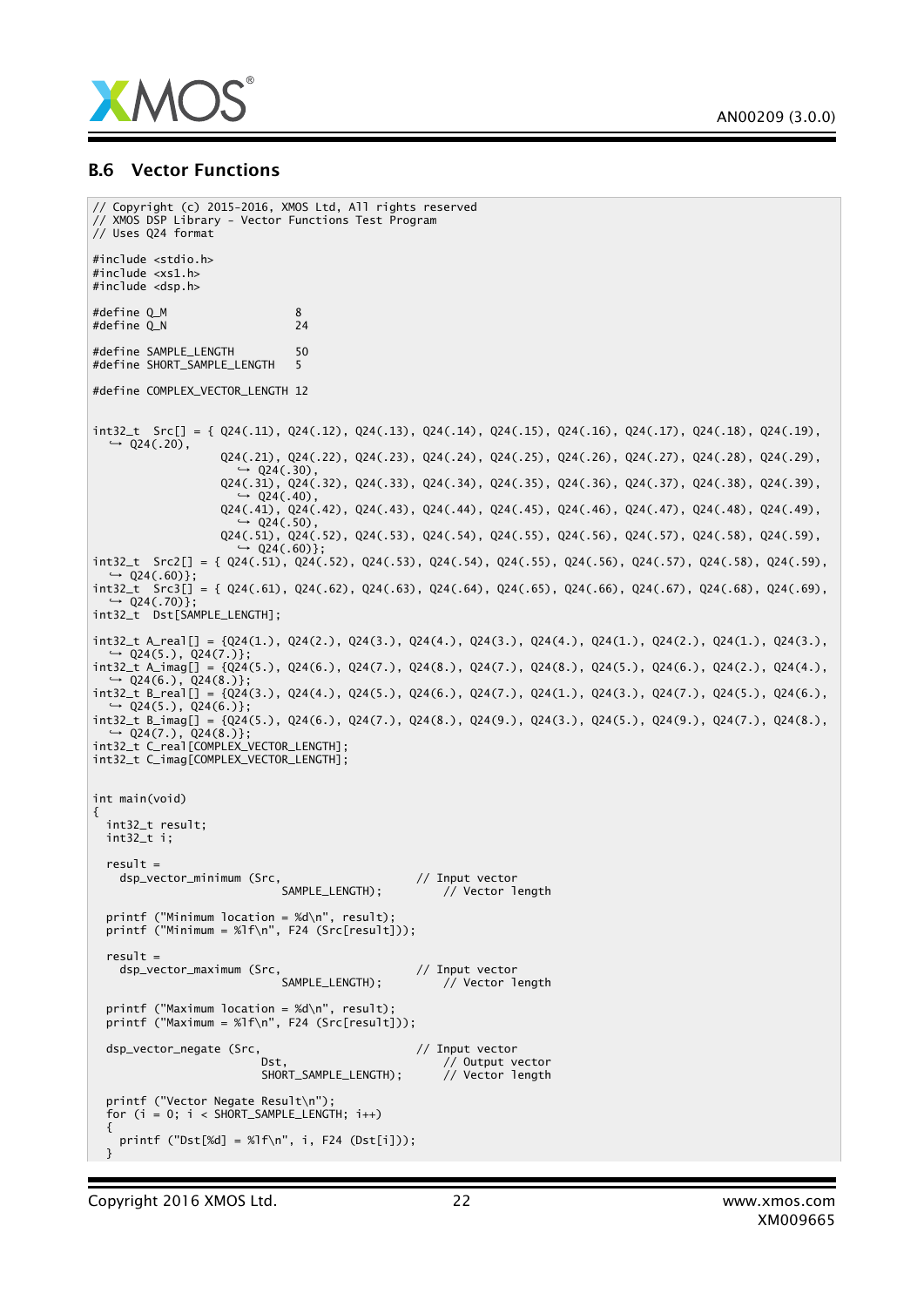

dsp\_vector\_abs (Src,  $\frac{1}{\sqrt{2}}$  // Input vector // Output vector<br>// Vector length SHORT\_SAMPLE\_LENGTH); printf ("Vector Absolute Result\n");  $for (i = 0; i < SHORT_SAMPLE_LENGTH; i++)$ { printf ("Dst[%d] = %lf\n", i, F24 (Dst[i])); } dsp\_vector\_adds (Src,  $Q24(2.)$ , // Input vector  $\dot{1}$  Input scalar Dst, // Output vector<br>SHORT\_SAMPLE\_LENGTH); // Vector length SHORT\_SAMPLE\_LENGTH); printf ("Vector / scalar addition Result\n"); for  $(i = 0; i <$  SHORT\_SAMPLE\_LENGTH;  $i++)$ { printf (" $Dst[$ %d] = % $1f\n$ , i, F24 ( $Dst[i])$ ); } dsp\_vector\_muls (Src,<br>
Q24(2.), // Input vector<br>
// Input sc  $\dot{1}$  Input scalar Dst, // Output vector<br>Dst, // Output vector<br>SHORT\_SAMPLE\_LENGTH, // Vector length SHORT\_SAMPLE\_LENGTH,<br>Q\_N);  $// Q$  Format N printf ("Vector / scalar multiplication Result\n"); for  $(i = 0; i <$  SHORT\_SAMPLE\_LENGTH;  $i++$ ) { printf ("Dst[%d] = %lf\n", i, F24 (Dst[i])); } dsp\_vector\_addv (Src, 2002) // Input vector // Input vector // Input vector  $//$  Input vector 2 Dst,  $\frac{7}{2}$  Output vector<br>SHORT\_SAMPLE\_LENGTH); // Vector length SHORT\_SAMPLE\_LENGTH): printf ("Vector / vector addition Result\n"); for  $(i = 0; i <$  SHORT\_SAMPLE\_LENGTH;  $i+1$ ) { printf ("Dst[%d] = %lf\n", i, F24 (Dst[i])); } dsp\_vector\_subv (Src, // // Input vector // Input vector // Input vector // Input vector Src2, // Input vector 2 Dst, // Output vector SHORT\_SAMPLE\_LENGTH); // Vector length printf ("Vector / vector subtraction Result\n"); for  $(i = 0; i < SHORT_SAMPLE_LENGTH; i++)$ { printf ("Dst[%d] = %lf\n", i, F24 (Dst[i])); } dsp\_vector\_mulv (Src,  $\frac{1}{2}$  // Input vector  $\frac{1}{2}$  // Input vector  $\frac{1}{2}$  // Input vector  $//$  Input vector 2 Dst, // Output vector<br>SHORT\_SAMPLE\_LENGTH, // Vector length SHORT\_SAMPLE\_LENGTH,<br>Q\_N);  $// Q$  Format N printf ("Vector / vector multiplication Result\n"); for  $(i = 0; i <$  SHORT\_SAMPLE\_LENGTH;  $i++$ ) { printf ("Dst[%d] = %lf\n", i, F24 (Dst[i])); } dsp\_vector\_mulv\_adds (Src, // Input vector // Input vector<br>// Input ve Src2,  $\frac{7}{7}$  Input vector 2<br>Q24(2.),  $\frac{7}{7}$  Input scalar  $\frac{1}{4}$  Input scalar Dst,  $\frac{1}{2}$  Dst,  $\frac{1}{2}$  Dutput vector<br>SHORT\_SAMPLE\_LENGTH,  $\frac{1}{2}$  Vector length SHORT\_SAMPLE\_LENGTH,<br>0 N):  $// Q$  Format N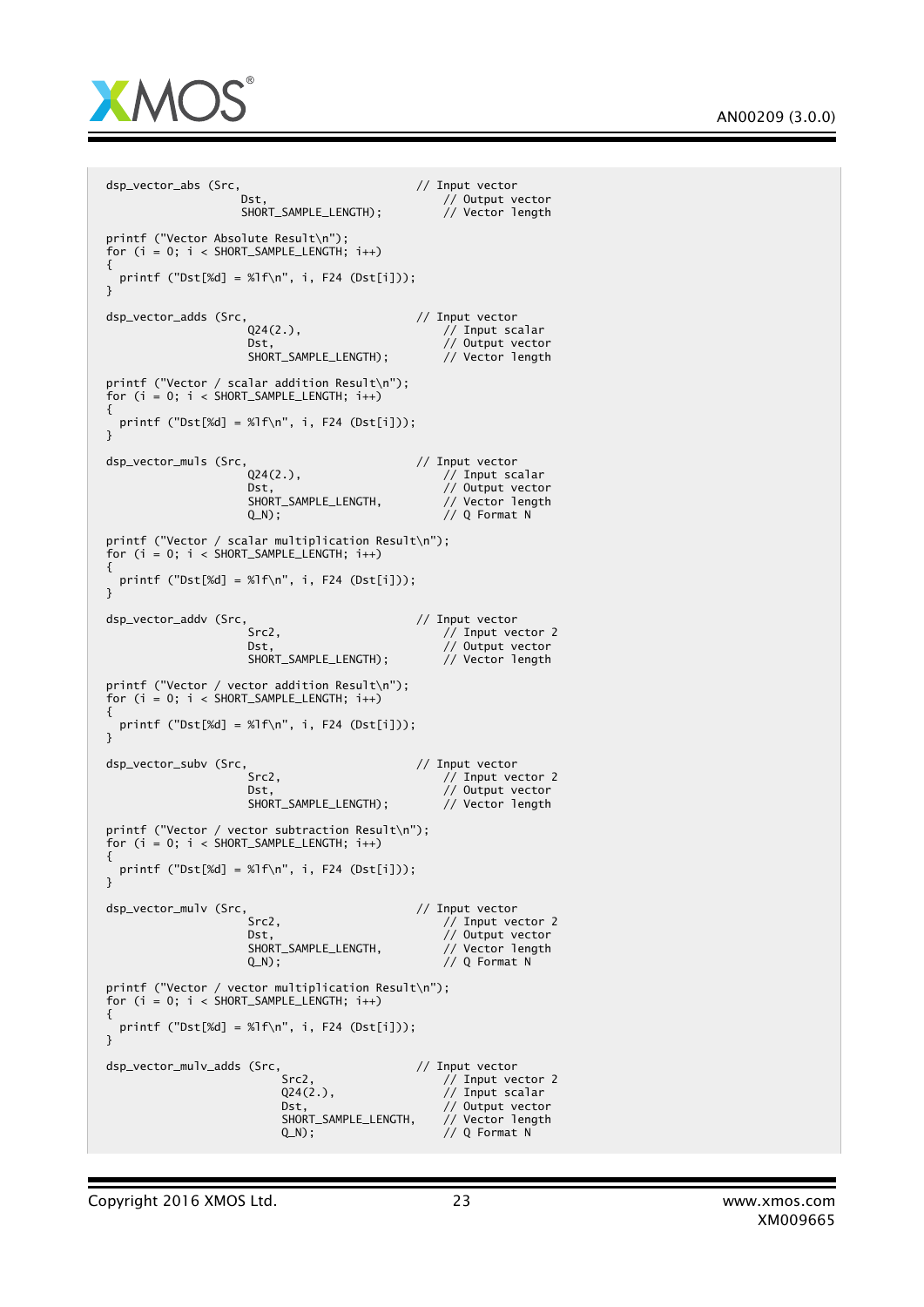

```
printf ("Vector multiplication and scalar addition Result\n");
  for (i = 0; i < SHORT_SAMPLE_LENGTH; i++)
  {
    printf ("Dst[%d] = %lf\n", i, F24 (Dst[i]));
  }
  dsp_vector_muls_addv (Src, Q24(2.), // Input vector<br>(// Input sc
                               Q24(2.), // Input scalar
                               Src2, // Input vector 2
                               Dst, // Output vector<br>SHORT_SAMPLE_LENGTH, // Vector length
                               SHORT_SAMPLE_LENGTH,
                               Q_N); \frac{1}{2} \frac{1}{2} \frac{1}{2} \frac{1}{2} \frac{1}{2} \frac{1}{2} \frac{1}{2} \frac{1}{2} \frac{1}{2} \frac{1}{2} \frac{1}{2} \frac{1}{2} \frac{1}{2} \frac{1}{2} \frac{1}{2} \frac{1}{2} \frac{1}{2} \frac{1}{2} \frac{1}{2} \frac{1}{2} \frac{1}{2} \frac{printf ("Vector / Scalar multiplication and vector addition Result\n");
  for (i = 0; i < SHORT_SAMPLE_LENATH; i++){
    printf ("Dst[%d] = %lf\n", i, F24 (Dst[i]));
  }
  dsp_vector_muls_subv (Src, \frac{024(2.)}{100} // Input vector
                               Q24(2.), // Input scalar
                               Src2, // Input vector 2
                               Dst, \frac{1}{2} // Output vector<br>SHORT_SAMPLE_LENGTH, // Vector length
                               SHORT_SAMPLE_LENGTH,<br>Q_N);
                                                          // Q Format N
  printf ("Vector / Scalar multiplication and vector subtraction Result\n");
  for (i = 0; i < SHORT_SAMPLE_LENGTH; i++){
    printf ("Dst[%d] = %1f\n, i, F24 (Dst[i]));
  }
  dsp_vector_mulv_addv (Src,<br>Src2. // Input vector
                                                          // Input vector 2
                               Src3, // Input vector 2<br>Dst. // Output vector 2
                                                          // Output vector<br>// Output vector<br>// Vector length
                               SHORT_SAMPLE_LENGTH,
                               Q_N); \frac{1}{\sqrt{Q}} Format N
  printf ("Vector / Vector multiplication and vector addition Result\n");
  for (i = 0; i < SHORT_SAMPLE_LENGTH; i++)
  {
    printf ("Dst[%d] = %1f\n, i, F24 (Dst[i]));
  }
 dsp_vector_mulv_subv (Src, // Input vector // Input vector
                               Src2, \sqrt{2} // Input vector 2
                               Src3, // Input vector 2
                               Dst, // Output vector<br>SHORT_SAMPLE_LENGTH, // Vector length
                               SHORT_SAMPLE_LENGTH,
                               Q_N); // Q Format N
  printf ("Vector / Vector multiplication and vector subtraction Result\n");
  for (i = 0; i < SHORT_SAMPLE_LENGTH; i++)
  {
    printf ("Dst[%d] = %1f\n, i, F24 (Dst[i]));
 }
  dsp_vector_mulv_complex (A_real, A_imag, B_real, B_imag, C_real, C_imag, COMPLEX_VECTOR_LENGTH, Q_N);
  printf ("Complex vector / Vector multiplication Result\n");
  printf ("C_real = ");
  for (int i = 0; i < COMPLEX_VECTOR_LENGTH; i++)
    printf ("%lf, ", F24 (C_real[i]));
  printf ("\n");
  printf ("C_imag = ");
  for (int i = 0; i < COMPLEX_VECTOR_LENGTH; i++)
    printf ("%lf, ", F24 (C_imag[i]));
  printf ("\n");
  return (0);
}
```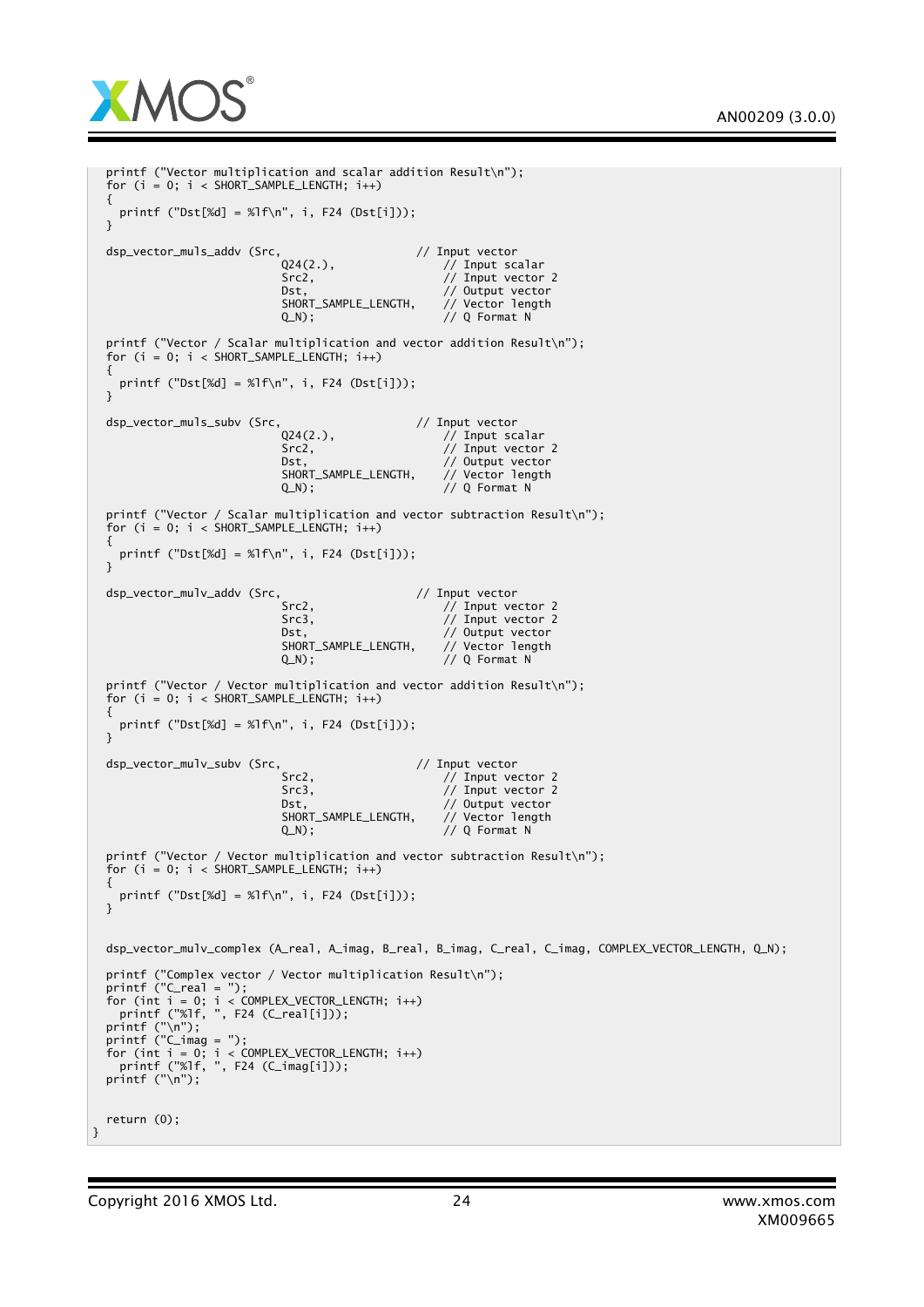

#### B.7 FFT and inverse FFT

Note: The method for processing two real signals with a single complex FFT was improved. It now requires only half the memory. See Build Configurations tworeals and tworeals\_int16\_buf.

```
// Copyright (c) 2015-2016, XMOS Ltd, All rights reserved
// XMOS DSP Library - Example to use FFT and inverse FFT
#include <stdio.h>
#include <xs1.h>
#include <xclib.h>
#include <dsp.h>
#include <stdint.h>
#define TRACE_VALUES 1
#if TRACE_VALUES
#define PRINT_FFT_INPUT 1
#define PRINT_FFT_OUTPUT 1
#define PRINT_IFFT_OUTPUT 1
#define N_FFT_POINTS 32
#define PRINT_CYCLE_COUNT 0
#else
#define PRINT_FFT_INPUT 0
#define PRINT_FFT_OUTPUT 0
#define PRINT_IFFT_OUTPUT 0
#define N_FFT_POINTS 4096
#define PRINT_CYCLE_COUNT 1
#endif
#define INPUT_FREQ N_FFT_POINTS/8
#ifndef INT16_BUFFERS
#define INT16_BUFFERS 0 // disabled by default. int32_t buffers is default
#endif
#ifndef TWOREALS
#define TWOREALS 0 // Processing two real signals with a single complex FFT. Disabled by default
#endif
#if TWOREALS
int32_t do_tworeals_fft_and_ifft();
#else
int32_t do_complex_fft_and_ifft();
#endif
// Array holding one complex signal or two real signals
#if INT16_BUFFERS
dsp_complex_short_t data[N_FFT_POINTS];
#else
dsp_complex_t data[N_FFT_POINTS];
#endif
/**
* Experiments with functions that generate sine and cosine signals with a defined number of points
**/
// Macros to ease the use of the sin_N and cos_N functions
// Note: 31-clz(N) == log2(N) when N is power of two
#define SIN(M, N) sin_N(M, 31-clz(N), dsp_sine_ ## N)
#define COS(M, N) cos_N(M, 31-clz(N), dsp_sine_ ## N)
int32_t sin_N(int32_t x, int32_t log2_points_per_cycle, const int32_t sine[]);
int32_t cos_N(int32_t x, int32_t log2_points_per_cycle, const int32_t sine[]);
// generate sine signal with a configurable number of samples per cycle
#pragma unsafe arrays
int32_t sin_N(int32_t x, int32_t log2_points_per_cycle, const int32_t sine[]) {
    // size of sine[] must be equal to num_points!
    int32_t num_points = (1<<log2_points_per_cycle);
    int32_t half_num_points = num_points>>1;
   x = x \& (num\_points-1); // mask off the indexswitch (x >> (log2_points_per_cycle-2)) { // switch on upper two bits
```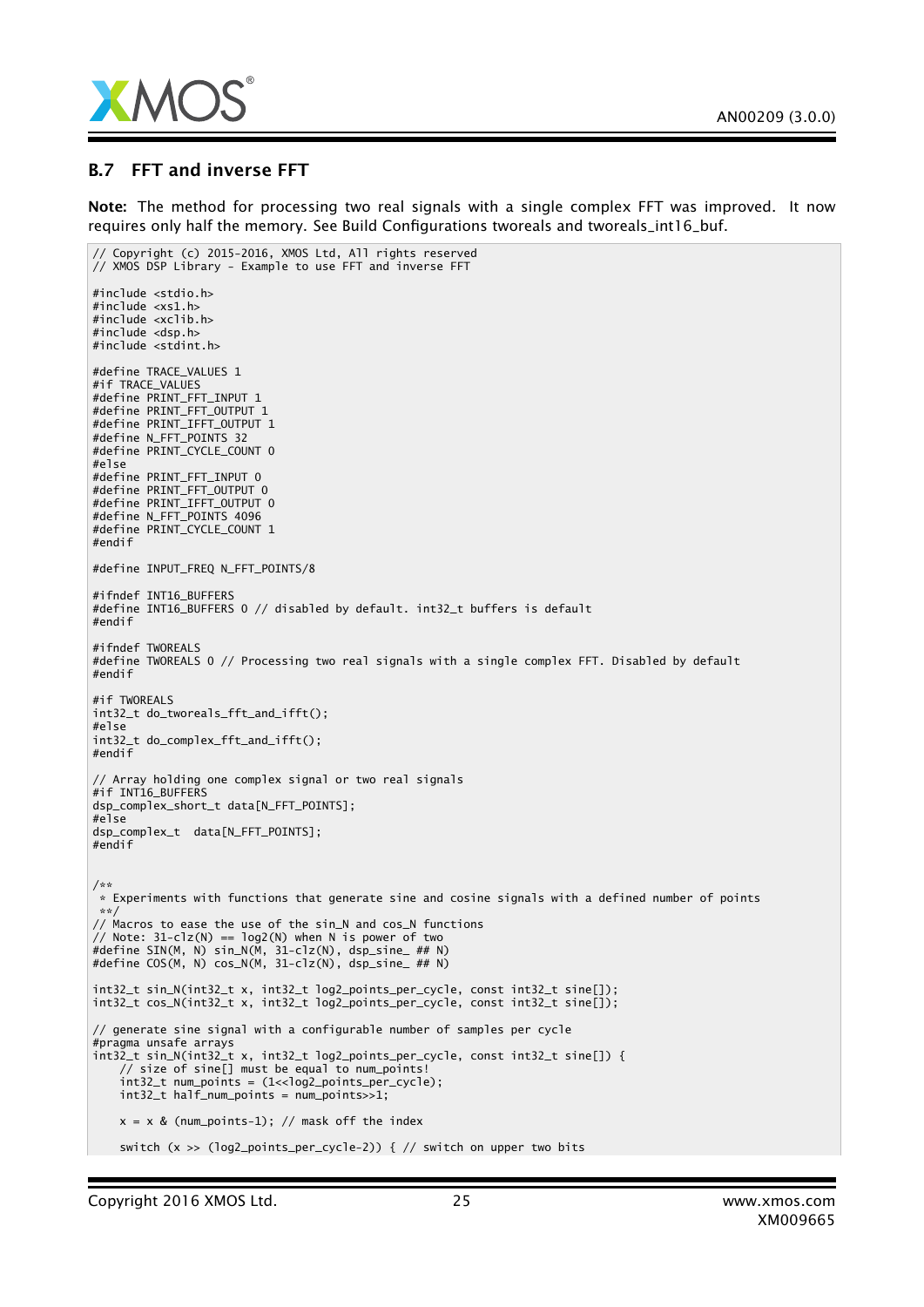

```
// upper two bits determine the quadrant.
       case 0: return sine[x];
      case 1: return sine[half_num_points-x];
      case 2: return -sine[x-half_num_points];
      case 3: return -sine[num_points-x];
   }
   return 0; // unreachable
}
// generate cosine signal with a configurable number of samples per cycle
#pragma unsafe arrays
int32_t cos_N(int32_t x, int32_t log2_points_per_cycle, const int32_t sine[]) {
   int32_t quarter_num_points = (1<<(log2_points_per_cycle-2));
   return sin_N(x+(quarter_num_points), log2_points_per_cycle, sine); // cos a = sin(a + 2pi/4)
}
int main( void )
{
#if TWOREALS
   do_tworeals_fft_and_ifft();
#else
   do_complex_fft_and_ifft();
#endif
   return 0;
};
#if INT16_BUFFERS
#define RIGHT_SHIFT 17 // shift down to Q14. Q15 would cause overflow.
#else
#define RIGHT_SHIFT 1 // shift down to Q30. Q31 would cause overflow
#endif
void print_data_array() {
#if INT16 BUFFERS
   printf("re, im \n");
    for(int32_t i=0; i<N_FFT_POINTS; i++) {
        printf( "%.5f, %.5f\n", F14(data[i].re), F14(data[i].im));
   }
#else
    printf("re, im \n");
    for(int32_t i=0; i<N_FFT_POINTS; i++) {
       printf( "%.10f, %.10f\n", F30(data[i].re), F30(data[i].im));
    }
#endif
}
#if TWOREALS
void generate_tworeals_test_signal(int32_t N, int32_t test) {
   switch(test) {
    case 0: {
         printf("++++ Test %d: %d point FFT of two real signals:: re0: %d Hz cosine, re1: %d Hz cosine\n"
                 ,test,N,INPUT_FREQ,INPUT_FREQ);
         for(int32_t i=0; i<N; i++) {
             data[i].re = COS(i, 8) >> RIGHT_SHIFT;
             data[i].im = COS(i, 8) >> RIGHT_SHIFT;
         }
        break;
     }
     case 1: 4printf("++++ Test %d: %d point FFT of two real signals:: re0: %d Hz sine, re1: %d Hz sine\n"
                 ,test,N,INPUT_FREQ,INPUT_FREQ);
         for(int32_t i=0; i<N; i++) {
             data[i].re = SIN(i, 8) >> RIGHT_SHIFT;
            data[i].im = SIN(i, 8) >> RIGHT_SHIFT;
         }
         break;
     }
     case 2: {
        printf("++++ Test %d: %d point FFT of two real signals:: re0: %d Hz sine, re1: %d Hz cosine\n"
                 ,test,N,INPUT_FREQ,INPUT_FREQ);
         for(int32_t i=0; i<N; i++) {
             data[i].re = SIN(i, 8) >> RIGHT_SHIFT;
             data[i].im = COS(i, 8) >> RIGHT_SHIFT;
         }
```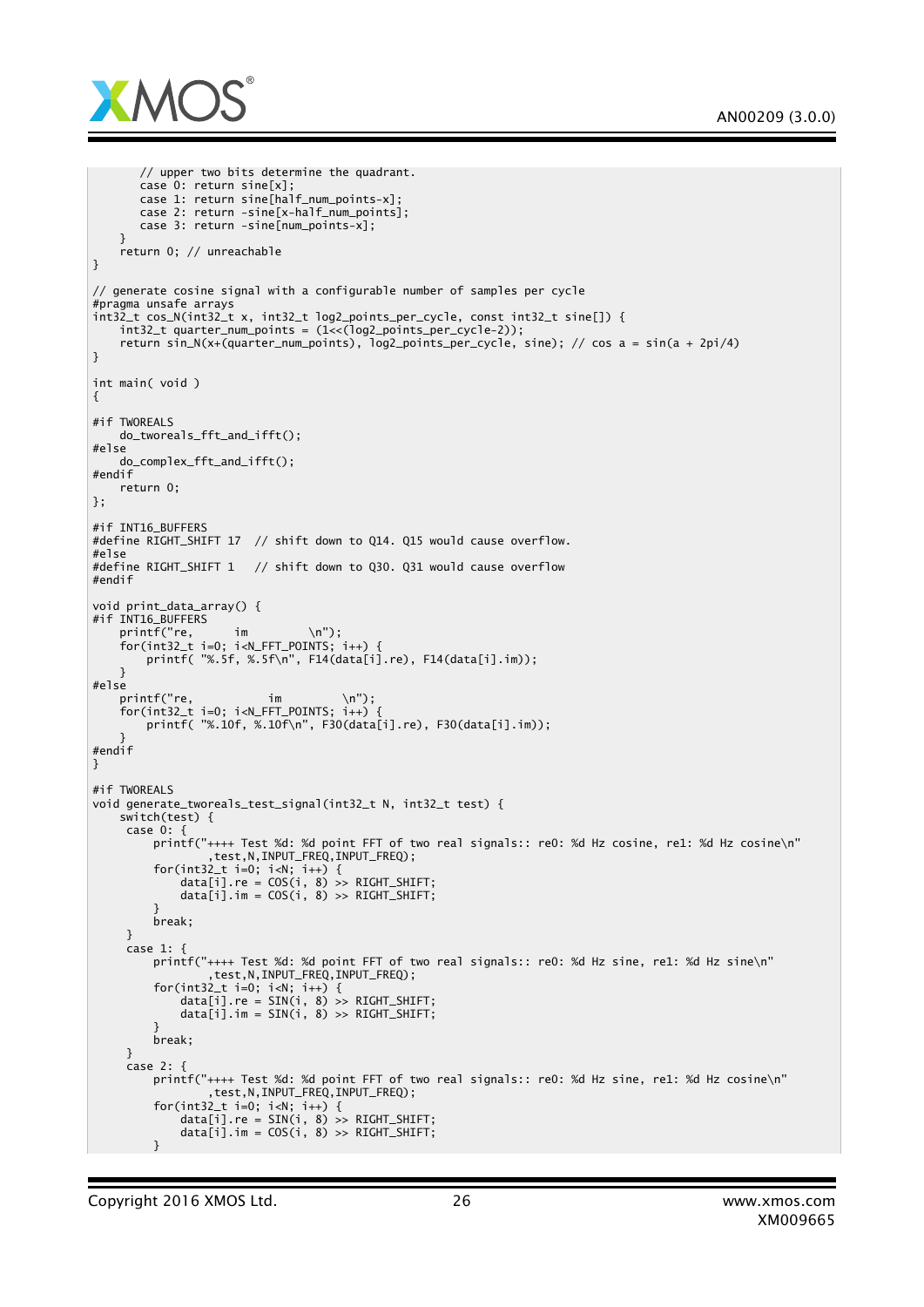

```
break;
     }
     case 3: {
        printf("++++ Test %d: %d point FFT of two real signals:: re0: %d Hz cosine, re1: %d Hz sine\n"
                 ,test,N,INPUT_FREQ,INPUT_FREQ);
         for(int32_t i=0; i<N; i++) {
             data[i].re = COS(i, 8) >> RIGHT_SHIFT;
            data[i] . im = SIN(i, 8) >> RIGHT\_SHIFT;}
        break;
     }
     }
#if PRINT_FFT_INPUT
   printf("Generated Two Real Input Signals:\n");
    print_data_array();
#endif
}
int32_t do_tworeals_fft_and_ifft() {
    timer tmr;
    uint32_t start_time, end_time, overhead_time, cycles_taken;
    tmr :> start_time;
    tmr :> end_time;
    overhead_time = end_time - start_time;
#if INT16_BUFFERS
   printf("FFT/iFFT of two real signals of type int16_t\n");
#else
   printf("FFT/iFFT of two real signals of type int32_t\n");
#endif
   printf("============================================\n");
    for(int32 t test=0; test<4; test++) {
       enerate tworeals test signal(N FFT POINTS, test);
       tmr :> start_time:
#if INT16_BUFFERS
        dsp_complex_t tmp_data[N_FFT_POINTS]; // tmp buffer to enable 32-bit FFT/iFFT
        dsp_fft_short_to_long(data, tmp_data, N_FFT_POINTS); // convert into tmp buffer
        dsp_fft_bit_reverse(tmp_data, N_FFT_POINTS);
        dsp_fft_forward(tmp_data, N_FFT_POINTS, FFT_SINE(N_FFT_POINTS));
        dsp_fft_split_spectrum(tmp_data, N_FFT_POINTS);
        dsp_fft_long_to_short(tmp_data, data, N_FFT_POINTS); // convert from tmp buffer
#else
        dsp_fft_bit_reverse(data, N_FFT_POINTS);
        dsp_fft_forward(data, N_FFT_POINTS, FFT_SINE(N_FFT_POINTS));
        dsp_fft_split_spectrum(data, N_FFT_POINTS);
#endif
        tmr :> end_time;
        cycles_taken = end_time-start_time-overhead_time;
#if PRINT_CYCLE_COUNT
       printf("Cycles taken for %d point FFT of two purely real signals: %d\n", N_FFT_POINTS, cycles_taken);
#endif
#if PRINT_FFT_OUTPUT
        // Print forward complex FFT results
        //printf( "First half of Complex FFT output spectrum of Real signal 0 (cosine):\n");
        printf( "FFT output of two half spectra. Second half could be discarded due to symmetry without
         ,→ loosing information\n");
        printf( "spectrum of first signal in data[0..N/2-1]. spectrum of second signa in data[N/2..N-1]:\n");
       print_data_array();
#if 0
        printf( "First half of Complex FFT output spectrum of Real signal 1 (sine):\n");
        printf("re, im \n");
        for(int32_t i=0; i<N_FFT_POINTS; i++) {
            printf( "%.10f, %.10f\n", F30(data[i].re), F30(data[i].im));
        }
#endif
#endif
        tmr :> start_time;
#if INT16_BUFFERS
        dsp_fft_short_to_long(data, tmp_data, N_FFT_POINTS); // convert into tmp buffer
        dsp_fft_merge_spectra(tmp_data, N_FFT_POINTS);
       dsp_fft_bit_reverse(tmp_data, N_FFT_POINTS);
```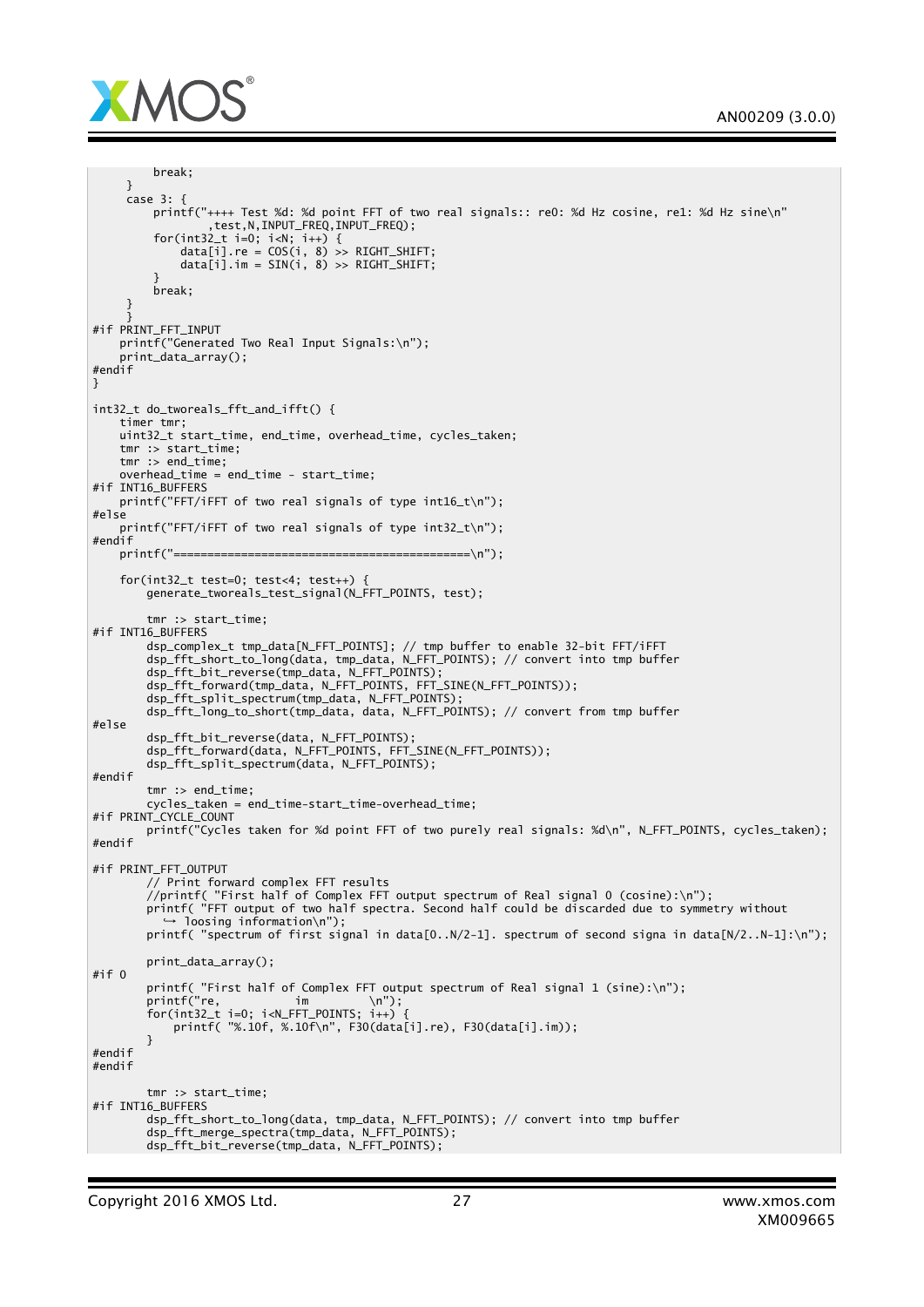

```
dsp_fft_inverse(tmp_data, N_FFT_POINTS, FFT_SINE(N_FFT_POINTS));
        dsp_fft_long_to_short(tmp_data, data, N_FFT_POINTS); // convert from tmp buffer
#else
        dsp_fft_merge_spectra(data, N_FFT_POINTS);
        dsp_fft_bit_reverse(data, N_FFT_POINTS);
        dsp_fft_inverse(data, N_FFT_POINTS, FFT_SINE(N_FFT_POINTS));
#endif
        tmr :> end_time;
        cycles_taken = end_time-start_time-overhead_time;
#if PRINT_CYCLE_COUNT
        printf("Cycles taken for iFFT: %d\n", cycles_taken);
#endif
#if PRINT_IFFT_OUTPUT
        printf( "////// Time domain signal after dsp_fft_inverse\n");
        print_data_array();
#endif
        printf("\n" ); // Test delimiter
   }
   printf( "DONE.\n" );
    return 0;
}
# else // Complex Signals
void generate_complex_test_signal(int32_t N, int32_t test) {
    switch(test) {
   case 0: {
        printf("++++ Test 0: %d point FFT/iFFT of complex signal:: Real: %d Hz cosine, Imag: 0\n"
                ,N_FFT_POINTS,N_FFT_POINTS/8);
        for(int32_t i=0; i<N; i++) {
            data[i].re = COS(i, 8) >> RIGHT_SHIFT;
            data[i].im = 0;
        }
        break;
   }
   case 1: {
        printf("++++ Test 1: %d point FFT/iFFT of complex signal:: Real: %d Hz sine, Imag: 0\n"
                ,N_FFT_POINTS,N_FFT_POINTS/8);
        for(int32_t i=0; i<N; i++) {
            data[i].re = SIN(i, 8) >> RIGHT_SHIFT;
            data[i].im = 0;}
        break;
   }
    \overline{c}ase 2: {
        printf("++++ Test 2: %d point FFT/iFFT of complex signal: Real: 0, Imag: %d Hz cosine\n"
                ,N_FFT_POINTS,N_FFT_POINTS/8);
        for(int32_t i=0; i<N; i++) {
            data[i].re = 0;
            data[i] . im = COS(i, 8) >> RIGHT\_SHIFT;}
        break;
    }
    case 3: {
        printf("++++ Test 3: %d point FFT/iFFT of complex signal: Real: 0, Imag: %d Hz sine\n"
                ,N_FFT_POINTS,N_FFT_POINTS/8);
        for(int32_t i=0; i<N; i++) {
            data[i].re = 0;data[i].im = SIN(i, 8) >> RIGHT_SHIFT;
        }
        break;
    }
    }
#if PRINT_FFT_INPUT
    printf("Generated Signal:\n");
    print_data_array();
#endif
}
int32_t do_complex_fft_and_ifft() {
    timer tmr;
    uint32_t start_time, end_time, overhead_time, cycles_taken;
    tmr :> start_time;
   tmr :> end_time;
```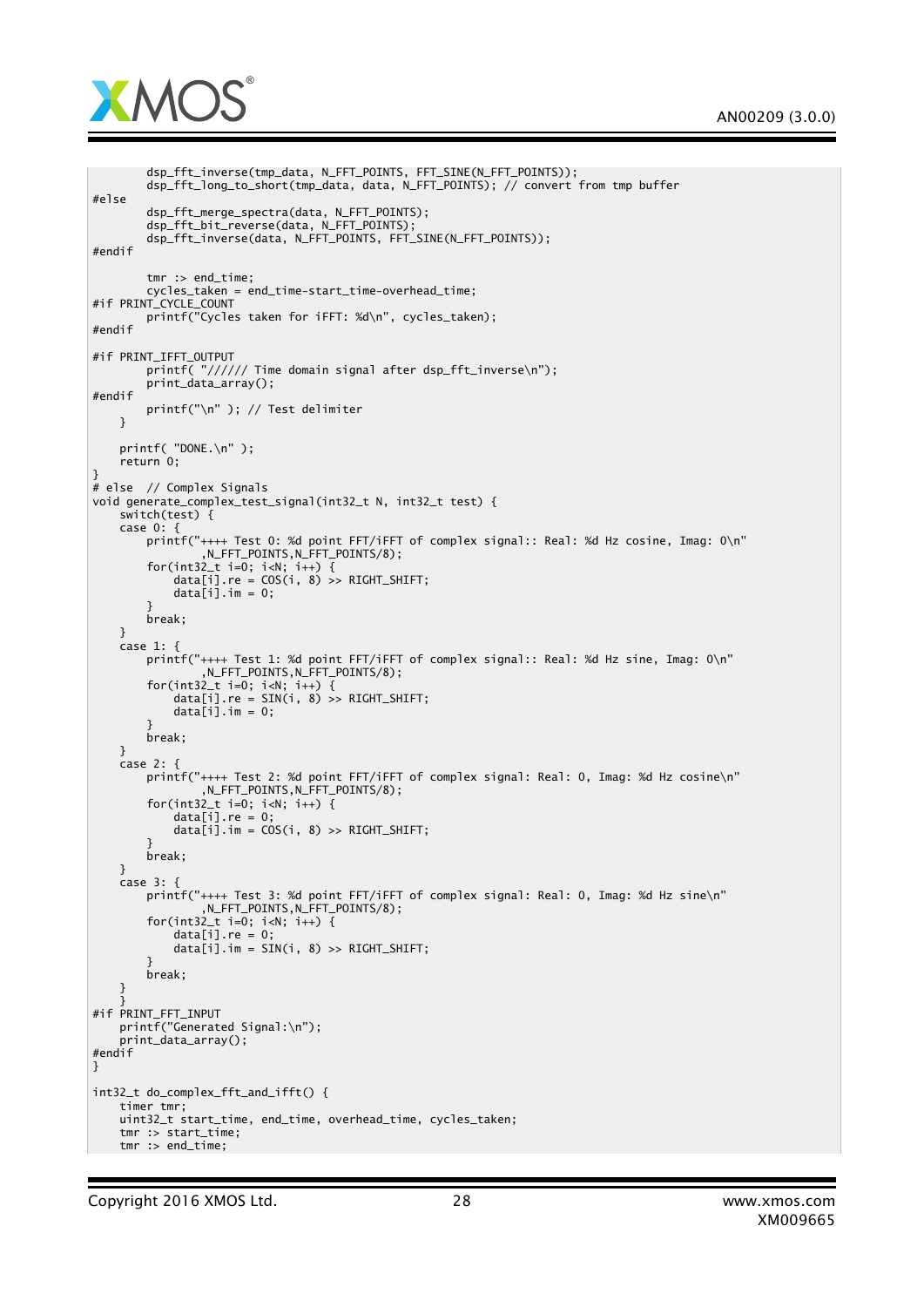

```
overhead_time = end_time - start_time;
#if INT16 BUFFERS
   printf("FFT/iFFT of a complex signal of type int16_t\n");
#else
    printf("FFT/iFFT of a complex signal of type int32_t\n");
#endif
   printf("============================================\n");
    for(int32_t test=0; test<4; test++) {
       generate_complex_test_signal(N_FFT_POINTS, test);
        tmr :> start_time;
#if INT16_BUFFERS
       dsp_complex_t tmp_data[N_FFT_POINTS]; // tmp buffer to enable 32-bit FFT/iFFT
        // convert into int32_t temporary buffer
        dsp_fft_short_to_long(data, tmp_data, N_FFT_POINTS);
        // 32 bit FFT
        dsp_fft_bit_reverse(tmp_data, N_FFT_POINTS);
       dsp_fft_forward(tmp_data, N_FFT_POINTS, FFT_SINE(N_FFT_POINTS));
        // convert back into int16_t buffer
        dsp_fft_long_to_short(tmp_data, data, N_FFT_POINTS);
#else
        // 32 bit FFT
       dsp_fft_bit_reverse(data, N_FFT_POINTS);
       dsp_fft_forward(data, N_FFT_POINTS, FFT_SINE(N_FFT_POINTS));
#endif
        tmr :> end time:
       cycles_taken = end_time-start_time-overhead_time;
#if PRINT_CYCLE_COUNT
       printf("Cycles taken for %d point FFT of complex signal: %d\n", N_FFT_POINTS, cycles_taken);
#endif
#if PRINT_FFT_OUTPUT
       printf( "FFT output:\n");
       print_data_array();
#endif
       tmr :> start time:
#if INT16_BUFFERS
        // convert into int32_t temporary buffer
        dsp_fft_short_to_long(data, tmp_data, N_FFT_POINTS);
        // 32 bit iFFT
        dsp_fft_bit_reverse(tmp_data, N_FFT_POINTS);
        dsp_fft_inverse(tmp_data, N_FFT_POINTS, FFT_SINE(N_FFT_POINTS));
        // convert back into int16_t buffer
       dsp_fft_long_to_short(tmp_data, data, N_FFT_POINTS);
#else
        // 32 bit iFFT
        dsp_fft_bit_reverse(data, N_FFT_POINTS);
        dsp_fft_inverse(data, N_FFT_POINTS, FFT_SINE(N_FFT_POINTS));
#endif
        tmr :> end_time;
        cycles_taken = end_time-start_time-overhead_time;
#if PRINT_CYCLE_COUNT
       printf("Cycles taken for iFFT: %d\n", cycles_taken);
#endif
#if PRINT_IFFT_OUTPUT
        printf( "////// Time domain signal after dsp_fft_inverse\n");
       print_data_array();
#endif
       printf("\n" ); // Test delimiter
    }
    printf( "DONE.\n" );
    return 0;
}
#endif
```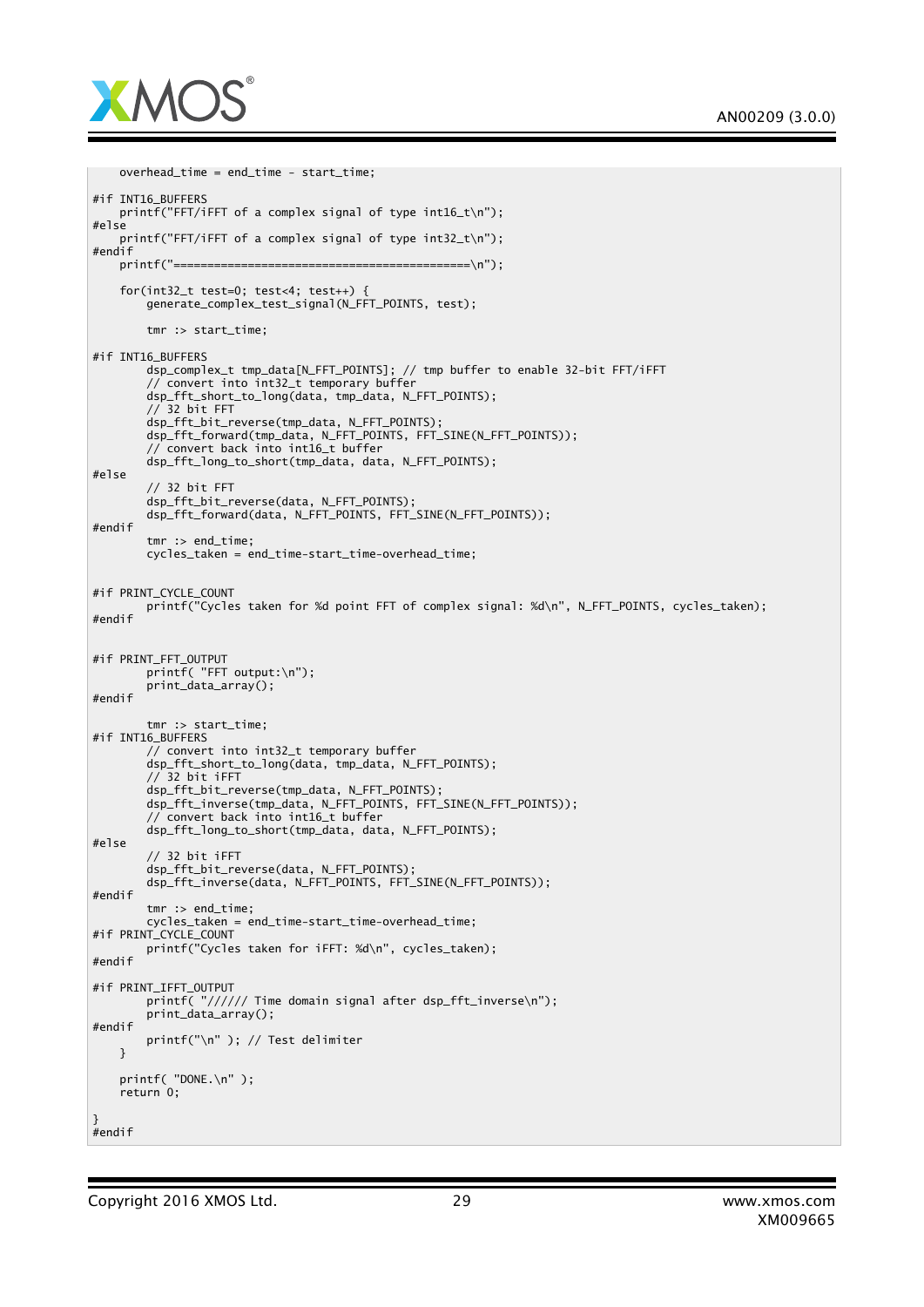

#### B.8 FFT Processing of signals received through a double buffer

// Copyright (c) 2016, XMOS Ltd, All rights reserved

#include <stdio.h> #include <xs1.h> #include <dsp.h> #include <stdlib.h> #include <math.h> /\*\* Example showing FFT processing of a configurable number of input signals received through a double buffer. ---------------------------------------------------------------------------------------------------------- This example shows how two tasks can implement a double buffering mechanism accessing a shared memory area. The task produce\_samples fills one buffer with a stereo signal whilst the do\_fft task processes the other buffer "in place" which means the buffer is also used to store the real part of the result Tasks access these buffers via \*movable\* pointers. These pointers can be safely transferred between tasks without any race conditions between the tasks using them. When the the produce\_samples taks has finished filling the buffer, it calls the swap function of the interface to synchronise with the do\_fft task and swap pointers (buffers) .. aafig:: +---------------+ +------------------+ | `do\_fft` | `bufswap\_i` | `produce\_samples`| | +<------------------->| | ---------+ | `interface`<br>`movable`| | | |`movable`| | | |`movable`| | 'pointer'| | +----+----+ | | +----+----+ | | | | | | | +--------|------+ +--------|---------+ `MEMORY` | +------+------+ |  $\text{buf1'}$   $\text{buf2'}$  | +--------->+ | +<-----------+ | | | | | | +------+------+ \*\*/ /\*\* Global configuration defines \*\*/ #ifndef NUM\_CHANS // Number of input channels #define NUM\_CHANS 4 #endif #ifndef N\_FFT\_POINTS // FFT Points #define N\_FFT\_POINTS 256 #endif #ifndef INT16\_BUFFERS #define INT16\_BUFFERS 0 // Disabled by default #endif #ifndef TWOREALS #define TWOREALS 0 // Processing two real signals with a single complex FFT. Disabled by default #endif #define SAMPLE\_FREQ 48000 #define SAMPLE\_PERIOD\_CYCLES XS1\_TIMER\_HZ/SAMPLE\_FREQ #ifndef CHECK\_TIMING #define CHECK\_TIMING 0 #endif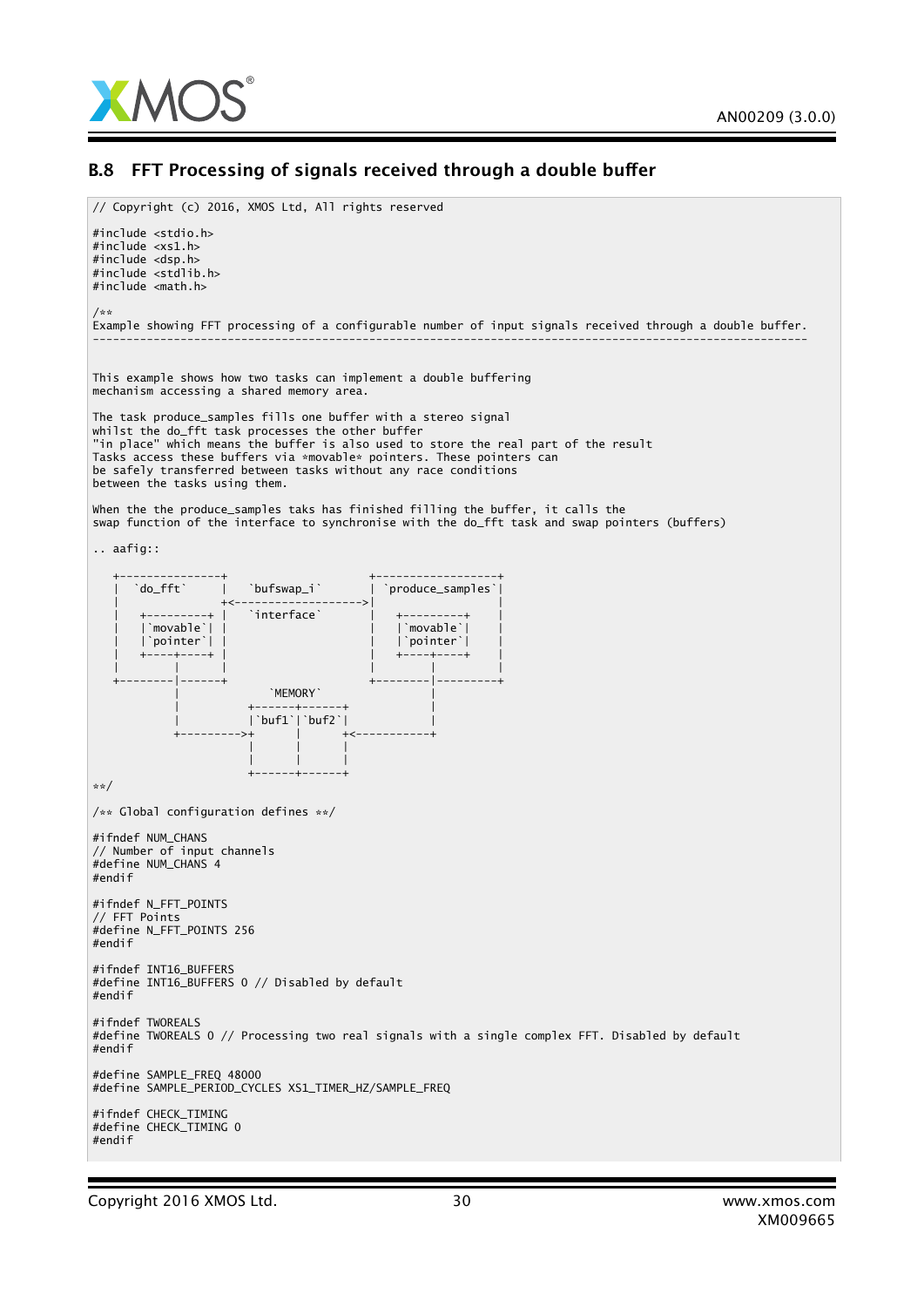

```
SIGNAL_ARRAY_TYPE data[NUM_SIGNAL_ARRAYS][N_FFT_POINTS]; // time domain or frequency domain signals
    SIGNAL_ARRAY_TYPE half_spectra[NUM_SIGNAL_ARRAYS*2][N_FFT_POINTS/2]; // frequency domain half spectra
void print_signal(SIGNAL_ARRAY_TYPE_signal[N_FFT_POINTS]) {
#if INT16_BUFFERS<br>printf("re,
       printf("re, im \n");
       for(int32_t i=0; i<N_FFT_POINTS; i++) {
           //printf( "0x%x, 0x%x\n", signal[i].re, signal[i].im);
           printf( "%.5f, %.5f\n", F14(signal[i].re), F14(signal[i].im));
       }
#else
       printf("re, im \n");
       for(int32_t i=0; i<N_FFT_POINTS; i++) {
           printf( "%.8f, %.8f\n", F24(signal[i].re), F24(signal[i].im));
       }
#endif
}
void print_buffer(multichannel_sample_block_s *buffer) {
for(int32_t c=0; c<NUM_SIGNAL_ARRAYS; c++) {
        print_signal(buffer->data[c]);
    }
}
/****/
/**
The interface between the two tasks is a single transaction that swaps
 the movable pointers. It has an argument that is a reference to a
movable pointer. Since it is a reference the server side of the
connection can update the argument.
*/
interface bufswap_i {
 void swap(multichannel_sample_block_s * movable &x);
};
/**
The do_fft task takes as arguments the server end of an interface
 connection and the initial buffer it is going to process. It is
 initialized by creating a movable pointer to this buffer and then
processing it.
*/
#if !(XCC_VERSION_MAJOR >= 1403)
static SIGNAL_ARRAY_TYPE output[N_FFT_POINTS];
```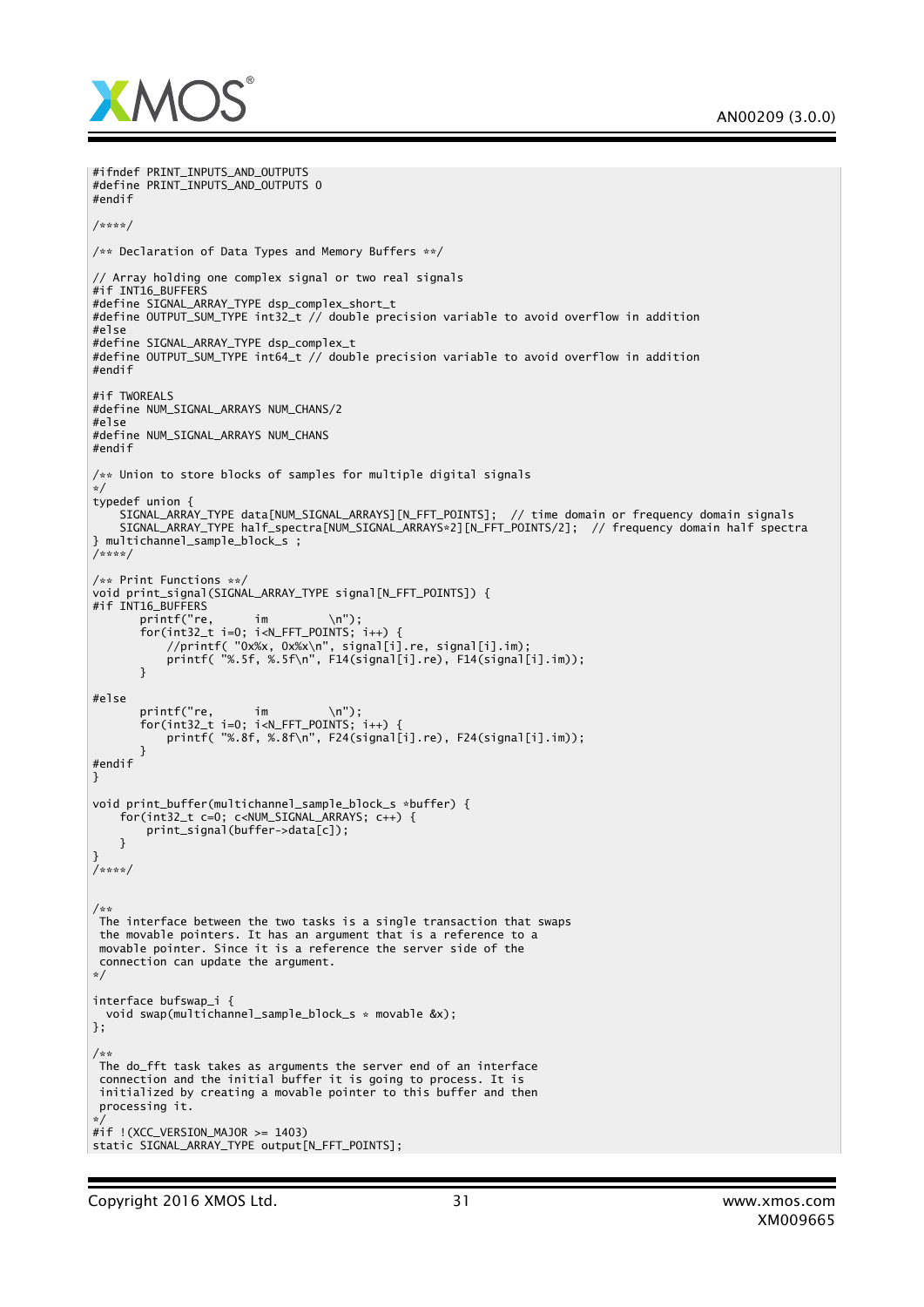

```
#endif
void do_fft(server interface bufswap_i input,
       multichannel_sample_block_s * initial_buffer)
{
 multichannel_sample_block_s * movable buffer = initial_buffer;
 timer tmr; uint32_t start_time, end_time, overhead_time;
 tmr :> start_time;
 tmr :> end_time;
 overhead_time = end_time - start_time;
#if INT16_BUFFERS
 printf("%d Point FFT Processing of %d int16_t signals received through a double buffer\n"
               ,N_FFT_POINTS,NUM_CHANS);
#else
 printf("%d Point FFT Processing of %d int32_t signals received through a double buffer\n"
               ,N_FFT_POINTS,NUM_CHANS);
#endif
 /* The main loop of the filling task waits for a swap transaction with
      the other task and implements the swap of pointers. After that it
      fills the new buffer it has been given:
  */
while (1) {
    // swap buffers
    select {
      case input.swap(multichannel_sample_block_s * movable &input_buf):
        // Swapping uses the 'move' operator. This operator transfers the
        // pointer to a new variable, setting the original variable to null.
        // The 'display_buffer' variable is a reference, so updating it will
        // update the pointer passed in by the other task.
       multichannel_sample_block_s * movable tmp;
        tmp = move(input_buf);
        input_buf = move(buffer);buffer = move(tmp);
#if PRINT INPUTS AND OUTPUTS
       print_buffer(buffer);
#endif
       tmr :> start_time;
        // Do FFTs
        for(int32_t a=0; a<NUM_SIGNAL_ARRAYS; a++) {
            // process the new buffer "in place"
    #if INT16 BUFFFRS
            dsp_complex_t tmp_buffer[N_FFT_POINTS];
            dsp_fft_short_to_long(buffer->data[a], tmp_buffer, N_FFT_POINTS); // convert into tmp buffer
            dsp_fft_bit_reverse(tmp_buffer, N_FFT_POINTS);
            dsp_fft_forward(tmp_buffer, N_FFT_POINTS, FFT_SINE(N_FFT_POINTS));
   #if TWOREALS
            dsp_fft_split_spectrum(tmp_buffer, N_FFT_POINTS);
    #endif
            dsp_fft_long_to_short(tmp_buffer, buffer->data[a], N_FFT_POINTS); // convert from tmp buffer
    ////// 32 bit buffers
    #else
            dsp_fft_bit_reverse(buffer->data[a], N_FFT_POINTS);
            dsp_fft_forward(buffer->data[a], N_FFT_POINTS, FFT_SINE(N_FFT_POINTS));
    #if TWOREALS
           dsp_fft_split_spectrum(buffer->data[a], N_FFT_POINTS);
    #endif
    #endif
       }
        // Process the frequency domain of all NUM_CHANS channels.
        \frac{1}{1}. Lowpass
        \frac{1}{2} cutoff frequency = (Fs/N_FFT_POINTS * cutoff_index)
        // With cutoff_index = N_FFT_POINTS/M:
        \frac{1}{2} cutoff frequency = Fs/M
       uint32_t cutoff_idx = N_FFT_POINTS/4;
```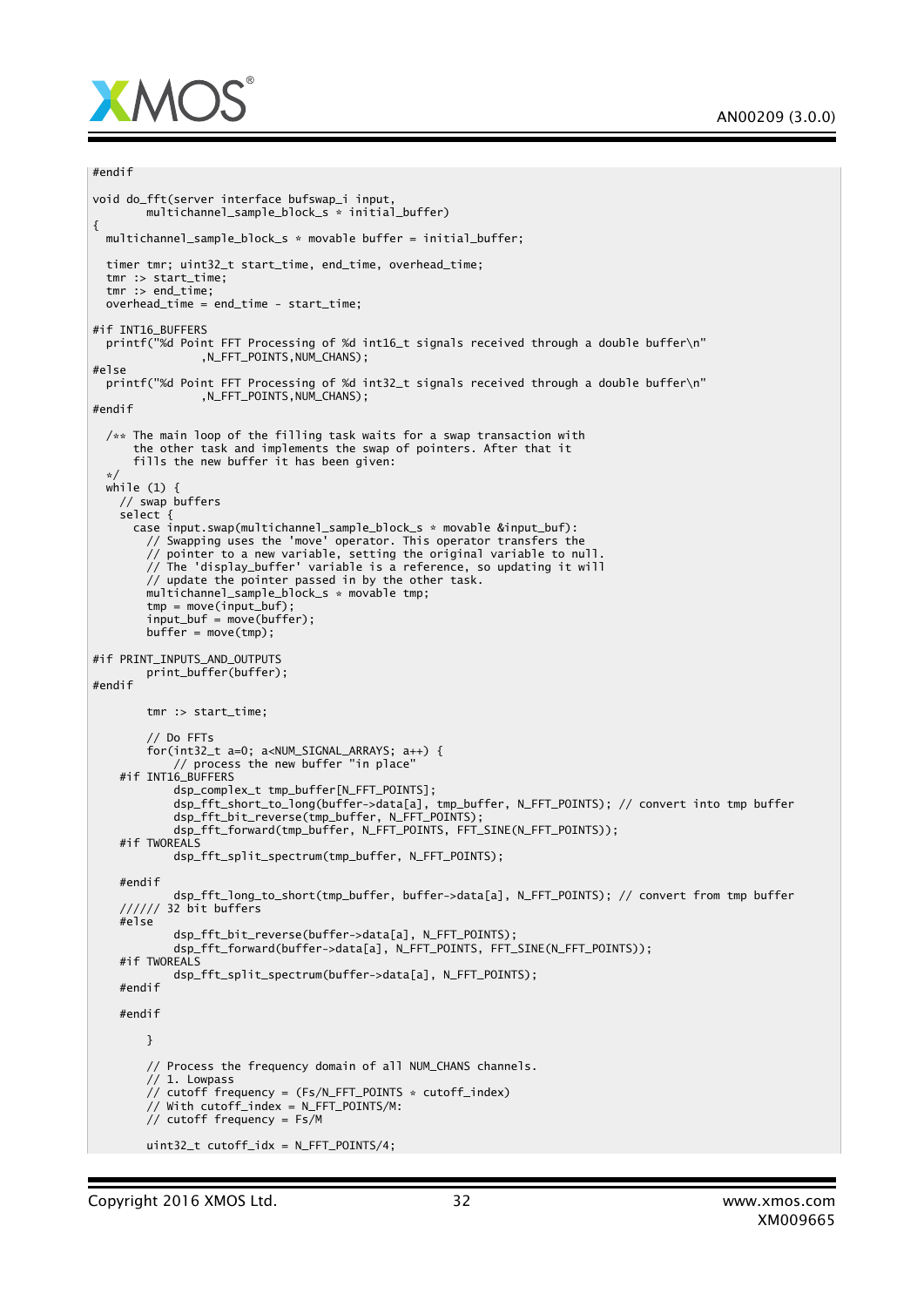

```
// 2. Calculate average per frequency bin into the output signal array.
        // To calculate the average over all channels.
        // To divide by NUM_CHANS, shift down throughout the loop log2(NUM_CHANS) times to avoid overflow.
        uint32_t log_num_chan = log2(NUM_CHANS);
       uint32_t step = NUM_CHANS/log_num_chan;
       uint shift_idx = step;
#if (XCC_VERSION_MAJOR >= 1403)
       static SIGNAL_ARRAY_TYPE output[N_FFT_POINTS];
#endif
   #if TWOREALS
        for(unsigned i = 0; i < N_FFT_P0INTS/2; i++) {
          OUTPUT_SUM_TYPE output_re = 0;
          OUTPUT_SUM_TYPE output_im = 0;
          for(int32_t c=0; c<NUM_CHANS; c++) {
             if(i>=cutoff_idx) {
               buffer->haIf_spectra[c][i].re = 0;buffer->half_spectra[c][i].im = 0;
             }
             output_re += buffer-> half\_spectra[c][i].re;output_im += buffer->half_spectra[c][i].im;
          }
          output[i].re = (OUTPUT_SUM_TYPE) output_re/NUM_CHANS; // average
         output[i].im = (OUTPUT_SUM_TYPE) output_im/NUM_CHANS; // average
        }
    #else // Complex
        for(unsigned i = 0; i < N FFT_POINTS/2; i++) {
          OUTPUT_SUM_TYPE output_re = 0, output_re_ri = 0;
          OUTPUT_SUM_TYPE output_im = 0, output_im_ri = 0;
          uint32_t ri = N_FFT_POINTS-i; // reverse index
          for(int32_t c=0; c<NUM_CHANS; c++) {
            if(i>=cutoff_idx) {
              buffer->data[c][i].re = 0;
              buffer->data[c][i].im = 0;
              if(i>0) {
                buffer->data[c][N_FFT_POINTS-i].re = 0;
                buffer->data[c][N_FFT_POINTS-i].im = 0;
             }
           }
           output_re += buffer - > data[c][i].re;output im += buffer->data[c][i].im;
            if(i>0) {
              output_re_ri += buffer->data[c][ri].re;
              output_im_ri += buffer->data[c][ri].im;
           }
          }
          output[i].re = (OUTPUT_SUM_TYPE) output_re/NUM_CHANS; // average
          output[i].im = (OUTPUT_SUM_TYPE) output_im/NUM_CHANS; // average
          if(i>0)output[ri].re = (OUTPUT_SUM_TYPE) output_re_ri/NUM_CHANS; // average
            output[ri].im = (OUTPUT_SUM_TYPE) output_im_ri/NUM_CHANS; // average
         }
       }
    #endif
        // Todo: Add iFFT
        tmr :> end_time;
        int32_t cycles_taken = end_time-start_time-overhead_time;
#if CHECK TIMING
#if TWOREALS
       printf("%d Point FFT processing of %d real sequences 'in place' in double buffer %x took %d cycles\n"
                ,N_FFT_POINTS,NUM_CHANS,buffer,cycles_taken);
#else
        printf("%d Point FFT processing of %d complex sequences 'in place' in double buffer %x took %d cycles\
          ,→ n"
                ,N_FFT_POINTS,NUM_CHANS,buffer,cycles_taken);
#endif
        if(cycles_taken>SAMPLE_PERIOD_CYCLES*N_FFT_POINTS) {
            printf("Timing Check ERROR: Max allowed cycles at Fs %d Hz is %d\n",SAMPLE_FREQ,
              ,→ SAMPLE_PERIOD_CYCLES*N_FFT_POINTS);
```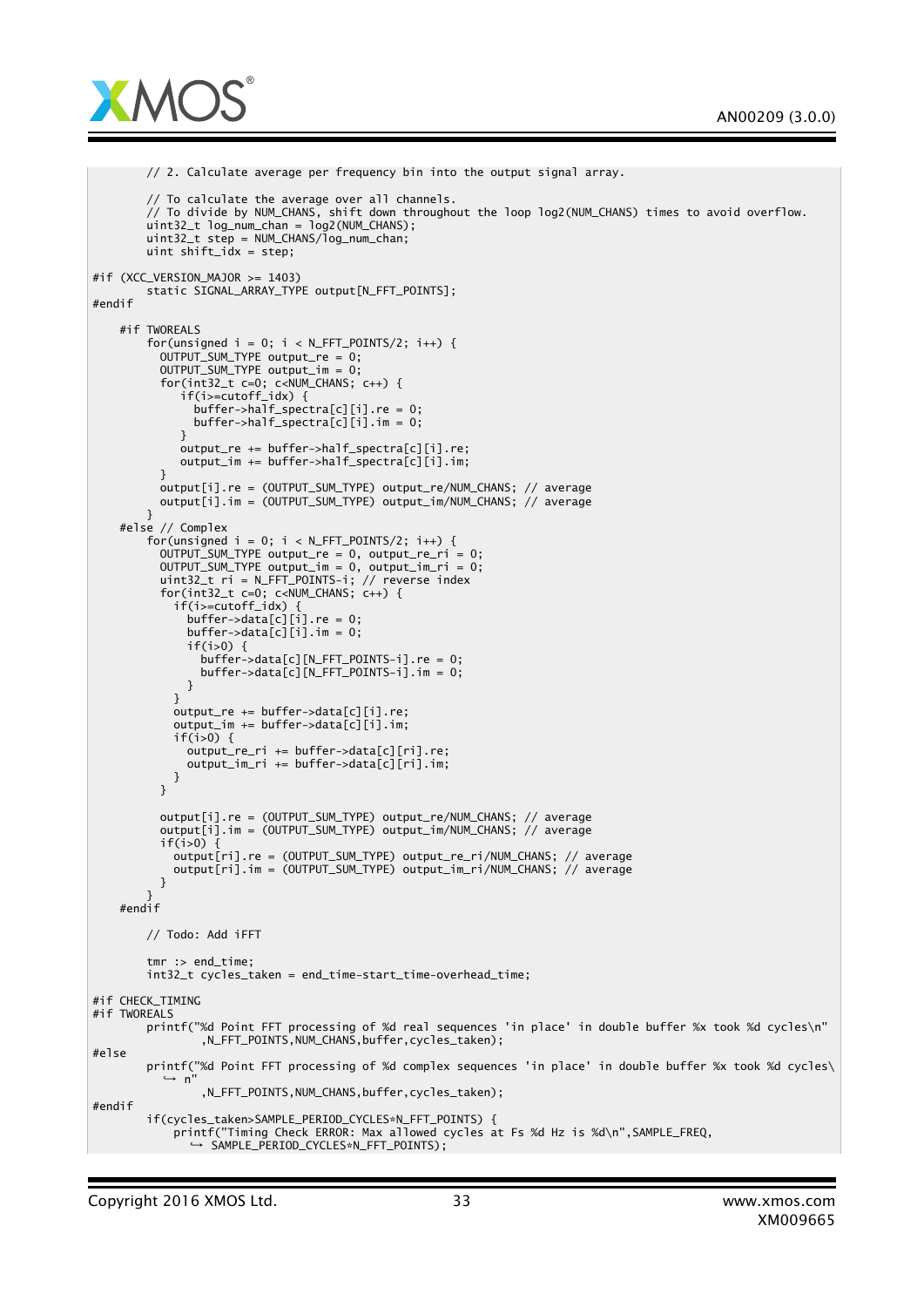

```
} else {
            printf("Timing Check PASS: Max allowed cycles at Fs %d Hz is %d\n",SAMPLE_FREQ,
               ,→ SAMPLE_PERIOD_CYCLES*N_FFT_POINTS);
        }
#endif
#if PRINT_INPUTS_AND_OUTPUTS
        print_buffer(buffer);
#endif
        printf("Processed output signal\n");
        print_signal(output);
        break;
    }
    // fill the buffer with data
 }
}
/** Utility functions for signal generation **/
int32_t scaled_sin(q8_24 x) \{q8_24 y = dsp_math_sin(x);
#if INT16_BUFFERS
  y >>= 10; // convert to Q14
#else
#endif
  return y;
}
int32_t scaled_cos(q8_24 x) {
   q824 y = dsp\_math\_cos(x);
#if INT16_BUFFERS
  y >>= 10; // convert to Q14
#else
#endif
  return y;
}
/****/
/**
 The displaying task takes the other end of the interface connection
 and its initial buffer as arguments. It also creates a movable pointer
to that buffer.
**/
#define MAX_SAMPLE_PERIODS 1
void produce_samples(client interface bufswap_i filler,
        multichannel_sample_block_s * initial_buffer) {
  multichannel_sample_block_s * movable buffer = initial_buffer;
  timer tmr;
  int32_t t;
  static int32_t counter;
  int32_t done = 0;
  tmr :> t;
  /** The main loop of the display task first calls the 'swap' transaction,
which synchronizes with the fill task and updates the 'buffer' pointer
      to the new swapped memory location. After that it calls an auxiliary
      'display' function to do the actual displaying. This function is
      application dependent and not defined here.
   \simwhile(!done) {
    //fill the next buffer
    for(int32_t a=0; a<NUM_SIGNAL_ARRAYS; a++) {
      // points per cycle. divide by power of two to ensure signals fit into the FFT window
      int32_t ppc = N_FFT_POINTS/(1<<a);
      printf("Points Per Cycle is %d\n", ppc);
      for(int32_t i=0; i<N_FFT_POINTS; i++) {
        // generate input signals
         // Equation: x = 2pi * i/ppc = 2pi * ((i%ppc) / ppc))
q8_24 factor = ((i%ppc) << 24) / ppc; // factor is always < Q24(1)
         q8_24 x = dsp_math_multiply(PI2_Q8_24, factor, 24);
#if TWOREALS
```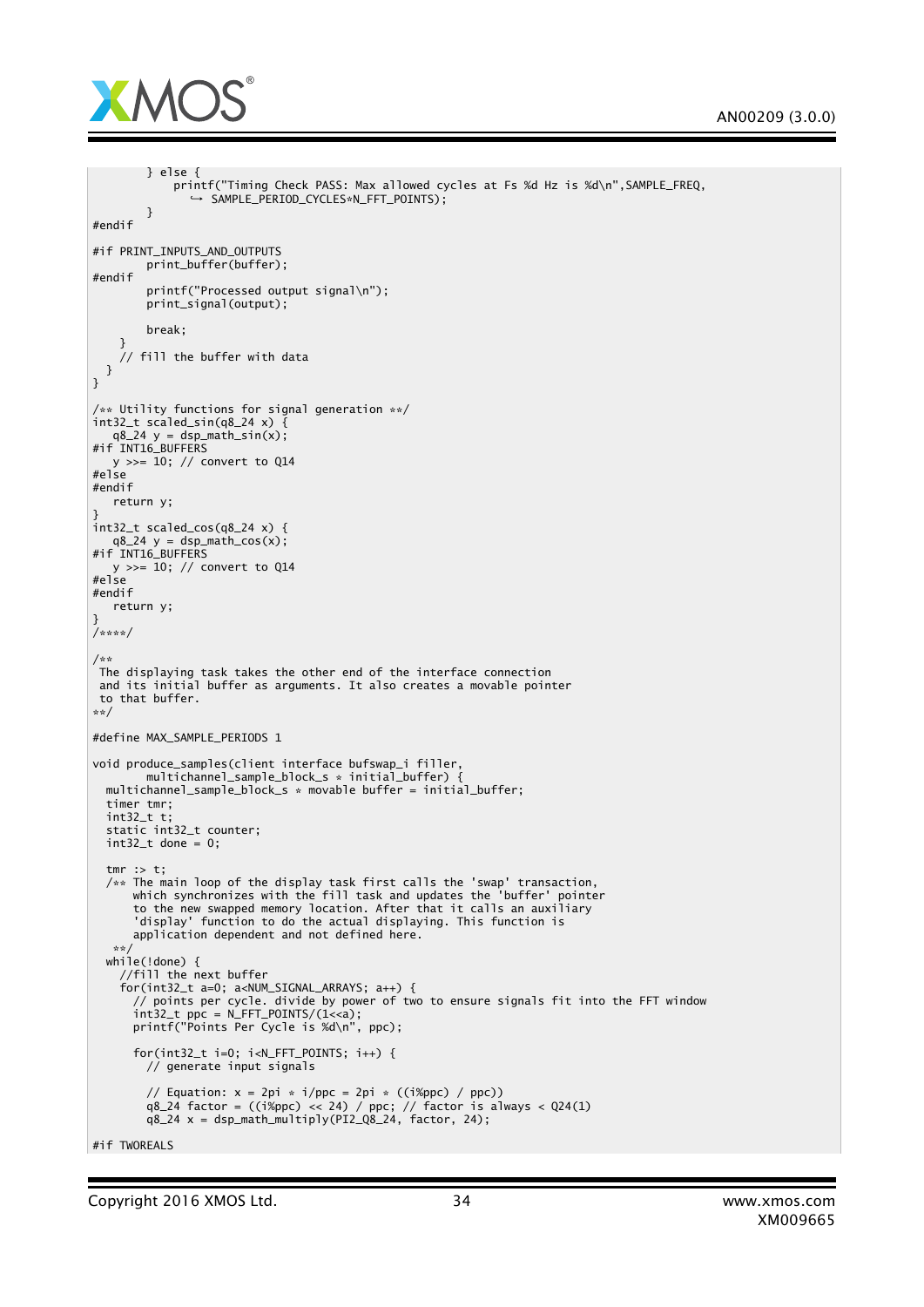

```
buffer->data[a][i].re = scaled_sin(x);
        buffer->data[a][i].im = scaled_cos(x);
#else
        buffer->data[a][i].re = scaled_sin(x);
        buffer->data[a][i].im = 0;
#endif
      }
      // wait until next sample period
      tmr when timerafter(t+SAMPLE_PERIOD_CYCLES) :> t;
   }
    // swap buffers
    filler.swap(buffer);
   counter++;
    if(counter == MAX_SAMPLE_PERIODS) {
        exit(0);
   }
 }
}
/**
^{'}The application runs both of these tasks in parallel using a 'par'
statement. The two global buffers are passed into
the two tasks:
**/
// make global to enforce 64 bit alignment
multichannel_sample_block_s buffer0;
multichannel_sample_block_s buffer1;
int main() {
 interface bufswap_i bufswap;
 par {
      produce_samples(bufswap, &buffer1);
      do_fft(bufswap, &buffer0);
  }
 return 0;
}
```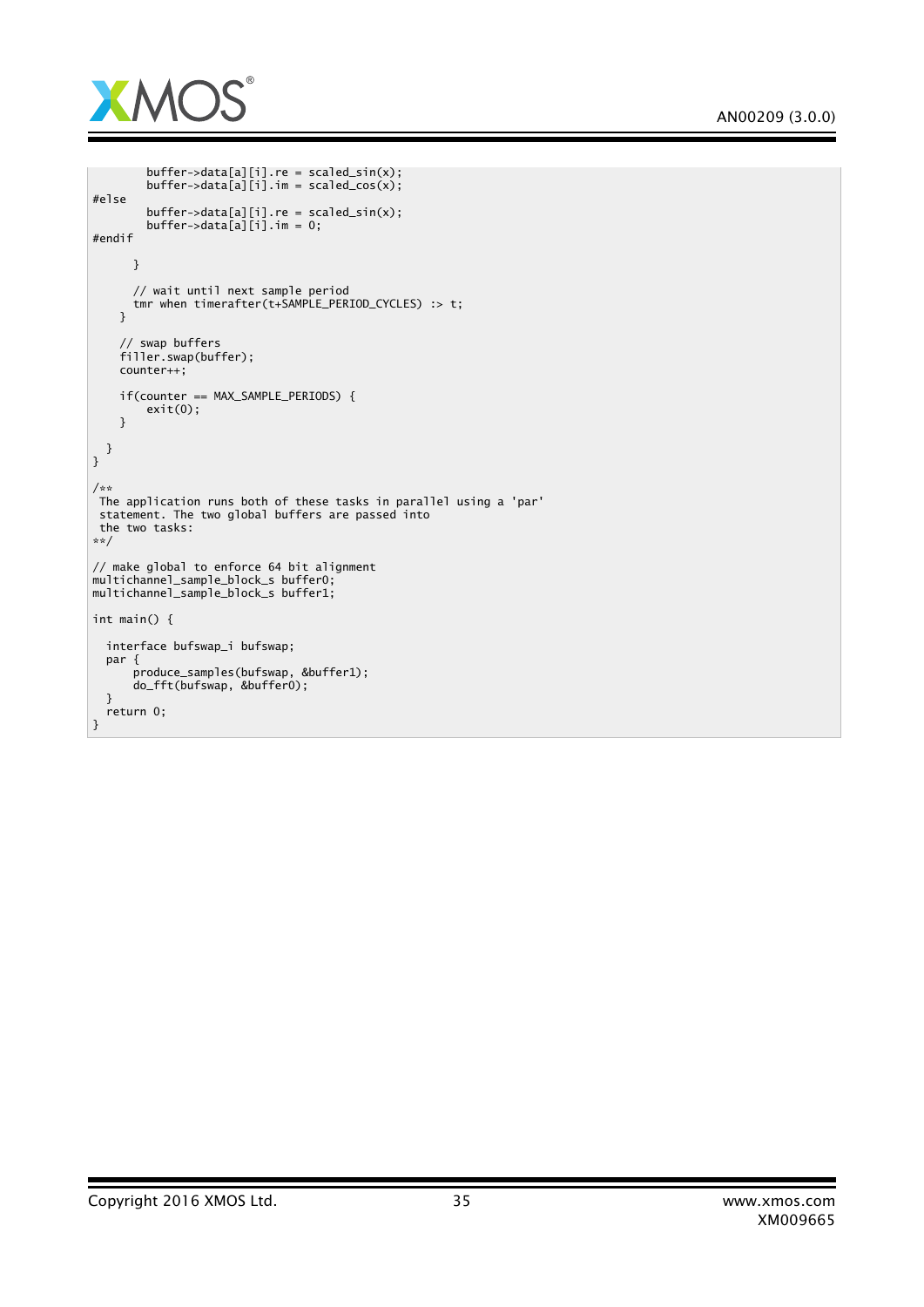

#### B.9 Downsample by 3 Function

// Copyright (c) 2016, XMOS Ltd, All rights reserved // XMOS DSP Library - Downsample by factor of 3 example // Uses Signed 32b Integer format // Include files #include <stdio.h> #include <xs1.h> #include <dsp.h> #include <stdint.h> #define NUM\_CHANNELS 2 #define NUM\_OUTPUT\_SAMPLES 128 // 0db 1KHz 48KHz sinewave - pure tone test const int32\_t s1k\_0db\_48[1024] = {0, 277499757, 550251420, 813588109, 1063004099, 1294231806, 1503314879, *,*→ 1686675721, 1841177179, 1964175542, 2053566235, 2107819915, 2126008198, 2107819915, 2053566235, *,*→ 1964175414, 1841177051, 1686675593, 1503314751, 1294231678, 1063003971, 813587981, 550251228, 277499565, *,*→ -185, -277499949, -550251612, -813588301, -1063004291, -1294231934, -1503315007, -1686675849, *,*→ -1841177179, -1964175542, -2053566235, -2107819915, -2126008198, -2107819915, -2053566107, -1964175286, *,*→ -1841176923, -1686675465, -1503314623, -1294231550, -1063003779, -813587789, -550251036, -277499405, *,*→ 371, 277500141, 550251804, 813588493, 1063004419, 1294232062, 1503315135, 1686675977, 1841177307, *,*→ 1964175670, 2053566363, 2107819915, 2126008198, 2107819787, 2053566107, 1964175286, 1841176923, *,*→ 1686675337, 1503314495, 1294231422, 1063003651, 813587597, 550250908, 277499213, -557, -277500301, *,*→ -550251996, -813588621, -1063004611, -1294232318, -1503315263, -1686676105, -1841177435, -1964175670, *,*→ -2053566363, -2107820043, -2126008198, -2107819787, -2053566107, -1964175158, -1841176795, -1686675337, *,*→ -1503314367, -1294231166, -1063003459, -813587469, -550250716, -277499021, 743, 277500493, 550252124, *,*→ 813588813, 1063004739, 1294232446, 1503315391, 1686676233, 1841177563, 1964175798, 2053566491, *,*→ 2107820043, 2126008198, 2107819787, 2053565979, 1964175158, 1841176667, 1686675209, 1503314239, *,*→ 1294231038, 1063003331, 813587277, 550250524, 277498829, -929, -277500685, -550252316, -813589005, *,*→ -1063004931, -1294232574, -1503315519, -1686676361, -1841177563, -1964175798, -2053566491, -2107820043, *,*→ -2126008198, -2107819787, -2053565979, -1964175030, -1841176539, -1686675081, -1503314111, -1294230910, *,*→ -1063003139, -813587085, -550250332, -277498669, 1115, 277500877, 550252508, 813589197, 1063005123, *,*→ 1294232702, 1503315647, 1686676361, 1841177691, 1964175926, 2053566491, 2107820043, 2126008198, *,*→ 2107819787, 2053565851, 1964175030, 1841176539, 1686674953, 1503313983, 1294230782, 1063003011, *,*→ 813586957, 550250140, 277498477, -1301, -277501037, -550252700, -813589325, -1063005251, -1294232830, *,*→ -1503315775, -1686676489, -1841177819, -1964175926, -2053566619, -2107820043, -2126008198, -2107819659, *,*→ -2053565851, -1964174902, -1841176411, -1686674825, -1503313855, -1294230654, -1063002819, -813586765, *,*→ -550250012, -277498285, 1486, 277501229, 550252892, 813589517, 1063005443, 1294232958, 1503315903, *,*→ 1686676617, 1841177819, 1964176054, 2053566619, 2107820171, 2126008198, 2107819659, 2053565851, *,*→ 1964174902, 1841176283, 1686674697, 1503313727, 1294230526, 1063002691, 813586573, 550249820, 277498093, *,*→ -1672, -277501421, -550253020, -813589709, -1063005571, -1294233086, -1503316031, -1686676745, *,*→ -1841177947, -1964176182, -2053566619, -2107820171, -2126008198, -2107819659, -2053565723, -1964174774, *,*→ -1841176155, -1686674569, -1503313471, -1294230398, -1063002499, -813586445, -550249628, -277497933, *,*→ 1858, 277501613, 550253212, 813589837, 1063005763, 1294233342, 1503316159, 1686676873, 1841178075, *,*→ 1964176182, 2053566747, 2107820171, 2126008198, 2107819659, 2053565723, 1964174646, 1841176155, *,*→ 1686674441, 1503313343, 1294230142, 1063002371, 813586253, 550249436, 277497741, -2044, -277501805, *,*→ -550253404, -813590029, -1063005891, -1294233470, -1503316287, -1686677001, -1841178203, -1964176310, *,*→ -2053566747, -2107820171, -2126008198, -2107819659, -2053565723, -1964174646, -1841176027, -1686674441, *,*→ -1503313215, -1294230014, -1063002179, -813586061, -550249244, -277497549, 2230, 277501965, 550253596, *,*→ 813590221, 1063006083, 1294233598, 1503316415, 1686677129, 1841178203, 1964176310, 2053566875, *,*→ 2107820171, 2126008198, 2107819659, 2053565595, 1964174518, 1841175899, 1686674313, 1503313087, *,*→ 1294229886, 1063002051, 813585933, 550249116, 277497357, -2416, -277502157, -550253788, -813590349, *,*→ -1063006211, -1294233726, -1503316543, -1686677257, -1841178331, -1964176438, -2053566875, -2107820171, *,*→ -2126008198, -2107819531, -2053565595, -1964174518, -1841175899, -1686674185, -1503312959, -1294229758, *,*→ -1063001859, -813585741, -550248924, -277497197, 2602, 277502349, 550253916, 813590541, 1063006403, *,*→ 1294233854, 1503316671, 1686677385, 1841178459, 1964176438, 2053566875, 2107820299, 2126008198, *,*→ 2107819531, 2053565467, 1964174390, 1841175771, 1686674057, 1503312831, 1294229630, 1063001731, *,*→ 813585549, 550248732, 277497005, -2787, -277502541, -550254108, -813590733, -1063006531, -1294233982, *,*→ -1503316799, -1686677385, -1841178587, -1964176566, -2053567003, -2107820299, -2126008198, -2107819531, *,*→ -2053565467, -1964174390, -1841175643, -1686673929, -1503312703, -1294229502, -1063001539, -813585357, *,*→ -550248540, -277496813, 2973, 277502701, 550254300, 813590861, 1063006723, 1294234238, 1503316927, *,*→ 1686677513, 1841178587, 1964176566, 2053567003, 2107820299, 2126008198, 2107819531, 2053565467, *,*→ 1964174262, 1841175515, 1686673801, 1503312575, 1294229374, 1063001411, 813585229, 550248348, 277496621, *,*→ -3159, -277502893, -550254492, -813591053, -1063006851, -1294234366, -1503317055, -1686677641, *,*→ -1841178715, -1964176694, -2053567003, -2107820299, -2126008198, -2107819531, -2053565339, -1964174262, *,*→ -1841175515, -1686673673, -1503312447, -1294229118, -1063001219, -813585037, -550248220, -277496461, *,*→ 3345, 277503085, 550254684, 813591245, 1063007043, 1294234494, 1503317183, 1686677769, 1841178843, *,*→ 1964176822, 2053567131, 2107820299, 2126008198, 2107819403, 2053565339, 1964174134, 1841175387, *,*→ 1686673545, 1503312319, 1294228990, 1063001091, 813584845, 550248028, 277496269, -3531, -277503277, *,*→ -550254812, -813591373, -1063007171, -1294234622, -1503317311, -1686677897, -1841178843, -1964176822, *,*→ -2053567131, -2107820427, -2126008198, -2107819403, -2053565339, -1964174006, -1841175259, -1686673417, *,*→ -1503312191, -1294228862, -1063000899, -813584717, -550247836, -277496077, 3717, 277503437, 550255004, *,*→ 813591565, 1063007363, 1294234750, 1503317439, 1686678025, 1841178971, 1964176950, 2053567259,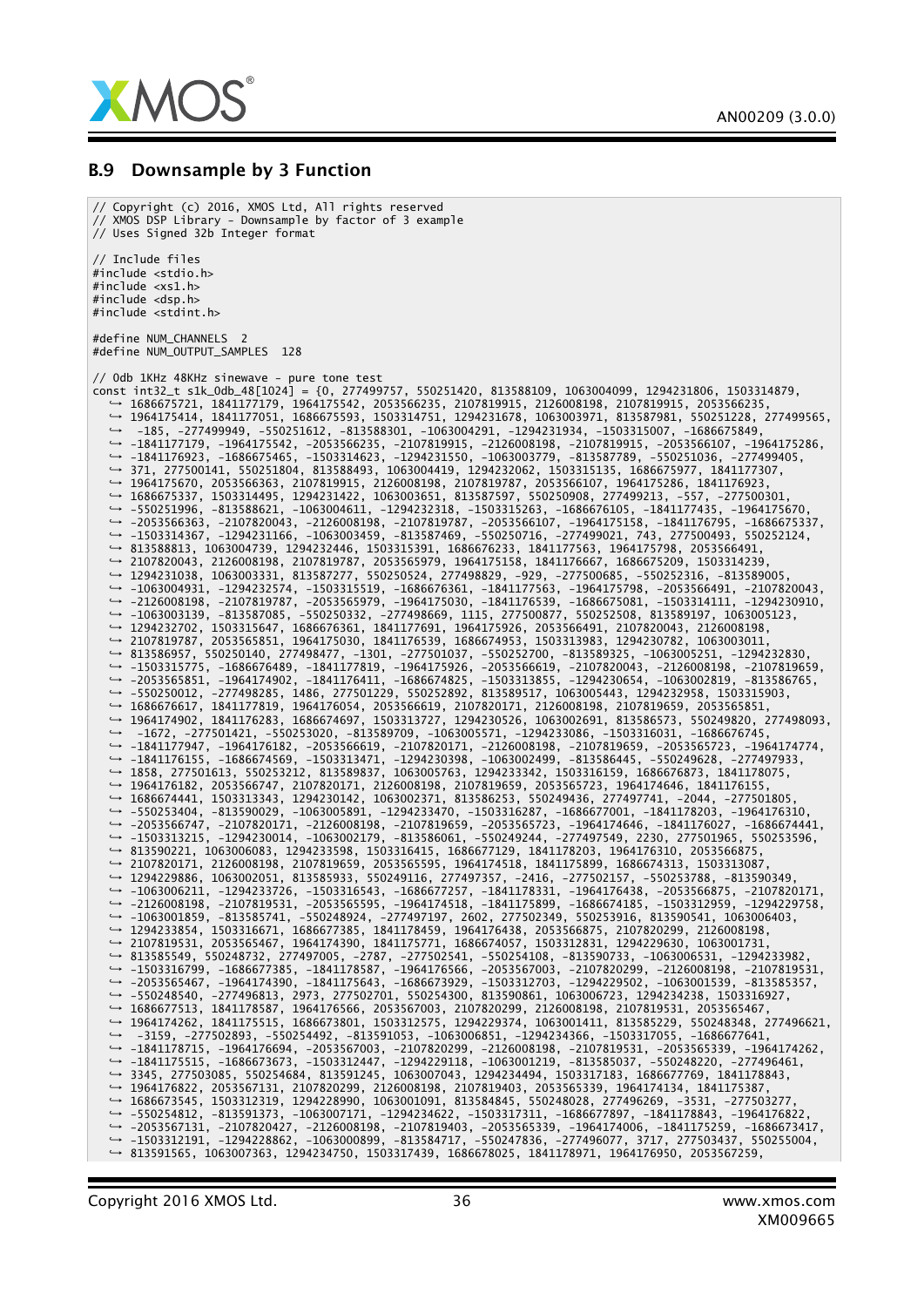



*,*→ 2107820427, 2126008198, 2107819403, 2053565211, 1964174006, 1841175131, 1686673417, 1503312063, *,*→ 1294228734, 1063000771, 813584525, 550247644, 277495885, -3903, -277503629, -550255196, -813591757, *,*→ -1063007491, -1294234878, -1503317567, -1686678153, -1841179099, -1964176950, -2053567259, -2107820427, *,*→ -2126008198, -2107819403, -2053565211, -1964173878, -1841175131, -1686673289, -1503311935, -1294228606, *,*→ -1063000579, -813584333, -550247452, -277495693, 4088, 277503821, 550255388, 813591885, 1063007683, *,*→ 1294235006, 1503317695, 1686678281, 1841179227, 1964177078, 2053567259, 2107820427, 2126008198, *,*→ 2107819403, 2053565083, 1964173878, 1841175003, 1686673161, 1503311807, 1294228478, 1063000451, *,*→ 813584205, 550247324, 277495533, -4274, -277504013, -550255580, -813592077, -1063007811, -1294235262, *,*→ -1503317823, -1686678281, -1841179227, -1964177078, -2053567387, -2107820427, -2126008198, -2107819275, *,*→ -2053565083, -1964173750, -1841174875, -1686673033, -1503311679, -1294228222, -1063000259, -813584013, *,*→ -550247132, -277495341, 4460, 277504173, 550255708, 813592269, 1063008003, 1294235390, 1503317951, *,*→ 1686678409, 1841179355, 1964177206, 2053567387, 2107820555, 2126008198, 2107819275, 2053565083, *,*→ 1964173750, 1841174875, 1686672905, 1503311551, 1294228094, 1063000131, 813583821, 550246940, 277495149, *,*→ -4646, -277504365, -550255900, -813592397, -1063008131, -1294235518, -1503318079, -1686678537, *,*→ -1841179483, -1964177206, -2053567387, -2107820555, -2126008198, -2107819275, -2053564955, -1964173622, *,*→ -1841174747, -1686672777, -1503311423, -1294227966, -1062999939, -813583693, -550246748, -277494957, *,*→ 4832, 277504557, 550256092, 813592589, 1063008323, 1294235646, 1503318207, 1686678665, 1841179611, *,*→ 1964177334, 2053567515, 2107820555, 2126008198, 2107819275, 2053564955, 1964173622, 1841174619, *,*→ 1686672649, 1503311295, 1294227838, 1062999811, 813583501, 550246556, 277494797, -5018, -277504749, *,*→ -550256284, -813592781, -1063008451, -1294235774, -1503318335, -1686678793, -1841179611, -1964177462, *,*→ -2053567515, -2107820555, -2126008198, -2107819275, -2053564955, -1964173494, -1841174491, -1686672521, *,*→ -1503311167, -1294227710, -1062999619, -813583309, -550246428, -277494605, 5204, 277504909, 550256476, *,*→ 813592973, 1063008643, 1294235902, 1503318463, 1686678921, 1841179739, 1964177462, 2053567643, *,*→ 2107820555, 2126008198, 2107819147, 2053564827, 1964173366, 1841174491, 1686672521, 1503311039, *,*→ 1294227582, 1062999427, 813583181, 550246236, 277494413, -5389, -277505101, -550256604, -813593101, *,*→ -1063008771, -1294236158, -1503318719, -1686679049, -1841179867, -1964177590, -2053567643, -2107820555, *,*→ -2126008198, -2107819147, -2053564827, -1964173366, -1841174363, -1686672393, -1503310911, -1294227454, *,*→ -1062999299, -813582989, -550246044, -277494221, 5575, 277505293, 550256796, 813593293, 1063008963, *,*→ 1294236286, 1503318847, 1686679177, 1841179867, 1964177590, 2053567643, 2107820683, 2126008198, *,*→ 2107819147, 2053564699, 1964173238, 1841174235, 1686672265, 1503310783, 1294227198, 1062999107, *,*→ 813582797, 550245852, 277494061, -5761, -277505485, -550256988, -813593485, -1063009091, -1294236414, *,*→ -1503318975, -1686679305, -1841179995, -1964177718, -2053567771, -2107820683, -2126008198, -2107819147, *,*→ -2053564699, -1964173238, -1841174107, -1686672137, -1503310655, -1294227070, -1062998979, -813582669, *,*→ -550245660, -277493869, 5947, 277505645, 550257180, 813593613, 1063009283, 1294236542, 1503319103, *,*→ 1686679305, 1841180123, 1964177718, 2053567771, 2107820683, 2126008198, 2107819147, 2053564699, *,*→ 1964173110, 1841174107, 1686672009, 1503310527, 1294226942, 1062998787, 813582477, 550245532, 277493677, *,*→ -6133, -277505837, -550257372, -813593805, -1063009411, -1294236670, -1503319231, -1686679433, *,*→ -1841180251, -1964177846, -2053567771, -2107820683, -2126008198, -2107819147, -2053564571, -1964173110, *,*→ -1841173979, -1686671881, -1503310399, -1294226814, -1062998659, -813582285, -550245340, -277493485, *,*→ 6319, 277506029, 550257500, 813593997, 1063009603, 1294236798, 1503319359, 1686679561, 1841180251, *,*→ 1964177846, 2053567899, 2107820683, 2126008198, 2107819019, 2053564571, 1964172982, 1841173851, *,*→ 1686671753, 1503310271, 1294226686, 1062998467, 813582157, 550245148, 277493325, -6505, -277506221, *,*→ -550257692, -813594125, -1063009731, -1294236926, -1503319487, -1686679689, -1841180379, -1964177974, *,*→ -2053567899, -2107820811, -2126008198, -2107819019, -2053564571, -1964172982, -1841173851, -1686671625, *,*→ -1503310143, -1294226558, -1062998339, -813581965, -550244956, -277493133, 6691, 277506381, 550257884, *,*→ 813594317, 1063009923, 1294237182, 1503319615, 1686679817, 1841180507, 1964178102, 2053568027, *,*→ 2107820811, 2126008198, 2107819019, 2053564443, 1964172854, 1841173723, 1686671497, 1503310015, *,*→ 1294226302, 1062998147, 813581773, 550244764, 277492941, -6876, -277506573, -550258076, -813594509, *,*→ -1063010051, -1294237310, -1503319743, -1686679945, -1841180635, -1964178102, -2053568027, -2107820811, *,*→ -2126008198, -2107819019, -2053564443, -1964172726, -1841173595, -1686671497, -1503309887, -1294226174, *,*→ -1062998019, -813581581, -550244636, -277492749, 7062, 277506765, 550258268, 813594637, 1063010243, *,*→ 1294237438, 1503319871, 1686680073, 1841180635, 1964178230, 2053568027, 2107820811, 2126008198, *,*→ 2107819019, 2053564315, 1964172726, 1841173467, 1686671369, 1503309759, 1294226046, 1062997827, *,*→ 813581453, 550244444, 277492589, -7248, -277506957, -550258460, -813594829, -1063010435, -1294237566, *,*→ -1503319999, -1686680201, -1841180763, -1964178230, -2053568155, -2107820811, -2126008198, -2107818891, *,*→ -2053564315, -1964172598, -1841173467, -1686671241, -1503309631, -1294225918, -1062997699, -813581261, *,*→ -550244252, -277492397, 7434, 277507149, 550258588, 813595021, 1063010563, 1294237694, 1503320127, *,*→ 1686680201, 1841180891, 1964178358, 2053568155, 2107820939, 2126008198, 2107818891, 2053564315, *,*→ 1964172598, 1841173339, 1686671113, 1503309503}; // -6db 4/5KHz 48KHz sinewaves - intermodulation test const int32\_t im4k5k\_m6dB\_48[1024] = {0, 1190523165, 1967042101, 2065749272, 1466758218, 396719369, *,*→ -759249949, -1601426338, -1859774933, -1484644677, -651982717, 314985730, 1073741631, 1388727394, *,*→ 1207792408, 662838586, -45, -527684994, -759250333, -677022646, -393017066, -81733807, 107267448, *,*→ 116782205, 674, -116781093, -107266968, 81733575, 393016170, 677021430, 759249181, 527684258, -40, *,*→ -662838010, -1207791512, -1388726370, -1073740928, -314985410, 651982525, 1484644165, 1859774293, *,*→ 1601425826, 759249629, -396719401, -1466758090, -2065749144, -1967041845, -1190523037, 153, 1190523293, *,*→ 1967042229, 2065749528, 1466758346, 396719305, -759250269, -1601426978, -1859775573, -1484645189, *,*→ -651982909, 314986018, 1073742399, 1388728418, 1207793432, 662839162, -130, -527685730, -759251485, *,*→ -677023862, -393017962, -81734031, 107267984, 116783325, 2022, -116779981, -107266432, 81733351, *,*→ 393015242, 677020150, 759247965, 527683522, -125, -662837498, -1207790488, -1388725474, -1073740160, *,*→ -314985154, 651982333, 1484643525, 1859773653, 1601425186, 759249309, -396719465, -1466757962, *,*→ -2065748888, -1967041589, -1190522781, 307, 1190523549, 1967042485, 2065749784, 1466758474, 396719241, *,*→ -759250589, -1601427490, -1859776341, -1484645829, -651983101, 314986274, 1073743167, 1388729442, *,*→ 1207794328, 662839674, -151, -527686466, -759252701, -677025078, -393018794, -81734263, 107268520, *,*→ 116784437, 3370, -116778805, -107265896, 81733119, 393014346, 677018934, 759246813, 527682818, -210,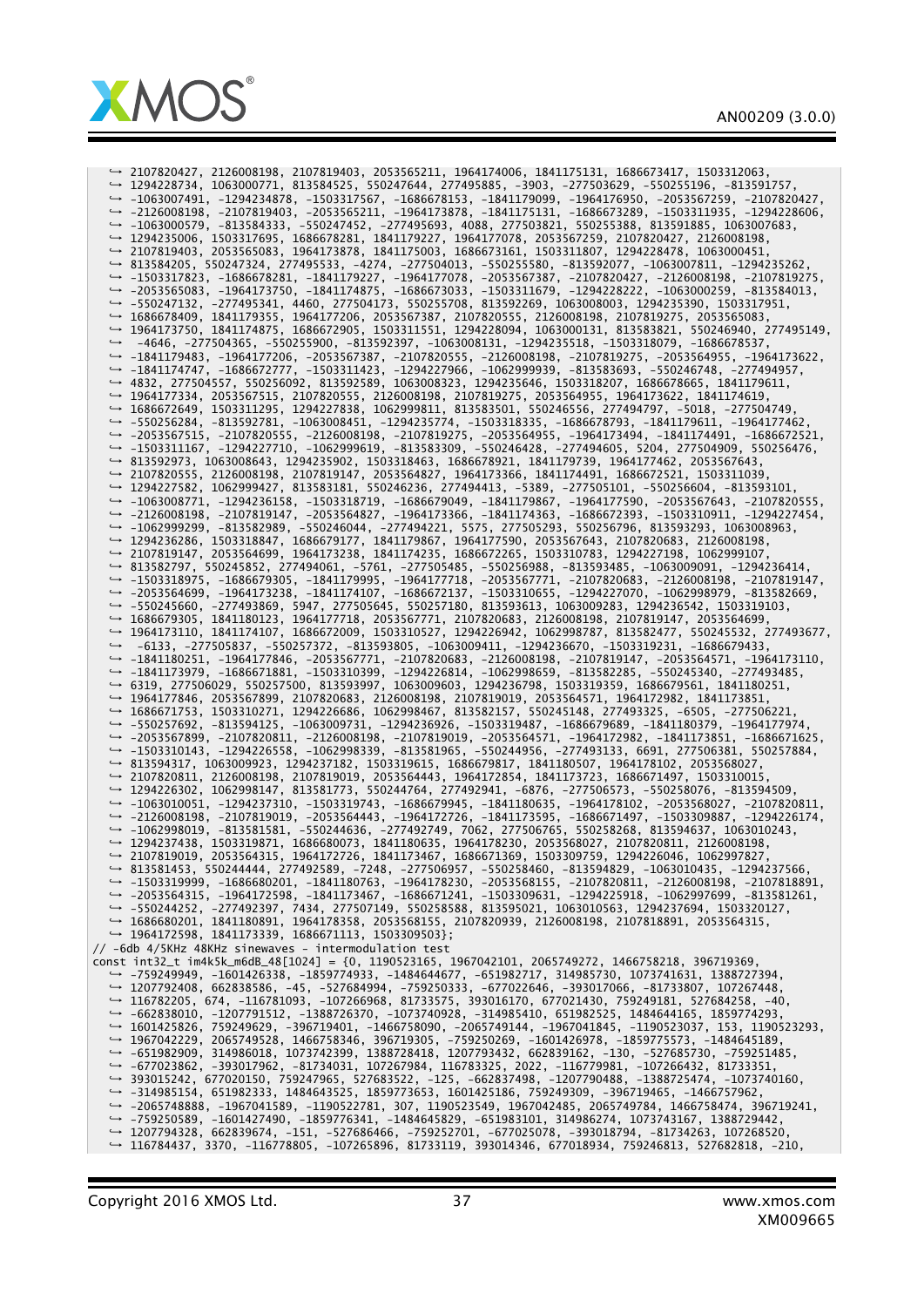

*,*→ -662836922, -1207789592, -1388724450, -1073739456, -314984866, 651982141, 1484643013, 1859773013, *,*→ 1601424674, 759248925, -396719497, -1466757706, -2065748632, -1967041461, -1190522653, 460, 1190523677, *,*→ 1967042741, 2065750040, 1466758602, 396719177, -759250909, -1601428002, -1859776981, -1484646341, *,*→ -651983293, 314986594, 1073743935, 1388730466, 1207795352, 662840250, -237, -527687170, -759253853, *,*→ -677026422, -393019690, -81734487, 107269064, 116785581, 4718, -116777685, -107265352, 81732887, *,*→ 393013450, 677017654, 759245661, 527682082, -296, -662836410, -1207788696, -1388723426, -1073738688, *,*→ -314984610, 651981949, 1484642501, 1859772245, 1601424034, 759248605, -396719625, -1466757578, *,*→ -2065748376, -1967041205, -1190522397, 614, 1190523933, 1967042997, 2065750168, 1466758730, 396719145, *,*→ -759251229, -1601428642, -1859777621, -1484646853, -651983549, 314986882, 1073744703, 1388731490, *,*→ 1207796248, 662840826, -322, -527687906, -759255005, -677027638, -393020586, -81734719, 107269600, *,*→ 116786693, 6067, -116776573, -107264816, 81732663, 393012554, 677016438, 759244445, 527681378, -381, *,*→ -662835834, -1207787672, -1388722402, -1073737920, -314984322, 651981693, 1484641989, 1859771605, *,*→ 1601423522, 759248285, -396719657, -1466757450, -2065748120, -1967040949, -1190522269, 768, 1190524061, *,*→ 1967043253, 2065750424, 1466758858, 396719049, -759251613, -1601429154, -1859778389, -1484647493, *,*→ -651983741, 314987138, 1073745471, 1388732514, 1207797144, 662841338, -407, -527688642, -759256221, *,*→ -677028854, -393021514, -81734951, 107270136, 116787805, 7415, -116775461, -107264280, 81732431, *,*→ 393011722, 677015158, 759243293, 527680642, -466, -662835258, -1207786776, -1388721378, -1073737216, *,*→ -314983970, 651981501, 1484641349, 1859770965, 1601422882, 759247965, -396719721, -1466757322, *,*→ -2065747992, -1967040693, -1190522141, 921, 1190524189, 1967043381, 2065750680, 1466759114, 396719017, *,*→ -759251933, -1601429794, -1859779029, -1484648005, -651983933, 314987458, 1073746239, 1388733538, *,*→ 1207798168, 662841914, -493, -527689378, -759257373, -677030070, -393022410, -81735175, 107270680, *,*→ 116788957, 8763, -116774349, -107263736, 81732207, 393010826, 677013942, 759242141, 527679874, -488, *,*→ -662834746, -1207785752, -1388720354, -1073736448, -314983714, 651981309, 1484640837, 1859770197, *,*→ 1601422370, 759247645, -396719753, -1466757194, -2065747736, -1967040565, -1190521885, 1075, 1190524445, *,*→ 1967043637, 2065750936, 1466759242, 396718953, -759252253, -1601430306, -1859779669, -1484648517, *,*→ -651984125, 314987746, 1073747007, 1388734562, 1207799064, 662842426, -578, -527690082, -759258525, *,*→ -677031350, -393023306, -81735407, 107271152, 116790069, 10111, -116773229, -107263200, 81731975, *,*→ 393009898, 677012662, 759240925, 527679170, -573, -662834170, -1207784856, -1388719330, -1073735680, *,*→ -314983426, 651981117, 1484640325, 1859769557, 1601421730, 759247325, -396719817, -1466757066, *,*→ -2065747480, -1967040309, -1190521757, 1229, 1190524573, 1967043765, 2065751192, 1466759370, 396718889, *,*→ -759252573, -1601430946, -1859780309, -1484649157, -651984317, 314988002, 1073747647, 1388735586, *,*→ 1207800088, 662843002, -663, -527690850, -759259741, -677032566, -393024202, -81735631, 107271688, *,*→ 116791181, 11460, -116772053, -107262728, 81731751, 393009002, 677011446, 759239773, 527678434, -658, *,*→ -662833594, -1207783832, -1388718306, -1073734912, -314983138, 651980925, 1484639685, 1859768917, *,*→ 1601421218, 759247005, -396719849, -1466756938, -2065747224, -1967040053, -1190521629, 1382, 1190524829, *,*→ 1967044021, 2065751320, 1466759498, 396718825, -759252893, -1601431458, -1859781077, -1484649669, *,*→ -651984509, 314988322, 1073748415, 1388736610, 1207800984, 662843578, -685, -527691554, -759260893, *,*→ -677033782, -393025098, -81735863, 107272232, 116792325, 12808, -116770941, -107262184, 81731519, *,*→ 393008106, 677010230, 759238621, 527677730, -744, -662833082, -1207782936, -1388717282, -1073734208, *,*→ -314982882, 651980733, 1484639173, 1859768277, 1601420578, 759246685, -396719977, -1466756682, *,*→ -2065746968, -1967039925, -1190521373, 1536, 1190524957, 1967044277, 2065751576, 1466759626, 396718793, *,*→ -759253213, -1601432098, -1859781717, -1484650181, -651984701, 314988578, 1073749183, 1388737506, *,*→ 1207802008, 662844090, -770, -527692258, -759262045, -677035062, -393025930, -81736087, 107272768, *,*→ 116793445, 14156, -116769829, -107261648, 81731287, 393007210, 677008950, 759237405, 527676994, -829, *,*→ -662832506, -1207781912, -1388716258, -1073733440, -314982594, 651980541, 1484638661, 1859767509, *,*→ 1601420066, 759246301, -396720009, -1466756554, -2065746840, -1967039669, -1190521245, 1690, 1190525085, *,*→ 1967044533, 2065751832, 1466759754, 396718697, -759253533, -1601432610, -1859782357, -1484650821, *,*→ -651984957, 314988866, 1073749951, 1388738658, 1207802904, 662844666, -855, -527693026, -759263261, *,*→ -677036342, -393026858, -81736319, 107273304, 116794557, 15504, -116768709, -107261112, 81731063, *,*→ 393006314, 677007734, 759236253, 527676290, -915, -662831994, -1207781016, -1388715234, -1073732672, *,*→ -314982242, 651980285, 1484638021, 1859766869, 1601419426, 759245981, -396720073, -1466756426, *,*→ -2065746584, -1967039413, -1190521117, 1843, 1190525213, 1967044789, 2065752088, 1466759882, 396718665, *,*→ -759253853, -1601433122, -1859783125, -1484651333, -651985149, 314989186, 1073750719, 1388739682, *,*→ 1207803800, 662845242, -941, -527693730, -759264413, -677037558, -393027754, -81736551, 107273848, *,*→ 116795701, 16853, -116767597, -107260568, 81730831, 393005418, 677006454, 759235101, 527675490, -1000, *,*→ -662831418, -1207780120, -1388714210, -1073731904, -314981986, 651980093, 1484637509, 1859766229, *,*→ 1601418914, 759245661, -396720105, -1466756298, -2065746328, -1967039157, -1190520861, 1997, 1190525469, *,*→ 1967044917, 2065752344, 1466760010, 396718601, -759254237, -1601433762, -1859783765, -1484651845, *,*→ -651985341, 314989442, 1073751487, 1388740578, 1207804824, 662845754, -1026, -527694466, -759265565, *,*→ -677038774, -393028650, -81736775, 107274384, 116796813, 18201, -116766485, -107260032, 81730607, *,*→ 393004554, 677005238, 759233885, 527674786, -1021, -662830842, -1207779096, -1388713186, -1073731200, *,*→ -314981698, 651979901, 1484636997, 1859765461, 1601418274, 759245341, -396720169, -1466756170, *,*→ -2065746072, -1967038901, -1190520733, 2151, 1190525597, 1967045173, 2065752472, 1466760138, 396718537, *,*→ -759254557, -1601434402, -1859784405, -1484652357, -651985533, 314989730, 1073752255, 1388741602, *,*→ 1207805720, 662846330, -1111, -527695202, -759266781, -677039990, -393029546, -81737007, 107274920, *,*→ 116797933, 19549, -116765309, -107259496, 81730375, 393003658, 677003958, 759232733, 527674050, -1107, *,*→ -662830330, -1207778200, -1388712290, -1073730432, -314981442, 651979709, 1484636357, 1859764821, *,*→ 1601417762, 759245021, -396720201, -1466756042, -2065745944, -1967038773, -1190520477, 2304, 1190525853, *,*→ 1967045429, 2065752728, 1466760266, 396718473, -759254877, -1601434914, -1859785045, -1484652997, *,*→ -651985725, 314990050, 1073752895, 1388742626, 1207806744, 662846842, -1197, -527695938, -759267933, *,*→ -677041270, -393030442, -81737231, 107275400, 116799077, 20898, -116764197, -107259016, 81730151, *,*→ 393002762, 677002742, 759231581, 527673346, -1192, -662829754, -1207777176, -1388711138, -1073729664, *,*→ -314981154, 651979517, 1484635845, 1859764181, 1601417122, 759244701, -396720329, -1466755914, *,*→ -2065745688, -1967038517, -1190520349, 2458, 1190525981, 1967045557, 2065752984, 1466760394, 396718441, *,*→ -759255197, -1601435426, -1859785685, -1484653509, -651985917, 314990306, 1073753663, 1388743650,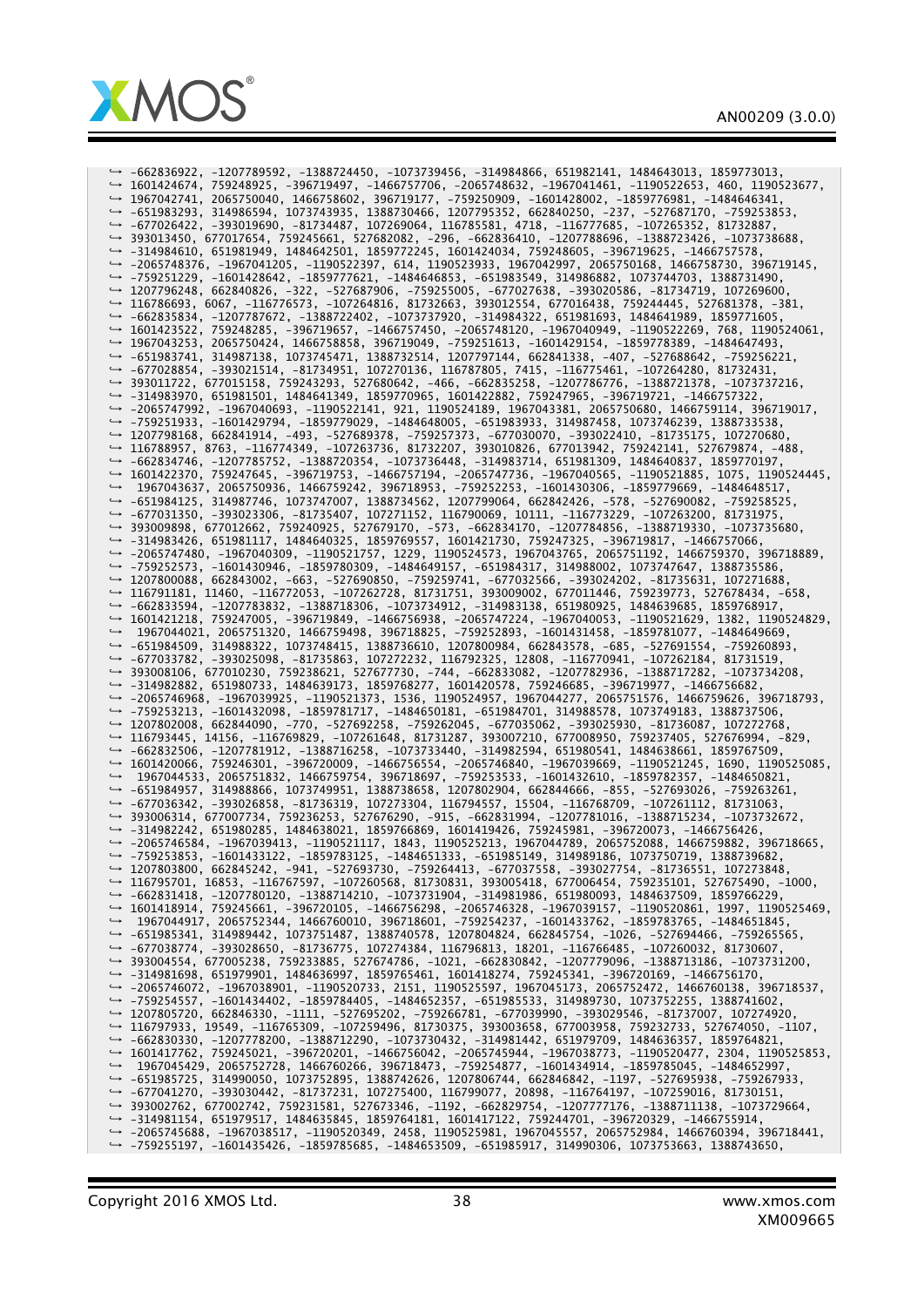

*,*→ 1207807640, 662847418, -1282, -527696642, -759269085, -677042550, -393031338, -81737463, 107275936, *,*→ 116800189, 22246, -116763077, -107258480, 81729919, 393001866, 677001526, 759230365, 527672642, -1277, *,*→ -662829242, -1207776280, -1388710242, -1073728896, -314980866, 651979325, 1484635333, 1859763541, *,*→ 1601416610, 759244381, -396720361, -1466755786, -2065745432, -1967038389, -1190520221, 2612, 1190526109, *,*→ 1967045813, 2065753240, 1466760650, 396718345, -759255517, -1601436066, -1859786453, -1484654021, *,*→ -651986109, 314990594, 1073754431, 1388744674, 1207808664, 662847994, -1304, -527697378, -759270301, *,*→ -677043766, -393032202, -81737687, 107276472, 116801301, 23594, -116761965, -107257944, 81729687, *,*→ 393000970, 677000246, 759229213, 527671906, -1363, -662828666, -1207775256, -1388709218, -1073728192, *,*→ -314980546, 651979133, 1484634821, 1859762901, 1601415970, 759243997, -396720425, -1466755658, *,*→ -2065745176, -1967038133, -1190519965, 2765, 1190526365, 1967046069, 2065753368, 1466760778, 396718313, *,*→ -759255837, -1601436578, -1859787093, -1484654661, -651986301, 314990882, 1073755199, 1388745698, *,*→ 1207809560, 662848506, -1389, -527698114, -759271453, -677044982, -393033098, -81737919, 107277016, *,*→ 116802445, 24942, -116760853, -107257408, 81729463, 393000074, 676999030, 759228061, 527671202, -1448, *,*→ -662828090, -1207774360, -1388708194, -1073727424, -314980258, 651978941, 1484634181, 1859762133, *,*→ 1601415458, 759243677, -396720457, -1466755530, -2065744920, -1967037877, -1190519837, 2919, 1190526493, *,*→ 1967046325, 2065753624, 1466760906, 396718249, -759256157, -1601437218, -1859787733, -1484655173, *,*→ -651986557, 314991170, 1073755967, 1388746722, 1207810456, 662849082, -1474, -527698818, -759272605, *,*→ -677046262, -393033994, -81738151, 107277552, 116803565, 26291, -116759741, -107256864, 81729231, *,*→ 392999146, 676997814, 759226845, 527670402, -1533, -662827578, -1207773464, -1388707170, -1073726656, *,*→ -314979970, 651978685, 1484633669, 1859761493, 1601414818, 759243357, -396720521, -1466755402, *,*→ -2065744792, -1967037621, -1190519581, 3073, 1190526621, 1967046453, 2065753880, 1466761034, 396718185, *,*→ -759256541, -1601437858, -1859788501, -1484655685, -651986749, 314991458, 1073756735, 1388747746, *,*→ 1207811480, 662849658, -1560, -527699586, -759273821, -677047478, -393034890, -81738375, 107278088, *,*→ 116804677, 27639, -116758557, -107256328, 81729007, 392998314, 676996534, 759225693, 527669698, -1619, *,*→ -662827002, -1207772440, -1388706146, -1073725952, -314979714, 651978493, 1484633157, 1859760853, *,*→ 1601414306, 759243037, -396720553, -1466755146, -2065744536, -1967037365, -1190519453, 3226, 1190526877, *,*→ 1967046709, 2065754136, 1466761162, 396718121, -759256861, -1601438370, -1859789141, -1484656325, *,*→ -651986941, 314991714, 1073757503, 1388748770, 1207812376}; int main(void) { unsafe { dsp\_ds3\_return\_code\_t return\_code = DSP\_DS3\_NO\_ERROR; // Input data for both channels  $const$  int32\_t  $*$  unsafe input\_data[NUM\_CHANNELS] =  ${s1k_0db_48}$ , im4k5k\_m6dB\_48}; // Output samples int32\_t output\_data[NUM\_CHANNELS]; // DS3 instances variables // ----------------------- // State and Control structures (one for each channel) int dsp\_ds3\_delay[NUM\_CHANNELS][DSP\_DS3\_N\_COEFS<<1]; dsp\_ds3\_ctrl\_t dsp\_ds3\_ctrl[NUM\_CHANNELS]; //Init DS3 for (int i=0;  $i$ <NUM\_CHANNELS;  $i+1$ ) { printf("Init ds3 channel %d\n", i); // Process init // ------------ // Set delay line base to ctrl structure dsp\_ds3\_ctrl[i].delay\_base = dsp\_ds3\_delay[i]; // Init instance if (dsp\_ds3\_init(&dsp\_ds3\_ctrl[i]) != DSP\_DS3\_NO\_ERROR) { printf("Error on init\n"); return\_code = DSP\_DS3\_ERROR; } // Sync (i.e. clear data) // --- if (dsp\_ds3\_sync(&dsp\_ds3\_ctrl[i]) != DSP\_DS3\_NO\_ERROR) { printf("Error on sync\n"); return\_code = DSP\_DS3\_ERROR; } } for (int s=0; s<NUM\_OUTPUT\_SAMPLES; s++) { for (int i=0; i<NUM\_CHANNELS; i++) { // Set input and output data pointers for the DS3<br>dsp\_ds3\_ctrl[i].in\_data = (int \*)input dsp\_ds3\_ctrl[i].in\_data  $dsp_dds$  = (int \*)input\_data[i];<br>dsp\_ds3\_ctrl[i].out\_data = (int \*)&output\_data[i  $=$  (int \*)&output\_data[i];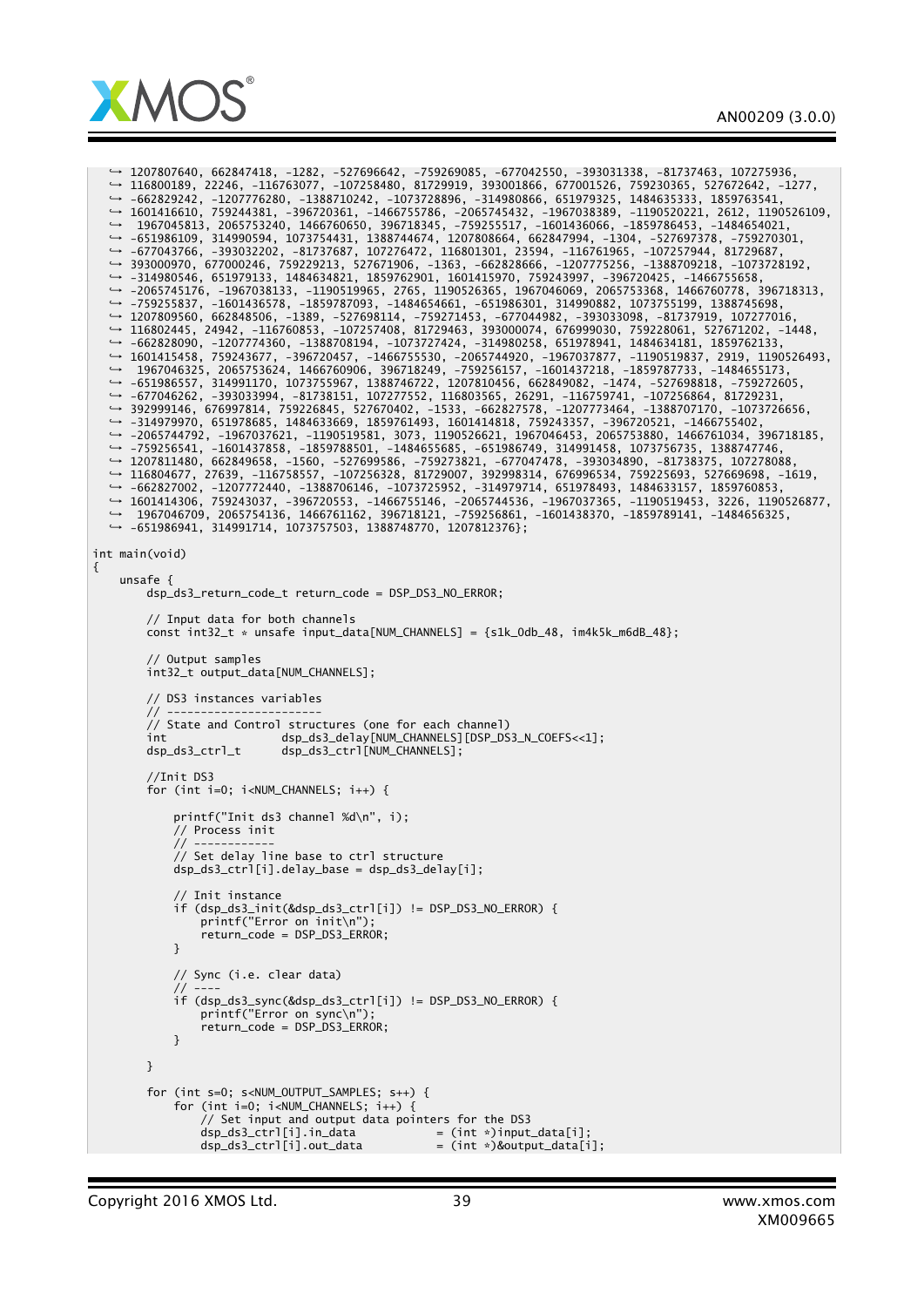

```
// Do the sample rate conversion on three input samples
                   if (dsp_ds3_proc(&dsp_ds3_ctrl[i]) != DSP_DS3_NO_ERROR) {
                        printf("Error on ds3 process\n");
                        return_code = DSP_DS3_ERROR;
                   }
                   //for(int j=0; j<3; j++) printf("in = %d\n", *(input_data[i] + j));
input_data[i] += 3; // Move input pointer on by 3
                   printf("%d\n", output_data[i]);
              }
         }
         return (int)return_code;
    }
}
```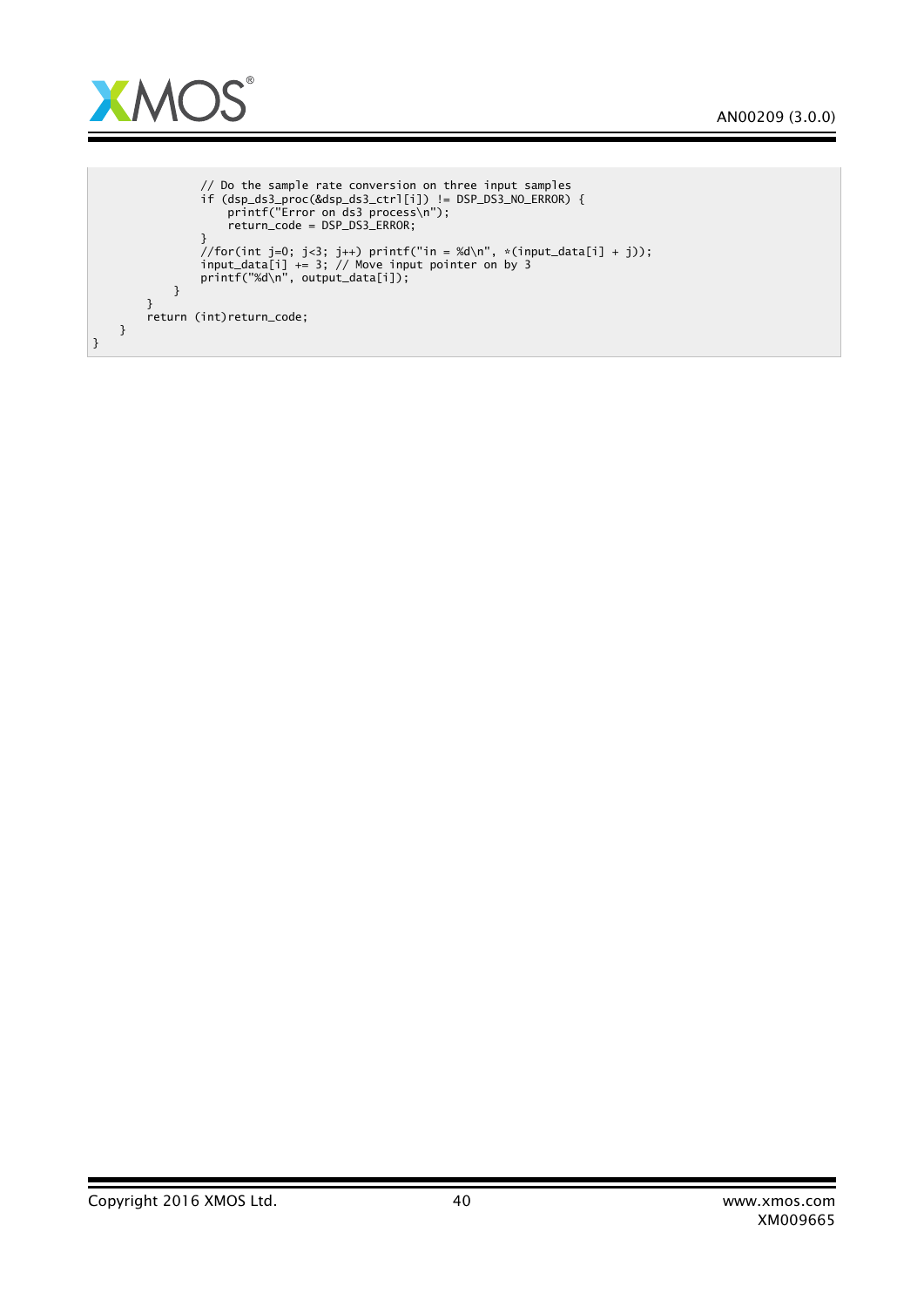

#### B.10 Oversample by 3 Function

// Copyright (c) 2016, XMOS Ltd, All rights reserved // XMOS DSP Library - Upsample by factor of 3 example // Uses Signed 32b Integer format // Include files #include <stdio.h> #include <xs1.h> #include <dsp.h> #include <stdint.h> #define NUM\_CHANNELS 2 #define NUM\_OUTPUT\_SAMPLES 384 // 0db 1KHz 16KHz sinewave - pure tone test const int32\_t s1k\_0db\_16[1024] = {0, 820984395, 1516981307, 1982031665, 2145335552, 1982031537, 1516981179,<br>→ 820984203, -187, -820984587, -1516981435, -1982031665, -2145335552, -1982031537, -1516981051, *,*→ -820984075, 375, 820984715, 1516981563, 1982031793, 2145335552, 1982031409, 1516980923, 820983883, -562, *,*→ -820984907, -1516981691, -1982031793, -2145335552, -1982031409, -1516980795, -820983691, 750, *,*→ 820985099, 1516981819, 1982031921, 2145335552, 1982031281, 1516980667, 820983499, -937, -820985291, *,*→ -1516982075, -1982032049, -2145335552, -1982031153, -1516980539, -820983371, 1125, 820985419, *,*→ 1516982203, 1982032049, 2145335552, 1982031153, 1516980411, 820983179, -1312, -820985611, -1516982331, *,*→ -1982032177, -2145335552, -1982031025, -1516980283, -820982987, 1500, 820985803, 1516982459, 1982032177, *,*→ 2145335552, 1982031025, 1516980155, 820982859, -1687, -820985931, -1516982587, -1982032305, *,*→ -2145335552, -1982030897, -1516980027, -820982667, 1875, 820986123, 1516982715, 1982032305, 2145335552, *,*→ 1982030897, 1516979899, 820982475, -2063, -820986315, -1516982843, -1982032433, -2145335552, *,*→ -1982030769, -1516979771, -820982283, 2250, 820986443, 1516982971, 1982032433, 2145335552, 1982030641, *,*→ 1516979643, 820982155, -2438, -820986635, -1516983099, -1982032561, -2145335552, -1982030641, *,*→ -1516979515, -820981963, 2625, 820986827, 1516983227, 1982032689, 2145335552, 1982030513, 1516979387, *,*→ 820981771, -2813, -820987019, -1516983355, -1982032689, -2145335552, -1982030513, -1516979259, *,*→ -820981643, 3000, 820987147, 1516983483, 1982032817, 2145335552, 1982030385, 1516979131, 820981451, *,*→ -3188, -820987339, -1516983611, -1982032817, -2145335552, -1982030385, -1516979003, -820981259, 3375, *,*→ 820987531, 1516983739, 1982032945, 2145335552, 1982030257, 1516978875, 820981131, -3563, -820987659, *,*→ -1516983867, -1982032945, -2145335552, -1982030257, -1516978747, -820980939, 3751, 820987851, *,*→ 1516983995, 1982033073, 2145335552, 1982030129, 1516978619, 820980747, -3938, -820988043, -1516984123, *,*→ -1982033201, -2145335552, -1982030001, -1516978491, -820980555, 4126, 820988235, 1516984251, 1982033201, *,*→ 2145335552, 1982030001, 1516978363, 820980427, -4313, -820988363, -1516984379, -1982033329, *,*→ -2145335552, -1982029873, -1516978107, -820980235, 4501, 820988555, 1516984507, 1982033329, 2145335552, *,*→ 1982029873, 1516977979, 820980043, -4688, -820988747, -1516984635, -1982033457, -2145335552, *,*→ -1982029745, -1516977851, -820979915, 4876, 820988875, 1516984763, 1982033457, 2145335552, 1982029745, *,*→ 1516977723, 820979723, -5063, -820989067, -1516984891, -1982033585, -2145335552, -1982029617, *,*→ -1516977595, -820979531, 5251, 820989259, 1516985019, 1982033585, 2145335552, 1982029489, 1516977467, *,*→ 820979339, -5438, -820989451, -1516985147, -1982033713, -2145335552, -1982029489, -1516977339, *,*→ -820979211, 5626, 820989579, 1516985275, 1982033841, 2145335552, 1982029361, 1516977211, 820979019, *,*→ -5814, -820989771, -1516985403, -1982033841, -2145335552, -1982029361, -1516977083, -820978827, 6001, *,*→ 820989963, 1516985531, 1982033969, 2145335552, 1982029233, 1516976955, 820978699, -6189, -820990091, *,*→ -1516985787, -1982033969, -2145335552, -1982029233, -1516976827, -820978507, 6376, 820990283, *,*→ 1516985915, 1982034097, 2145335552, 1982029105, 1516976699, 820978315, -6564, -820990475, -1516986043, *,*→ -1982034097, -2145335552, -1982029105, -1516976571, -820978187, 6751, 820990603, 1516986171, 1982034225, *,*→ 2145335552, 1982028977, 1516976443, 820977995, -6939, -820990795, -1516986299, -1982034353, *,*→ -2145335552, -1982028849, -1516976315, -820977803, 7126, 820990987, 1516986427, 1982034353, 2145335552, *,*→ 1982028849, 1516976187, 820977611, -7314, -820991179, -1516986555, -1982034481, -2145335552, *,*→ -1982028721, -1516976059, -820977483, 7502, 820991307, 1516986683, 1982034481, 2145335552, 1982028721, *,*→ 1516975931, 820977291, -7689, -820991499, -1516986811, -1982034609, -2145335552, -1982028593, *,*→ -1516975803, -820977099, 7877, 820991691, 1516986939, 1982034609, 2145335552, 1982028593, 1516975675, *,*→ 820976971, -8064, -820991819, -1516987067, -1982034737, -2145335552, -1982028465, -1516975547, *,*→ -820976779, 8252, 820992011, 1516987195, 1982034737, 2145335552, 1982028465, 1516975419, 820976587, *,*→ -8439, -820992203, -1516987323, -1982034865, -2145335552, -1982028337, -1516975291, -820976395, 8627, *,*→ 820992395, 1516987451, 1982034993, 2145335552, 1982028209, 1516975163, 820976267, -8814, -820992523, *,*→ -1516987579, -1982034993, -2145335552, -1982028209, -1516975035, -820976075, 9002, 820992715, *,*→ 1516987707, 1982035121, 2145335552, 1982028081, 1516974907, 820975883, -9190, -820992907, -1516987835, *,*→ -1982035121, -2145335552, -1982028081, -1516974779, -820975755, 9377, 820993035, 1516987963, 1982035249, *,*→ 2145335552, 1982027953, 1516974523, 820975563, -9565, -820993227, -1516988091, -1982035249, *,*→ -2145335552, -1982027953, -1516974395, -820975371, 9752, 820993419, 1516988219, 1982035377, 2145335552, *,*→ 1982027825, 1516974267, 820975179, -9940, -820993547, -1516988347, -1982035377, -2145335552, *,*→ -1982027697, -1516974139, -820975051, 10127, 820993739, 1516988475, 1982035505, 2145335552, 1982027697, *,*→ 1516974011, 820974859, -10315, -820993931, -1516988603, -1982035633, -2145335552, -1982027569, *,*→ -1516973883, -820974667, 10502, 820994123, 1516988731, 1982035633, 2145335552, 1982027569, 1516973755, *,*→ 820974539, -10690, -820994251, -1516988859, -1982035761, -2145335552, -1982027441, -1516973627, *,*→ -820974347, 10877, 820994443, 1516988987, 1982035761, 2145335552, 1982027441, 1516973499, 820974155, *,*→ -11065, -820994635, -1516989115, -1982035889, -2145335552, -1982027313, -1516973371, -820974027, 11253, *,*→ 820994763, 1516989243, 1982035889, 2145335552, 1982027313, 1516973243, 820973835, -11440, -820994955, *,*→ -1516989499, -1982036017, -2145335552, -1982027185, -1516973115, -820973643, 11628, 820995147, *,*→ 1516989627, 1982036145, 2145335552, 1982027057, 1516972987, 820973451, -11815, -820995339, -1516989755,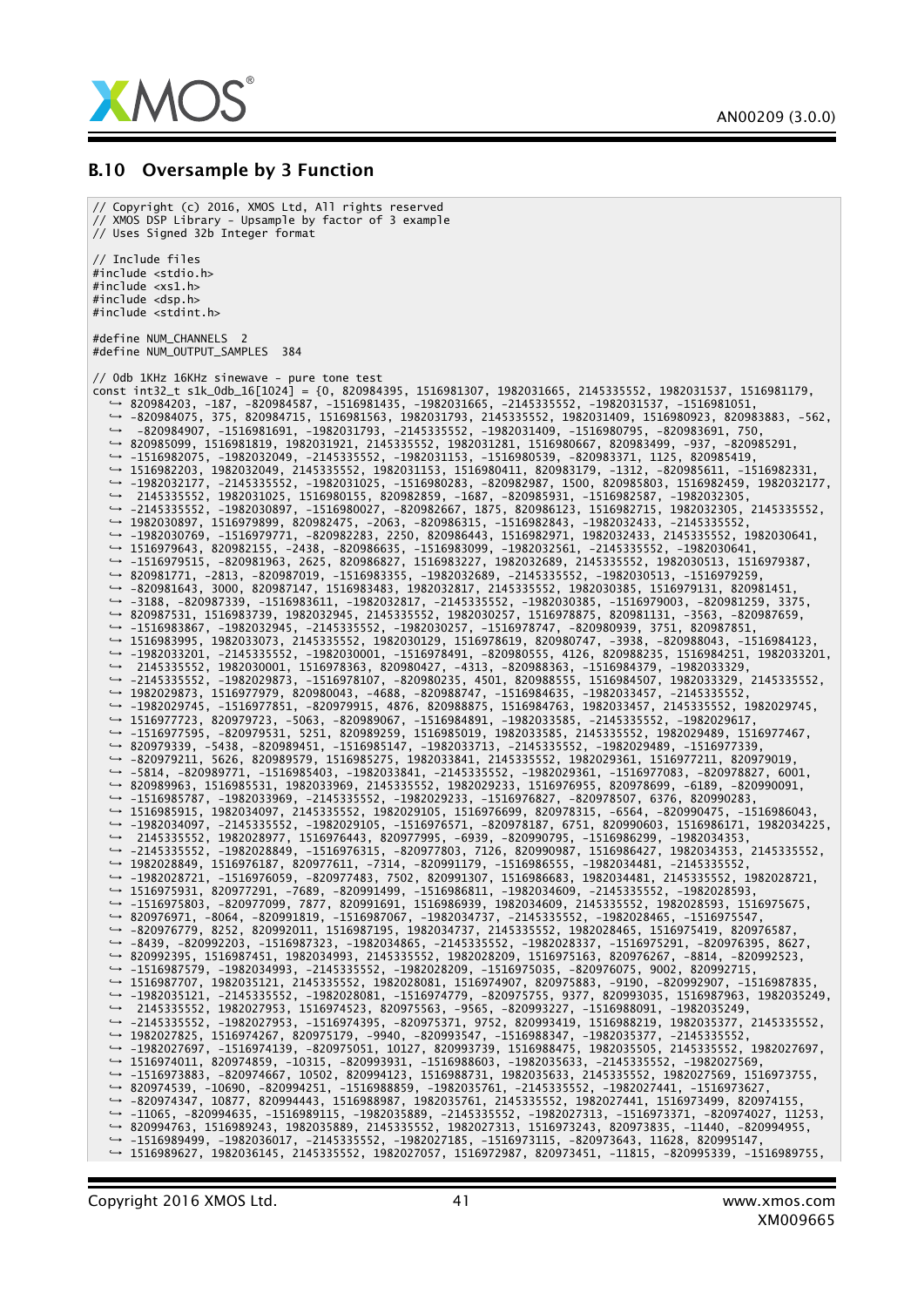

*,*→ -1982036145, -2145335552, -1982027057, -1516972859, -820973323, 12003, 820995467, 1516989883, *,*→ 1982036273, 2145335552, 1982026929, 1516972731, 820973131, -12190, -820995659, -1516990011, -1982036273, *,*→ -2145335552, -1982026929, -1516972603, -820972939, 12378, 820995851, 1516990139, 1982036401, *,*→ 2145335552, 1982026801, 1516972475, 820972811, -12565, -820995979, -1516990267, -1982036401, *,*→ -2145335552, -1982026801, -1516972347, -820972619, 12753, 820996171, 1516990395, 1982036529, 2145335552, *,*→ 1982026673, 1516972219, 820972427, -12941, -820996363, -1516990523, -1982036529, -2145335552, *,*→ -1982026673, -1516972091, -820972235, 13128, 820996555, 1516990651, 1982036657, 2145335552, 1982026545, *,*→ 1516971963, 820972107, -13316, -820996683, -1516990779, -1982036785, -2145335552, -1982026417, *,*→ -1516971835, -820971915, 13503, 820996875, 1516990907, 1982036785, 2145335552, 1982026417, 1516971707, *,*→ 820971723, -13691, -820997067, -1516991035, -1982036913, -2145335552, -1982026289, -1516971579, *,*→ -820971595, 13878, 820997195, 1516991163, 1982036913, 2145335552, 1982026289, 1516971451, 820971403, *,*→ -14066, -820997387, -1516991291, -1982037041, -2145335552, -1982026161, -1516971323, -820971211, 14253, *,*→ 820997579, 1516991419, 1982037041, 2145335552, 1982026161, 1516971195, 820971083, -14441, -820997707, *,*→ -1516991547, -1982037169, -2145335552, -1982026033, -1516971067, -820970891, 14628, 820997899, *,*→ 1516991675, 1982037169, 2145335552, 1982025905, 1516970811, 820970699, -14816, -820998091, -1516991803, *,*→ -1982037297, -2145335552, -1982025905, -1516970683, -820970507, 15004, 820998283, 1516991931, *,*→ 1982037425, 2145335552, 1982025777, 1516970555, 820970379, -15191, -820998411, -1516992059, -1982037425, *,*→ -2145335552, -1982025777, -1516970427, -820970187, 15379, 820998603, 1516992187, 1982037553, *,*→ 2145335552, 1982025649, 1516970299, 820969995, -15566, -820998795, -1516992315, -1982037553, *,*→ -2145335552, -1982025649, -1516970171, -820969867, 15754, 820998923, 1516992443, 1982037681, 2145335552, *,*→ 1982025521, 1516970043, 820969675, -15941, -820999115, -1516992571, -1982037681, -2145335552, *,*→ -1982025521, -1516969915, -820969483, 16129, 820999307, 1516992699, 1982037809, 2145335552, 1982025393, *,*→ 1516969787, 820969291, -16316, -820999499, -1516992827, -1982037937, -2145335552, -1982025265, *,*→ -1516969659, -820969163, 16504, 820999627, 1516993083, 1982037937, 2145335552, 1982025265, 1516969531, *,*→ 820968971, -16692, -820999819, -1516993211, -1982038065, -2145335552, -1982025137, -1516969403, *,*→ -820968779, 16879, 821000011, 1516993339, 1982038065, 2145335552, 1982025137, 1516969275, 820968651, *,*→ -17067, -821000139, -1516993467, -1982038193, -2145335552, -1982025009, -1516969147, -820968459, 17254, *,*→ 821000331, 1516993595, 1982038193, 2145335552, 1982025009, 1516969019, 820968267, -17442, -821000523, *,*→ -1516993723, -1982038321, -2145335552, -1982024881, -1516968891, -820968075, 17629, 821000651, *,*→ 1516993851, 1982038321, 2145335552, 1982024753, 1516968763, 820967947, -17817, -821000843, -1516993979, *,*→ -1982038449, -2145335552, -1982024753, -1516968635, -820967755, 18004, 821001035, 1516994107, *,*→ 1982038577, 2145335552, 1982024625, 1516968507, 820967563, -18192, -821001227, -1516994235, -1982038577, *,*→ -2145335552, -1982024625, -1516968379, -820967435, 18380, 821001355, 1516994363, 1982038705, *,*→ 2145335552, 1982024497, 1516968251, 820967243, -18567, -821001547, -1516994491, -1982038705, *,*→ -2145335552, -1982024497, -1516968123, -820967051, 18755, 821001739, 1516994619, 1982038833, 2145335552, *,*→ 1982024369, 1516967995, 820966923, -18942, -821001867, -1516994747, -1982038833, -2145335552, *,*→ -1982024369, -1516967867, -820966731, 19130, 821002059, 1516994875, 1982038961, 2145335552, 1982024241, *,*→ 1516967739, 820966539, -19317, -821002251, -1516995003, -1982039089, -2145335552, -1982024113, *,*→ -1516967611, -820966347, 19505, 821002443, 1516995131, 1982039089, 2145335552, 1982024113, 1516967483, *,*→ 820966219, -19692, -821002571, -1516995259, -1982039217, -2145335552, -1982023985, -1516967355, *,*→ -820966027, 19880, 821002763, 1516995387, 1982039217, 2145335552, 1982023985, 1516967099, 820965835, *,*→ -20067, -821002955, -1516995515, -1982039345, -2145335552, -1982023857, -1516966971, -820965707, 20255, *,*→ 821003083, 1516995643, 1982039345, 2145335552, 1982023857, 1516966843, 820965515, -20443, -821003275, *,*→ -1516995771, -1982039473, -2145335552, -1982023729, -1516966715, -820965323, 20630, 821003467, *,*→ 1516995899, 1982039473, 2145335552, 1982023729, 1516966587, 820965131, -20818, -821003659, -1516996027, *,*→ -1982039601, -2145335552, -1982023601, -1516966459, -820965003, 21005, 821003787, 1516996155, *,*→ 1982039729, 2145335552, 1982023473, 1516966331, 820964811, -21193, -821003979, -1516996283, -1982039729, *,*→ -2145335552, -1982023473, -1516966203, -820964619, 21380, 821004171, 1516996411, 1982039857, *,*→ 2145335552, 1982023345, 1516966075, 820964491, -21568, -821004299, -1516996539, -1982039857, *,*→ -2145335552, -1982023345, -1516965947, -820964299, 21755, 821004491, 1516996795, 1982039985, 2145335552, *,*→ 1982023217, 1516965819, 820964107, -21943, -821004683, -1516996923, -1982039985, -2145335552, *,*→ -1982023217, -1516965691, -820963979, 22131, 821004811, 1516997051, 1982040113, 2145335552, 1982023089, *,*→ 1516965563, 820963787, -22318, -821005003, -1516997179, -1982040113, -2145335552, -1982022961, *,*→ -1516965435, -820963595, 22506, 821005195, 1516997307, 1982040241, 2145335552, 1982022961, 1516965307, *,*→ 820963403, -22693, -821005387, -1516997435, -1982040369, -2145335552, -1982022833, -1516965179, *,*→ -820963275, 22881, 821005515, 1516997563, 1982040369, 2145335552, 1982022833, 1516965051, 820963083, *,*→ -23068, -821005707, -1516997691, -1982040497, -2145335552, -1982022705, -1516964923, -820962891, 23256, *,*→ 821005899, 1516997819, 1982040497, 2145335552, 1982022705, 1516964795, 820962763, -23443, -821006027, *,*→ -1516997947, -1982040625, -2145335552, -1982022577, -1516964667, -820962571, 23631, 821006219, *,*→ 1516998075, 1982040625, 2145335552, 1982022577, 1516964539, 820962379, -23819, -821006411, -1516998203, → -1982040753, -2145335552, -1982022449, -1516964411, -820962187};<br>// -6db 4/5KHz 16KHz sinewaves - intermodulation test const int32\_t im4k5k\_m6dB\_16[1024] = {0, 1751257718, -1832991325, 348346744, 1073741504, -1170152739, *,*→ 314491426, 232757770, 349, -232758042, -314491874, 1170153379, -1073741631, -348347224, 1832991709, *,*→ -1751257590, -494, 1751257846, -1832990941, 348346232, 1073741376, -1170152227, 314491042, 232757450, *,*→ 1049, -232758362, -314492322, 1170154019, -1073741631, -348347672, 1832992221, -1751257462, -989, *,*→ 1751257974, -1832990429, 348345752, 1073741248, -1170151587, 314490594, 232757178, 1749, -232758698, *,*→ -314492706, 1170154659, -1073741759, -348348152, 1832992605, -1751257206, -1484, 1751258102, *,*→ -1832990045, 348345304, 1073741184, -1170150947, 314490210, 232756858, 2449, -232758954, -314493154, *,*→ 1170155299, -1073741887, -348348664, 1832992989, -1751257078, -1979, 1751258358, -1832989661, 348344824, *,*→ 1073741056, -1170150307, 314489762, 232756586, 3148, -232759290, -314493538, 1170155939, -1073742015, *,*→ -348349144, 1832993373, -1751256950, -2474, 1751258486, -1832989149, 348344312, 1073740992, -1170149667, *,*→ 314489314, 232756266, 3848, -232759546, -314493986, 1170156579, -1073742143, -348349592, 1832993885, *,*→ -1751256694, -2969, 1751258614, -1832988765, 348343832, 1073740864, -1170149027, 314488930, 232755930, *,*→ 4548, -232759882, -314494434, 1170157219, -1073742143, -348350072, 1832994269, -1751256694, -3464,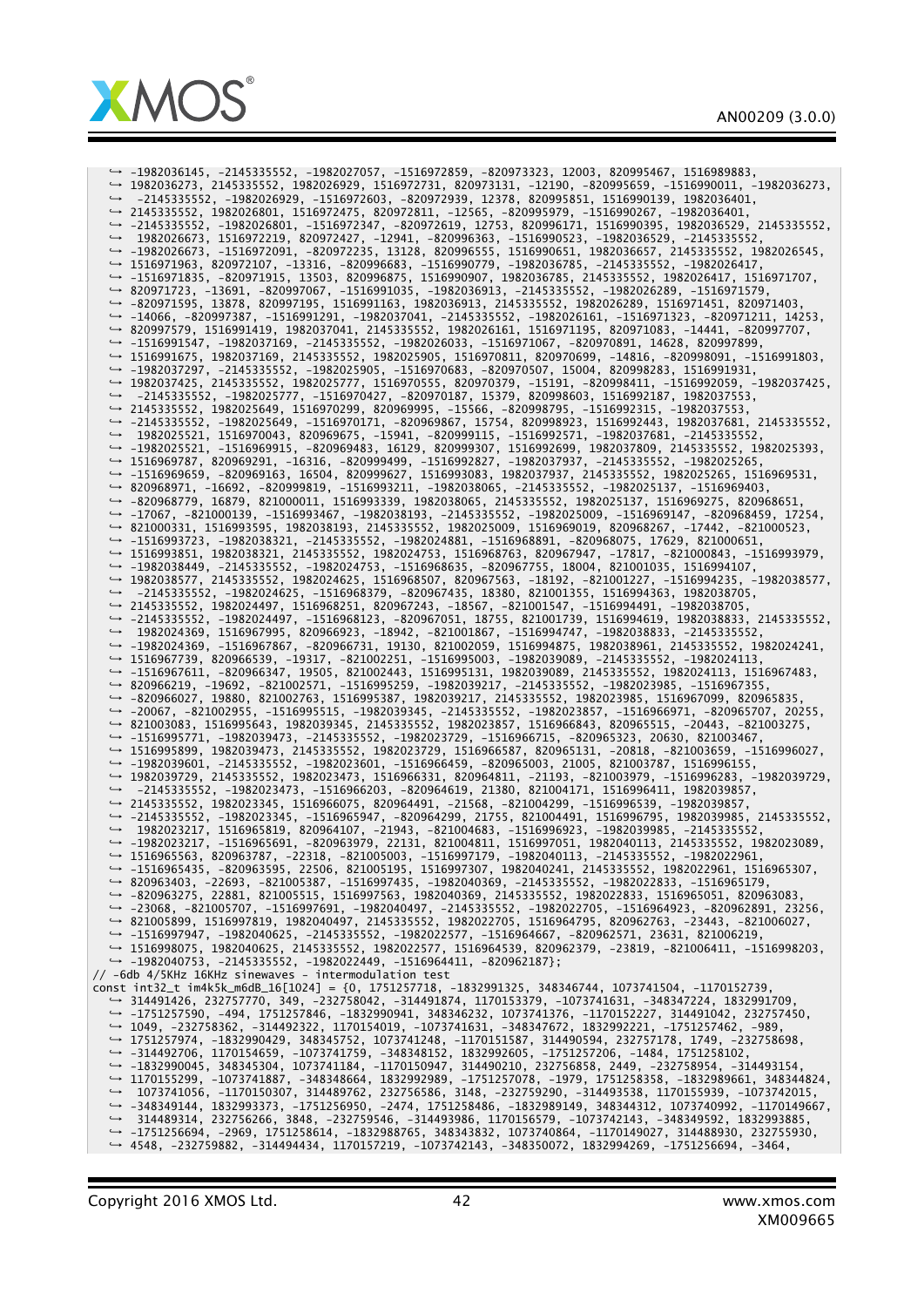

*,*→ 1751258870, -1832988381, 348343384, 1073740736, -1170148387, 314488482, 232755674, 5248, -232760138, *,*→ -314494818, 1170157731, -1073742271, -348350584, 1832994653, -1751256438, -3958, 1751258998, *,*→ -1832987997, 348342904, 1073740672, -1170147747, 314488098, 232755338, 5947, -232760474, -314495266, *,*→ 1170158371, -1073742399, -348351032, 1832995165, -1751256310, -4453, 1751259126, -1832987485, 348342392, *,*→ 1073740544, -1170147235, 314487650, 232755066, 6647, -232760794, -314495650, 1170159011, -1073742527, *,*→ -348351512, 1832995549, -1751256182, -4948, 1751259254, -1832987101, 348341912, 1073740480, -1170146595, *,*→ 314487202, 232754746, 7347, -232761066, -314496098, 1170159651, -1073742655, -348351992, 1832995933, *,*→ -1751255926, -5443, 1751259382, -1832986717, 348341464, 1073740352, -1170145955, 314486818, 232754474, *,*→ 8046, -232761402, -314496546, 1170160291, -1073742655, -348352472, 1832996445, -1751255798, -5938, *,*→ 1751259638, -1832986205, 348340984, 1073740224, -1170145315, 314486370, 232754154, 8746, -232761658, *,*→ -314496930, 1170160931, -1073742783, -348352952, 1832996829, -1751255670, -6433, 1751259766, *,*→ -1832985821, 348340472, 1073740160, -1170144675, 314485986, 232753818, 9446, -232761994, -314497378, *,*→ 1170161571, -1073742911, -348353432, 1832997213, -1751255542, -6928, 1751259894, -1832985437, 348340024, *,*→ 1073740032, -1170144035, 314485538, 232753562, 10146, -232762250, -314497762, 1170162083, -1073743039, *,*→ -348353912, 1832997597, -1751255414, -7423, 1751260022, -1832984925, 348339544, 1073739968, -1170143395, *,*→ 314485090, 232753226, 10845, -232762586, -314498210, 1170162723, -1073743167, -348354392, 1832998109, *,*→ -1751255286, -7917, 1751260278, -1832984541, 348339064, 1073739840, -1170142755, 314484706, 232752970, *,*→ 11545, -232762906, -314498658, 1170163363, -1073743167, -348354872, 1832998493, -1751255030, -8412, *,*→ 1751260278, -1832984157, 348338552, 1073739712, -1170142243, 314484258, 232752634, 12245, -232763178, *,*→ -314499042, 1170164003, -1073743295, -348355352, 1832998877, -1751254902, -8907, 1751260534, *,*→ -1832983773, 348338104, 1073739648, -1170141475, 314483874, 232752378, 12945, -232763498, -314499490, *,*→ 1170164643, -1073743423, -348355832, 1832999389, -1751254774, -9402, 1751260662, -1832983261, 348337624, *,*→ 1073739520, -1170140963, 314483426, 232752042, 13644, -232763770, -314499874, 1170165283, -1073743551, *,*→ -348356312, 1832999773, -1751254518, -9897, 1751260790, -1832982877, 348337144, 1073739456, -1170140323, *,*→ 314482978, 232751722, 14344, -232764090, -314500322, 1170165923, -1073743679, -348356792, 1833000157, *,*→ -1751254390, -10392, 1751261046, -1832982493, 348336632, 1073739328, -1170139683, 314482594, 232751450, *,*→ 15044, -232764362, -314500770, 1170166563, -1073743679, -348357272, 1833000669, -1751254262, -10887, *,*→ 1751261174, -1832981981, 348336184, 1073739200, -1170139043, 314482146, 232751130, 15744, -232764682, *,*→ -314501154, 1170167075, -1073743807, -348357752, 1833001053, -1751254134, -11382, 1751261302, *,*→ -1832981597, 348335704, 1073739136, -1170138403, 314481762, 232750858, 16443, -232765018, -314501602, *,*→ 1170167843, -1073743935, -348358232, 1833001437, -1751254006, -11876, 1751261430, -1832981213, *,*→ 348335224, 1073739008, -1170137763, 314481314, 232750538, 17143, -232765274, -314501986, 1170168355, *,*→ -1073744063, -348358712, 1833001821, -1751253750, -12371, 1751261558, -1832980701, 348334712, *,*→ 1073738944, -1170137251, 314480866, 232750266, 17843, -232765610, -314502434, 1170168995, -1073744191, *,*→ -348359192, 1833002333, -1751253622, -12866, 1751261814, -1832980317, 348334264, 1073738816, *,*→ -1170136483, 314480482, 232749946, 18543, -232765866, -314502882, 1170169635, -1073744191, -348359672, *,*→ 1833002717, -1751253494, -13361, 1751261942, -1832979933, 348333784, 1073738688, -1170135971, 314480034, *,*→ 232749610, 19242, -232766202, -314503266, 1170170275, -1073744319, -348360120, 1833003101, -1751253366, *,*→ -13856, 1751262070, -1832979549, 348333304, 1073738624, -1170135331, 314479650, 232749338, 19942, *,*→ -232766458, -314503714, 1170170915, -1073744447, -348360632, 1833003613, -1751253110, -14351, *,*→ 1751262198, -1832979037, 348332792, 1073738496, -1170134691, 314479202, 232749018, 20642, -232766794, *,*→ -314504098, 1170171555, -1073744575, -348361112, 1833003997, -1751253110, -14846, 1751262454, *,*→ -1832978653, 348332344, 1073738432, -1170134051, 314478754, 232748746, 21342, -232767130, -314504546, *,*→ 1170172067, -1073744703, -348361592, 1833004381, -1751252854, -15341, 1751262582, -1832978269, *,*→ 348331864, 1073738304, -1170133411, 314478370, 232748426, 22041, -232767386, -314504994, 1170172835, *,*→ -1073744703, -348362040, 1833004893, -1751252726, -15835, 1751262710, -1832977757, 348331384, *,*→ 1073738176, -1170132771, 314477922, 232748154, 22741, -232767722, -314505378, 1170173347, -1073744831, *,*→ -348362552, 1833005277, -1751252598, -16330, 1751262838, -1832977373, 348330904, 1073738112, *,*→ -1170132259, 314477538, 232747834, 23441, -232767978, -314505826, 1170173987, -1073744959, -348363032, *,*→ 1833005661, -1751252342, -16825, 1751262966, -1832976989, 348330424, 1073737984, -1170131491, 314477090, *,*→ 232747498, 24140, -232768314, -314506210, 1170174627, -1073745087, -348363512, 1833006045, -1751252214, *,*→ -17320, 1751263222, -1832976477, 348329944, 1073737920, -1170130979, 314476642, 232747242, 24840, *,*→ -232768570, -314506658, 1170175267, -1073745215, -348363960, 1833006557, -1751252086, -17815, *,*→ 1751263350, -1832976093, 348329464, 1073737792, -1170130339, 314476258, 232746906, 25540, -232768906, *,*→ -314507106, 1170175907, -1073745215, -348364472, 1833006941, -1751251958, -18310, 1751263478, *,*→ -1832975709, 348328984, 1073737664, -1170129699, 314475810, 232746650, 26240, -232769226, -314507490, *,*→ 1170176547, -1073745343, -348364952, 1833007325, -1751251830, -18805, 1751263606, -1832975325, *,*→ 348328504, 1073737600, -1170129059, 314475426, 232746314, 26939, -232769498, -314507938, 1170177059, *,*→ -1073745471, -348365432, 1833007837, -1751251574, -19299, 1751263734, -1832974813, 348328024, *,*→ 1073737472, -1170128419, 314474978, 232746058, 27639, -232769818, -314508322, 1170177827, -1073745599, → -348365880, 1833008221, -1751251446, -19794, 1751263990, -1832974429, 348327544, 1073737408,<br>→ -1170127779, 314474530, 232745722, 28339, -232770090, -314508770, 1170178339, -1073745727, -348366392 → -1170127779, 314474530, 232745722, 28339, -232770090, -314508770, 1170178339, -1073745727, *,*→ 1833008605, -1751251318, -20289, 1751264118, -1832974045, 348327096, 1073737280, -1170127139, 314474146, *,*→ 232745402, 29039, -232770410, -314509154, 1170178979, -1073745727, -348366872, 1833009117, -1751251190, *,*→ -20784, 1751264246, -1832973533, 348326584, 1073737152, -1170126627, 314473698, 232745130, 29738, *,*→ -232770682, -314509602, 1170179619, -1073745855, -348367352, 1833009501, -1751250934, -21279, *,*→ 1751264374, -1832973149, 348326104, 1073737088, -1170125987, 314473314, 232744810, 30438, -232771002, *,*→ -314510050, 1170180259, -1073745983, -348367800, 1833009885, -1751250806, -21774, 1751264630, *,*→ -1832972765, 348325624, 1073736960, -1170125347, 314472866, 232744538, 31138, -232771338, -314510434, *,*→ 1170180899, -1073746111, -348368312, 1833010269, -1751250678, -22269, 1751264758, -1832972253, *,*→ 348325176, 1073736896, -1170124707, 314472418, 232744202, 31838, -232771594, -314510882, 1170181539, *,*→ -1073746239, -348368792, 1833010781, -1751250550, -22764, 1751264886, -1832971869, 348324664, *,*→ 1073736768, -1170124067, 314472034, 232743946, 32537, -232771930, -314511266, 1170182179, -1073746239, *,*→ -348369240, 1833011165, -1751250422, -23258, 1751265014, -1832971485, 348324184, 1073736640, *,*→ -1170123427, 314471586, 232743610, 33237, -232772202, -314511714, 1170182819, -1073746367, -348369720,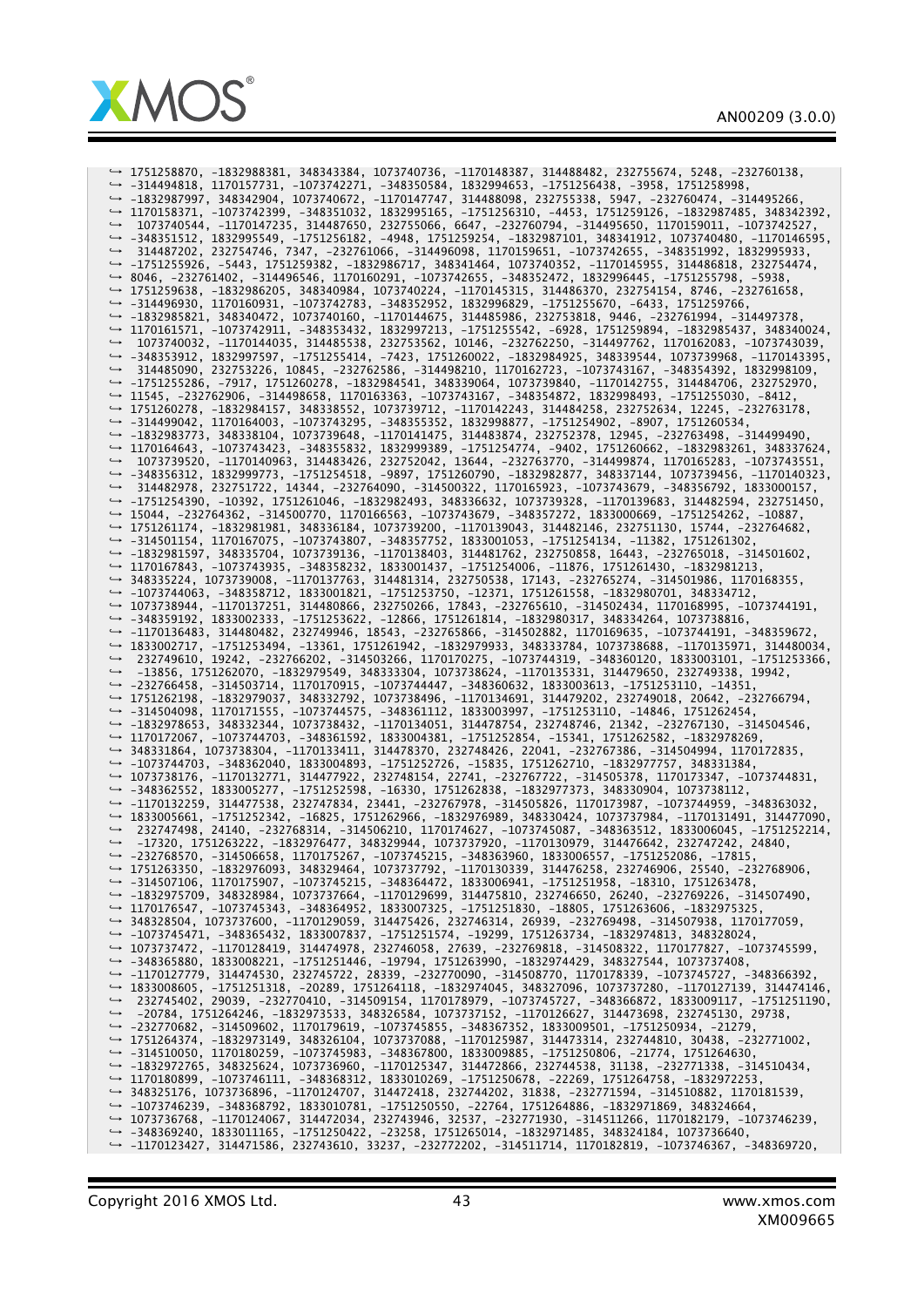



*,*→ 1833011549, -1751250166, -23753, 1751265142, -1832971101, 348323704, 1073736576, -1170122787, 314471202, *,*→ 232743290, 33937, -232772522, -314512162, 1170183331, -1073746495, -348370232, 1833012061, -1751250038, *,*→ -24248, 1751265398, -1832970589, 348323256, 1073736448, -1170122147, 314470754, 232743018, 34637, *,*→ -232772794, -314512546, 1170183971, -1073746623, -348370712, 1833012445, -1751249910, -24743, *,*→ 1751265526, -1832970205, 348322744, 1073736384, -1170121635, 314470306, 232742698, 35336, -232773114, *,*→ -314512994, 1170184611, -1073746751, -348371160, 1833012829, -1751249782, -25238, 1751265654, *,*→ -1832969821, 348322264, 1073736256, -1170120995, 314469922, 232742426, 36036, -232773450, -314513378, *,*→ 1170185251, -1073746751, -348371640, 1833013341, -1751249526, -25733, 1751265782, -1832969309, *,*→ 348321816, 1073736128, -1170120355, 314469474, 232742106, 36736, -232773706, -314513826, 1170185891, *,*→ -1073746879, -348372152, 1833013725, -1751249398, -26228, 1751266038, -1832968925, 348321336, *,*→ 1073736064, -1170119715, 314469090, 232741834, 37436, -232774042, -314514274, 1170186531, -1073747007, *,*→ -348372632, 1833014109, -1751249270, -26723, 1751266166, -1832968541, 348320824, 1073735936, *,*→ -1170119075, 314468642, 232741514, 38135, -232774298, -314514658, 1170187171, -1073747135, -348373080, *,*→ 1833014493, -1751249142, -27217, 1751266294, -1832968029, 348320344, 1073735872, -1170118435, 314468194, *,*→ 232741178, 38835, -232774634, -314515106, 1170187811, -1073747263, -348373560, 1833015005, -1751249014, *,*→ -27712, 1751266422, -1832967645, 348319896, 1073735744, -1170117795, 314467810, 232740922, 39535, *,*→ -232774890, -314515490, 1170188323, -1073747263, -348374072, 1833015389, -1751248758, -28207, *,*→ 1751266550, -1832967261, 348319416, 1073735616, -1170117155, 314467362, 232740586, 40234, -232775226, *,*→ -314515938, 1170188963, -1073747391, -348374552, 1833015773, -1751248630, -28702, 1751266806, *,*→ -1832966877, 348318904, 1073735552, -1170116643, 314466978, 232740330, 40934, -232775546, -314516386, *,*→ 1170189603, -1073747519, -348375000, 1833016285, -1751248502, -29197, 1751266934, -1832966365, *,*→ 348318424, 1073735424, -1170116003, 314466530, 232739994, 41634, -232775818, -314516770, 1170190243, *,*→ -1073747647, -348375480, 1833016669, -1751248374, -29692, 1751267062, -1832965981, 348317976, *,*→ 1073735360, -1170115363, 314466082, 232739738, 42334, -232776138, -314517218, 1170190883, -1073747775, *,*→ -348375992, 1833017053, -1751248246, -30187, 1751267318, -1832965597, 348317496, 1073735232, *,*→ -1170114723, 314465698, 232739402, 43033, -232776410, -314517602, 1170191523, -1073747775, -348376440, *,*→ 1833017565, -1751247990, -30682, 1751267318, -1832965085, 348316984, 1073735104, -1170114083, 314465250, *,*→ 232739082, 43733, -232776730, -314518050, 1170192163, -1073747903, -348376920, 1833017949, -1751247862, *,*→ -31176, 1751267574, -1832964701, 348316504, 1073735040, -1170113443, 314464866, 232738810, 44433, *,*→ -232777002, -314518498, 1170192675, -1073748031, -348377400, 1833018333, -1751247734}; int main(void) { unsafe { dsp\_os3\_return\_code\_t return\_code = DSP\_OS3\_NO\_ERROR; // Input data for both channels const int32\_t \* unsafe input\_data[NUM\_CHANNELS] =  ${s1k\_Odb\_16}$ , im4k5k\_m6dB\_16}; // OS3 instances variables // ----------------------- // State and Control structures (one per channel) int32\_t dsp\_os3\_delay[NUM\_CHANNELS][(DSP\_OS3\_N\_COEFS/DSP\_OS3\_N\_PHASES)<<1]; // Delay *,*→ line length is 1/3rd of number of coefs as over-sampler by 3 (and double for circular buffer → simulation) dsp\_os3\_ctrl\_t dsp\_os3\_ctrl[NUM\_CHANNELS]; //Init OS3 for (int i=0; i<NUM\_CHANNELS; i++) { printf("Init os3 channel %d\n", i); // Process init  $1/ - -$ // Set delay line base to ctrl structure<br>dsp\_os3\_ctrl[i].delay\_base = (int  $=$  (int\*)dsp\_os3\_delay[i]; // Init instance if (dsp\_os3\_init(&dsp\_os3\_ctrl[i]) != DSP\_OS3\_NO\_ERROR) { printf("Error on init\n"); return\_code = DSP\_OS3\_ERROR; } // Sync (i.e. clear data) // --- if (dsp\_os3\_sync(&dsp\_os3\_ctrl[i]) != DSP\_OS3\_NO\_ERROR) { printf("Error on sync\n"); return\_code = DSP\_OS3\_ERROR; } } for (int s=0; s<NUM\_OUTPUT\_SAMPLES; s++) { for (int  $i=0$ ;  $i$ <NUM\_CHANNELS;  $i+1$ ) { // Run through output samples, we read 1 input sample every 3 output samples // This is given when the phase member of the control structure reaches '0'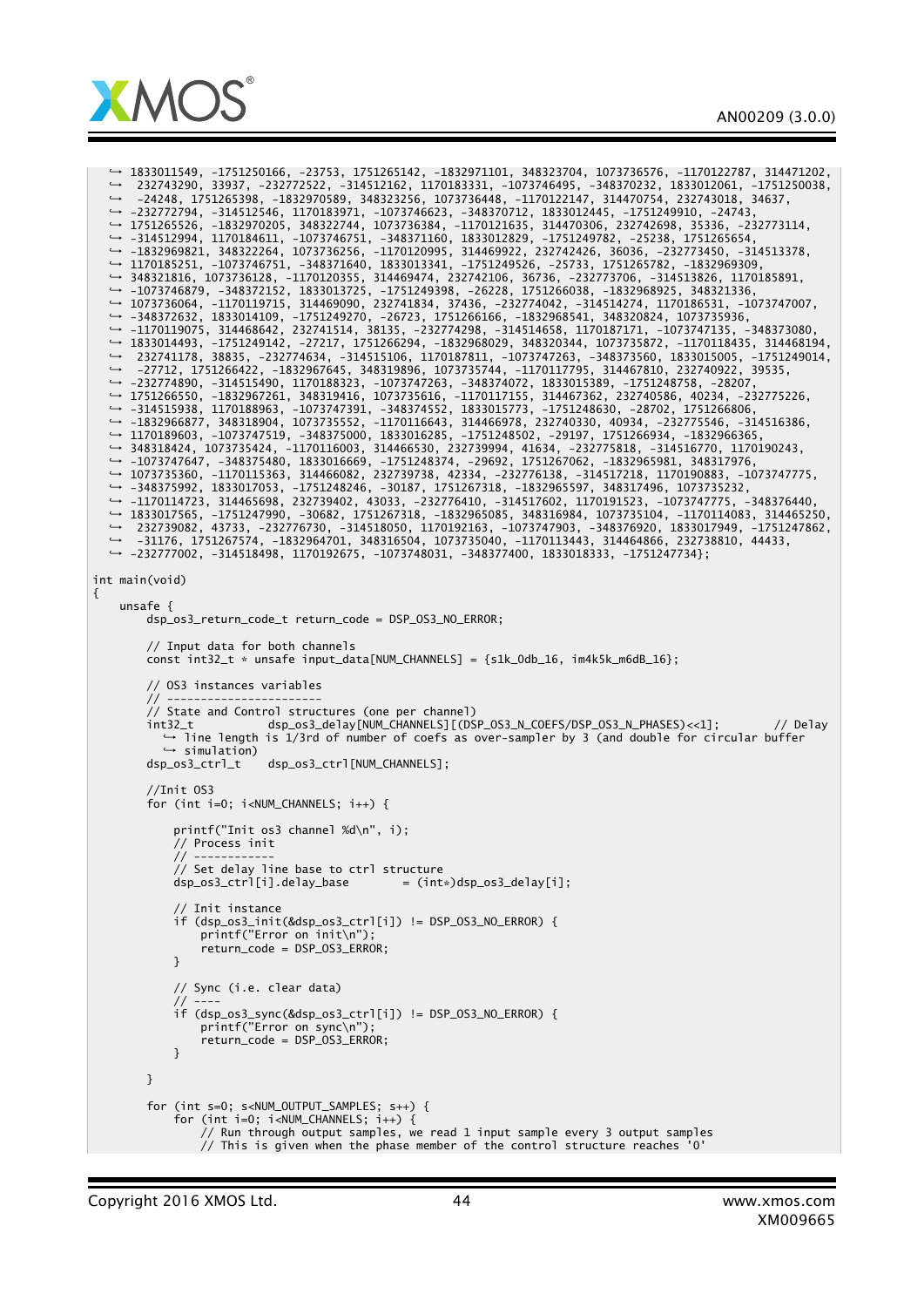

```
// Check if a new input sample is needed
                 // If it is needed read it into the control structure and call function to write to delay line
                 // If we have reached end of file, signal it.
                 if (dsp_os3_ctrl[i].phase == 0) {
                     dsp_os3_ctrl[i].in_data = *input_data[i];
                     //printf("in = %d\n", (int32_t) *input_data[i]);
input_data[i]++;
                     if (dsp_os3_input(&dsp_os3_ctrl[i]) != DSP_OS3_NO_ERROR) {
                         printf("Error on os3 input\n");
                         return_code = DSP_OS3_ERROR;
                     }
                }
                 // Call sample rate conversion. Always output a sample on each loop
                 if (dsp_os3_proc(&dsp_os3_ctrl[i]) != DSP_OS3_NO_ERROR) {
                     printf("Error on os3 process\n");
                     return\_code = -4;}
                printf("%d\n", dsp_os3_ctrl[i].out_data);
            }
        }
        return (int)return_code;
   }
}
```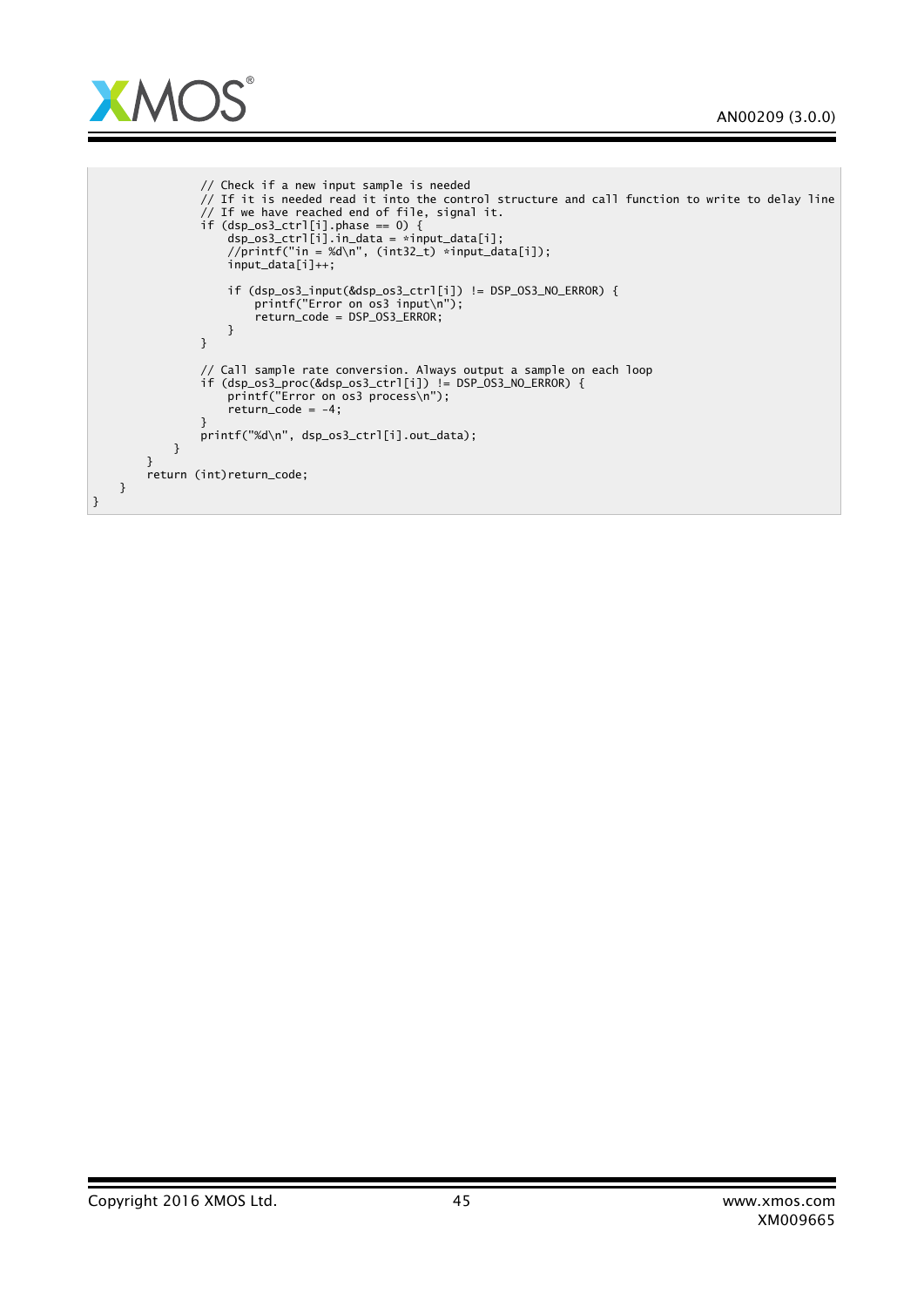

## APPENDIX C - Correct Results Listings

This section includes the source code for all of the example programs.

### C.1 Adaptive Filtering Functions

LMS 5 +0.003133 +0.096867 +0.009405 +0.090595 +0.010949 +0.089051 +0.012192 +0.087808 +0.009736 +0.090264 +0.009765 +0.090235 +0.009793 +0.090207 +0.009822 +0.090178 +0.009851 +0.090149 +0.009880 +0.090120 +0.009909 +0.090091 +0.009938 +0.090062 +0.009966 +0.090034 +0.009995 +0.090005 +0.010024 +0.089976 +0.010053 +0.089947 +0.010082 +0.089918 +0.010110 +0.089890 +0.010139 +0.089861 +0.010168 +0.089832 +0.010197 +0.089803 +0.010225 +0.089775 +0.010254 +0.089746 +0.010283 +0.089717 +0.010312 +0.089688 +0.010340 +0.089660 +0.010369 +0.089631 +0.010398 +0.089602 +0.010426 +0.089574 +0.010455 +0.089545 +0.010484 +0.089516 +0.010512 +0.089488 +0.010541 +0.089459 +0.010570 +0.089430 +0.010598 +0.089402 Normalized LMS 5 +0.003133 +0.096867 +0.010367 +0.089633 +0.012796 +0.087204 +0.014894 +0.085106 +0.013266 +0.086734 +0.014134 +0.085866 +0.014992 +0.085008 +0.015842 +0.084158 +0.016684 +0.083316 +0.017517 +0.082483 +0.018342 +0.081658 +0.019159 +0.080841 +0.019967 +0.080033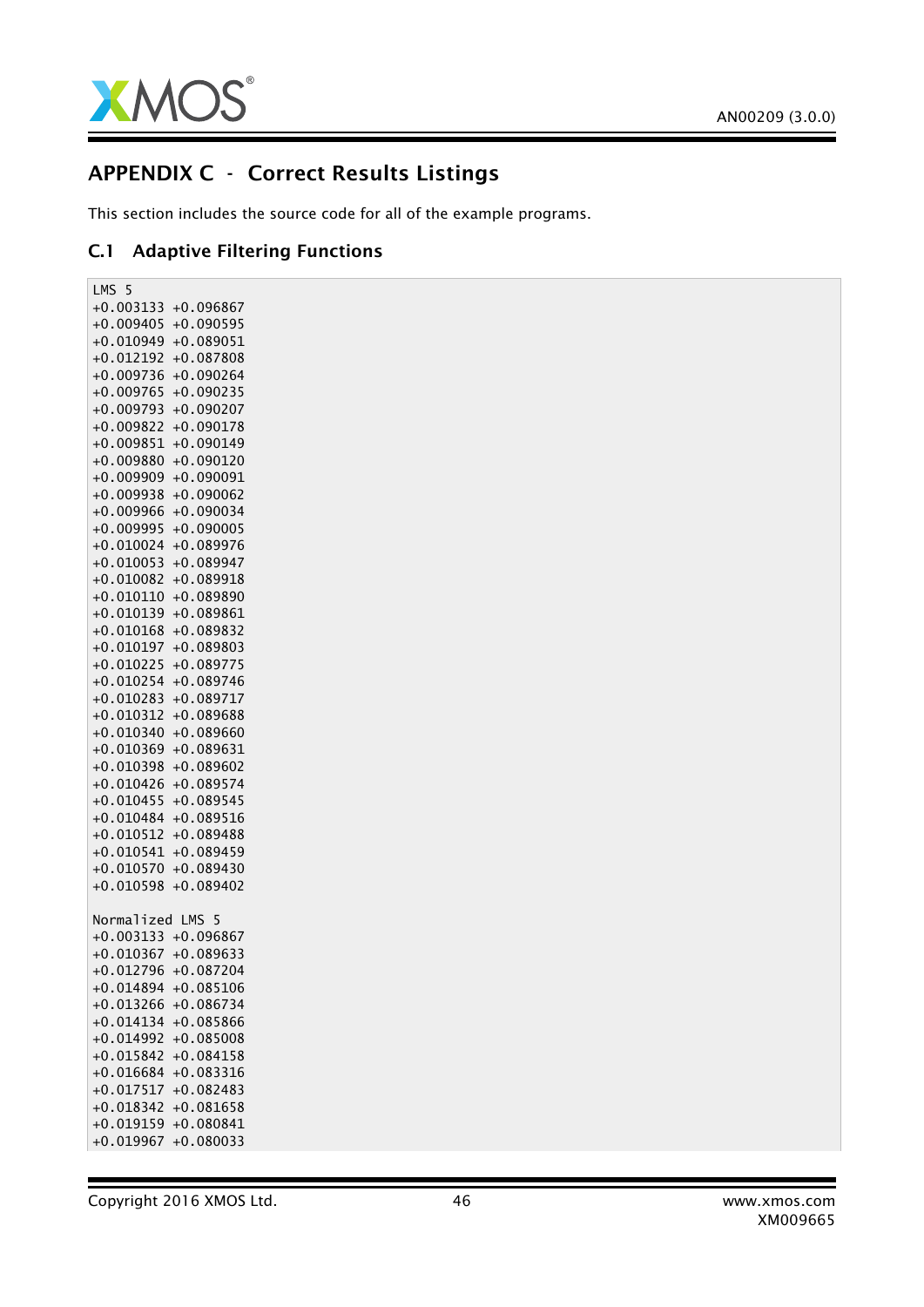

| $+0.020767$ | $+0.079233$ |
|-------------|-------------|
| $+0.021560$ | $+0.078440$ |
| $+0.022344$ | $+0.077656$ |
| $+0.023121$ | $+0.076879$ |
| $+0.023889$ | $+0.076111$ |
| $+0.024651$ | $+0.075349$ |
| $+0.025404$ | $+0.074596$ |
| $+0.026150$ | $+0.073850$ |
| $+0.026888$ | $+0.073112$ |
| $+0.027620$ | $+0.072380$ |
| $+0.028343$ | $+0.071657$ |
| $+0.029060$ | $+0.070940$ |
| $+0.029769$ | $+0.070231$ |
| $+0.030472$ | $+0.069528$ |
| $+0.031167$ | $+0.068833$ |
| $+0.031855$ | $+0.068145$ |
| $+0.032537$ | $+0.067463$ |
| $+0.033211$ | $+0.066789$ |
| $+0.033879$ | $+0.066121$ |
| $+0.034540$ | $+0.065460$ |
| $+0.035195$ | $+0.064805$ |
| $+0.035843$ | $+0.064157$ |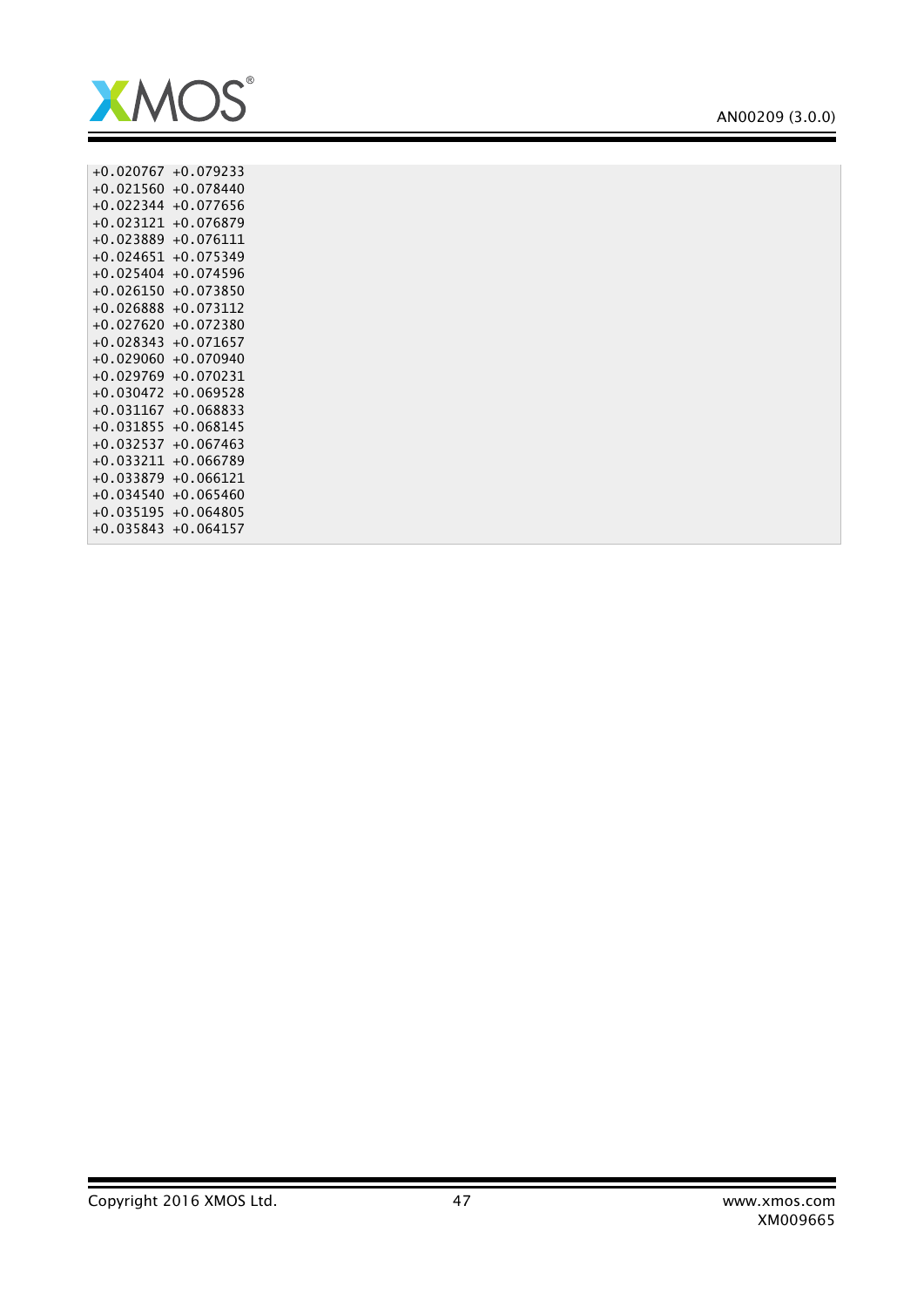

## C.2 Fixed Coefficient Filtering Functions

| Dst[0]<br>$=$<br>0.012100<br>Dst[1]<br>0.026400<br>$=$<br>Dst[2]<br>0.043000<br>$=$<br>Dist[3]<br>0.062000<br>$=$<br>Dst[4]<br>0.083500<br>$=$<br>$=$<br>0.107600<br>Dist[5]<br>0.134400<br>Dst[6]<br>$=$<br>$=$<br>Dst[7]<br>0.164000<br>$=$<br>Dst[8]<br>0.196500<br>Dist[9]<br>$= 0.232000$<br>0.270600<br>$Dist[10] =$<br>0.312400<br>Dst[11]<br>$=$<br>Dst[12]<br>0.357500<br>$\,=\,$<br>Dst[13]<br>0.406000<br>$\qquad \qquad =$<br>Dst[14]<br>0.458000<br>$=$<br>Dst[15]<br>0.513600<br>$=$<br>Dst[16]<br>0.572900<br>$=$<br>Dst[17]<br>0.636000<br>$=$<br>0.703000<br>Dst[18]<br>$=$<br>Dst[19]<br>0.774000<br>$=$<br>Dst[20]<br>0.849100<br>$=$<br>0.928400<br>Dst[21]<br>$=$<br>1.012000<br>Dst[22]<br>$=$<br>1.100000<br>Dst[23]<br>$=$<br>Dst[24]<br>1.192500<br>$=$<br>Dst[25]<br>1.289600<br>$=$<br>Dst[26]<br>1.391400<br>$=$<br>Dst[27]<br>1.498000<br>$=$<br>1.609500<br>Dst[28]<br>$=$<br>1.726000<br>Dst[29]<br>$=$<br>Dst[30]<br>1.802500<br>$=$<br>Dst[31]<br>$=$<br>1.879000<br>Dst[32]<br>1.955500<br>$=$<br>Dst[33]<br>2.032000<br>$=$<br>2.108500<br>Dst[34]<br>$=$<br>Dist[35]<br>2.185000<br>$=$<br>Dist[36]<br>2.261500<br>$=$<br>Dst[37]<br>$= 2.338000$<br>Dst[38]<br>2.414500<br>$=$<br>Dst[39]<br>2.491000<br>$=$<br>2.567500<br>Dst[40]<br>$=$ $\,$<br>2.644000<br>Dst[41]<br>$=$ $\,$<br>$Dist[42] = 2.720500$<br>$Dist[43] = 2.797000$<br>$Dst[44] = 2.873500$<br>Dst[45] = 2.950000<br>Dst[46] = 3.026500<br>$Dist[47] = 3.103000$<br>$Dist[48] = 3.179500$<br>$= 3.256000$<br>Dst[49]<br>IIR Biquad Filter Results<br>Dst[O] = 0.012100<br>$Dist[1] = 0.028094$<br>$Dist[2] = 0.048748$ | FIR Filter Results |
|------------------------------------------------------------------------------------------------------------------------------------------------------------------------------------------------------------------------------------------------------------------------------------------------------------------------------------------------------------------------------------------------------------------------------------------------------------------------------------------------------------------------------------------------------------------------------------------------------------------------------------------------------------------------------------------------------------------------------------------------------------------------------------------------------------------------------------------------------------------------------------------------------------------------------------------------------------------------------------------------------------------------------------------------------------------------------------------------------------------------------------------------------------------------------------------------------------------------------------------------------------------------------------------------------------------------------------------------------------------------------------------------------------------------------------------------------------------------------------------------------------------------------------------------------------------------------------------------------------------------------|--------------------|
|                                                                                                                                                                                                                                                                                                                                                                                                                                                                                                                                                                                                                                                                                                                                                                                                                                                                                                                                                                                                                                                                                                                                                                                                                                                                                                                                                                                                                                                                                                                                                                                                                              |                    |
|                                                                                                                                                                                                                                                                                                                                                                                                                                                                                                                                                                                                                                                                                                                                                                                                                                                                                                                                                                                                                                                                                                                                                                                                                                                                                                                                                                                                                                                                                                                                                                                                                              |                    |
|                                                                                                                                                                                                                                                                                                                                                                                                                                                                                                                                                                                                                                                                                                                                                                                                                                                                                                                                                                                                                                                                                                                                                                                                                                                                                                                                                                                                                                                                                                                                                                                                                              |                    |
|                                                                                                                                                                                                                                                                                                                                                                                                                                                                                                                                                                                                                                                                                                                                                                                                                                                                                                                                                                                                                                                                                                                                                                                                                                                                                                                                                                                                                                                                                                                                                                                                                              |                    |
|                                                                                                                                                                                                                                                                                                                                                                                                                                                                                                                                                                                                                                                                                                                                                                                                                                                                                                                                                                                                                                                                                                                                                                                                                                                                                                                                                                                                                                                                                                                                                                                                                              |                    |
|                                                                                                                                                                                                                                                                                                                                                                                                                                                                                                                                                                                                                                                                                                                                                                                                                                                                                                                                                                                                                                                                                                                                                                                                                                                                                                                                                                                                                                                                                                                                                                                                                              |                    |
|                                                                                                                                                                                                                                                                                                                                                                                                                                                                                                                                                                                                                                                                                                                                                                                                                                                                                                                                                                                                                                                                                                                                                                                                                                                                                                                                                                                                                                                                                                                                                                                                                              |                    |
|                                                                                                                                                                                                                                                                                                                                                                                                                                                                                                                                                                                                                                                                                                                                                                                                                                                                                                                                                                                                                                                                                                                                                                                                                                                                                                                                                                                                                                                                                                                                                                                                                              |                    |
|                                                                                                                                                                                                                                                                                                                                                                                                                                                                                                                                                                                                                                                                                                                                                                                                                                                                                                                                                                                                                                                                                                                                                                                                                                                                                                                                                                                                                                                                                                                                                                                                                              |                    |
|                                                                                                                                                                                                                                                                                                                                                                                                                                                                                                                                                                                                                                                                                                                                                                                                                                                                                                                                                                                                                                                                                                                                                                                                                                                                                                                                                                                                                                                                                                                                                                                                                              |                    |
|                                                                                                                                                                                                                                                                                                                                                                                                                                                                                                                                                                                                                                                                                                                                                                                                                                                                                                                                                                                                                                                                                                                                                                                                                                                                                                                                                                                                                                                                                                                                                                                                                              |                    |
|                                                                                                                                                                                                                                                                                                                                                                                                                                                                                                                                                                                                                                                                                                                                                                                                                                                                                                                                                                                                                                                                                                                                                                                                                                                                                                                                                                                                                                                                                                                                                                                                                              |                    |
|                                                                                                                                                                                                                                                                                                                                                                                                                                                                                                                                                                                                                                                                                                                                                                                                                                                                                                                                                                                                                                                                                                                                                                                                                                                                                                                                                                                                                                                                                                                                                                                                                              |                    |
|                                                                                                                                                                                                                                                                                                                                                                                                                                                                                                                                                                                                                                                                                                                                                                                                                                                                                                                                                                                                                                                                                                                                                                                                                                                                                                                                                                                                                                                                                                                                                                                                                              |                    |
|                                                                                                                                                                                                                                                                                                                                                                                                                                                                                                                                                                                                                                                                                                                                                                                                                                                                                                                                                                                                                                                                                                                                                                                                                                                                                                                                                                                                                                                                                                                                                                                                                              |                    |
|                                                                                                                                                                                                                                                                                                                                                                                                                                                                                                                                                                                                                                                                                                                                                                                                                                                                                                                                                                                                                                                                                                                                                                                                                                                                                                                                                                                                                                                                                                                                                                                                                              |                    |
|                                                                                                                                                                                                                                                                                                                                                                                                                                                                                                                                                                                                                                                                                                                                                                                                                                                                                                                                                                                                                                                                                                                                                                                                                                                                                                                                                                                                                                                                                                                                                                                                                              |                    |
|                                                                                                                                                                                                                                                                                                                                                                                                                                                                                                                                                                                                                                                                                                                                                                                                                                                                                                                                                                                                                                                                                                                                                                                                                                                                                                                                                                                                                                                                                                                                                                                                                              |                    |
|                                                                                                                                                                                                                                                                                                                                                                                                                                                                                                                                                                                                                                                                                                                                                                                                                                                                                                                                                                                                                                                                                                                                                                                                                                                                                                                                                                                                                                                                                                                                                                                                                              |                    |
|                                                                                                                                                                                                                                                                                                                                                                                                                                                                                                                                                                                                                                                                                                                                                                                                                                                                                                                                                                                                                                                                                                                                                                                                                                                                                                                                                                                                                                                                                                                                                                                                                              |                    |
|                                                                                                                                                                                                                                                                                                                                                                                                                                                                                                                                                                                                                                                                                                                                                                                                                                                                                                                                                                                                                                                                                                                                                                                                                                                                                                                                                                                                                                                                                                                                                                                                                              |                    |
|                                                                                                                                                                                                                                                                                                                                                                                                                                                                                                                                                                                                                                                                                                                                                                                                                                                                                                                                                                                                                                                                                                                                                                                                                                                                                                                                                                                                                                                                                                                                                                                                                              |                    |
|                                                                                                                                                                                                                                                                                                                                                                                                                                                                                                                                                                                                                                                                                                                                                                                                                                                                                                                                                                                                                                                                                                                                                                                                                                                                                                                                                                                                                                                                                                                                                                                                                              |                    |
|                                                                                                                                                                                                                                                                                                                                                                                                                                                                                                                                                                                                                                                                                                                                                                                                                                                                                                                                                                                                                                                                                                                                                                                                                                                                                                                                                                                                                                                                                                                                                                                                                              |                    |
|                                                                                                                                                                                                                                                                                                                                                                                                                                                                                                                                                                                                                                                                                                                                                                                                                                                                                                                                                                                                                                                                                                                                                                                                                                                                                                                                                                                                                                                                                                                                                                                                                              |                    |
|                                                                                                                                                                                                                                                                                                                                                                                                                                                                                                                                                                                                                                                                                                                                                                                                                                                                                                                                                                                                                                                                                                                                                                                                                                                                                                                                                                                                                                                                                                                                                                                                                              |                    |
|                                                                                                                                                                                                                                                                                                                                                                                                                                                                                                                                                                                                                                                                                                                                                                                                                                                                                                                                                                                                                                                                                                                                                                                                                                                                                                                                                                                                                                                                                                                                                                                                                              |                    |
|                                                                                                                                                                                                                                                                                                                                                                                                                                                                                                                                                                                                                                                                                                                                                                                                                                                                                                                                                                                                                                                                                                                                                                                                                                                                                                                                                                                                                                                                                                                                                                                                                              |                    |
|                                                                                                                                                                                                                                                                                                                                                                                                                                                                                                                                                                                                                                                                                                                                                                                                                                                                                                                                                                                                                                                                                                                                                                                                                                                                                                                                                                                                                                                                                                                                                                                                                              |                    |
|                                                                                                                                                                                                                                                                                                                                                                                                                                                                                                                                                                                                                                                                                                                                                                                                                                                                                                                                                                                                                                                                                                                                                                                                                                                                                                                                                                                                                                                                                                                                                                                                                              |                    |
|                                                                                                                                                                                                                                                                                                                                                                                                                                                                                                                                                                                                                                                                                                                                                                                                                                                                                                                                                                                                                                                                                                                                                                                                                                                                                                                                                                                                                                                                                                                                                                                                                              |                    |
|                                                                                                                                                                                                                                                                                                                                                                                                                                                                                                                                                                                                                                                                                                                                                                                                                                                                                                                                                                                                                                                                                                                                                                                                                                                                                                                                                                                                                                                                                                                                                                                                                              |                    |
|                                                                                                                                                                                                                                                                                                                                                                                                                                                                                                                                                                                                                                                                                                                                                                                                                                                                                                                                                                                                                                                                                                                                                                                                                                                                                                                                                                                                                                                                                                                                                                                                                              |                    |
|                                                                                                                                                                                                                                                                                                                                                                                                                                                                                                                                                                                                                                                                                                                                                                                                                                                                                                                                                                                                                                                                                                                                                                                                                                                                                                                                                                                                                                                                                                                                                                                                                              |                    |
|                                                                                                                                                                                                                                                                                                                                                                                                                                                                                                                                                                                                                                                                                                                                                                                                                                                                                                                                                                                                                                                                                                                                                                                                                                                                                                                                                                                                                                                                                                                                                                                                                              |                    |
|                                                                                                                                                                                                                                                                                                                                                                                                                                                                                                                                                                                                                                                                                                                                                                                                                                                                                                                                                                                                                                                                                                                                                                                                                                                                                                                                                                                                                                                                                                                                                                                                                              |                    |
|                                                                                                                                                                                                                                                                                                                                                                                                                                                                                                                                                                                                                                                                                                                                                                                                                                                                                                                                                                                                                                                                                                                                                                                                                                                                                                                                                                                                                                                                                                                                                                                                                              |                    |
|                                                                                                                                                                                                                                                                                                                                                                                                                                                                                                                                                                                                                                                                                                                                                                                                                                                                                                                                                                                                                                                                                                                                                                                                                                                                                                                                                                                                                                                                                                                                                                                                                              |                    |
|                                                                                                                                                                                                                                                                                                                                                                                                                                                                                                                                                                                                                                                                                                                                                                                                                                                                                                                                                                                                                                                                                                                                                                                                                                                                                                                                                                                                                                                                                                                                                                                                                              |                    |
|                                                                                                                                                                                                                                                                                                                                                                                                                                                                                                                                                                                                                                                                                                                                                                                                                                                                                                                                                                                                                                                                                                                                                                                                                                                                                                                                                                                                                                                                                                                                                                                                                              |                    |
|                                                                                                                                                                                                                                                                                                                                                                                                                                                                                                                                                                                                                                                                                                                                                                                                                                                                                                                                                                                                                                                                                                                                                                                                                                                                                                                                                                                                                                                                                                                                                                                                                              |                    |
|                                                                                                                                                                                                                                                                                                                                                                                                                                                                                                                                                                                                                                                                                                                                                                                                                                                                                                                                                                                                                                                                                                                                                                                                                                                                                                                                                                                                                                                                                                                                                                                                                              |                    |
|                                                                                                                                                                                                                                                                                                                                                                                                                                                                                                                                                                                                                                                                                                                                                                                                                                                                                                                                                                                                                                                                                                                                                                                                                                                                                                                                                                                                                                                                                                                                                                                                                              |                    |
|                                                                                                                                                                                                                                                                                                                                                                                                                                                                                                                                                                                                                                                                                                                                                                                                                                                                                                                                                                                                                                                                                                                                                                                                                                                                                                                                                                                                                                                                                                                                                                                                                              |                    |
|                                                                                                                                                                                                                                                                                                                                                                                                                                                                                                                                                                                                                                                                                                                                                                                                                                                                                                                                                                                                                                                                                                                                                                                                                                                                                                                                                                                                                                                                                                                                                                                                                              |                    |
|                                                                                                                                                                                                                                                                                                                                                                                                                                                                                                                                                                                                                                                                                                                                                                                                                                                                                                                                                                                                                                                                                                                                                                                                                                                                                                                                                                                                                                                                                                                                                                                                                              |                    |
|                                                                                                                                                                                                                                                                                                                                                                                                                                                                                                                                                                                                                                                                                                                                                                                                                                                                                                                                                                                                                                                                                                                                                                                                                                                                                                                                                                                                                                                                                                                                                                                                                              |                    |
|                                                                                                                                                                                                                                                                                                                                                                                                                                                                                                                                                                                                                                                                                                                                                                                                                                                                                                                                                                                                                                                                                                                                                                                                                                                                                                                                                                                                                                                                                                                                                                                                                              |                    |
|                                                                                                                                                                                                                                                                                                                                                                                                                                                                                                                                                                                                                                                                                                                                                                                                                                                                                                                                                                                                                                                                                                                                                                                                                                                                                                                                                                                                                                                                                                                                                                                                                              |                    |
|                                                                                                                                                                                                                                                                                                                                                                                                                                                                                                                                                                                                                                                                                                                                                                                                                                                                                                                                                                                                                                                                                                                                                                                                                                                                                                                                                                                                                                                                                                                                                                                                                              |                    |
|                                                                                                                                                                                                                                                                                                                                                                                                                                                                                                                                                                                                                                                                                                                                                                                                                                                                                                                                                                                                                                                                                                                                                                                                                                                                                                                                                                                                                                                                                                                                                                                                                              |                    |
|                                                                                                                                                                                                                                                                                                                                                                                                                                                                                                                                                                                                                                                                                                                                                                                                                                                                                                                                                                                                                                                                                                                                                                                                                                                                                                                                                                                                                                                                                                                                                                                                                              |                    |
|                                                                                                                                                                                                                                                                                                                                                                                                                                                                                                                                                                                                                                                                                                                                                                                                                                                                                                                                                                                                                                                                                                                                                                                                                                                                                                                                                                                                                                                                                                                                                                                                                              |                    |
|                                                                                                                                                                                                                                                                                                                                                                                                                                                                                                                                                                                                                                                                                                                                                                                                                                                                                                                                                                                                                                                                                                                                                                                                                                                                                                                                                                                                                                                                                                                                                                                                                              |                    |
|                                                                                                                                                                                                                                                                                                                                                                                                                                                                                                                                                                                                                                                                                                                                                                                                                                                                                                                                                                                                                                                                                                                                                                                                                                                                                                                                                                                                                                                                                                                                                                                                                              |                    |
|                                                                                                                                                                                                                                                                                                                                                                                                                                                                                                                                                                                                                                                                                                                                                                                                                                                                                                                                                                                                                                                                                                                                                                                                                                                                                                                                                                                                                                                                                                                                                                                                                              |                    |
|                                                                                                                                                                                                                                                                                                                                                                                                                                                                                                                                                                                                                                                                                                                                                                                                                                                                                                                                                                                                                                                                                                                                                                                                                                                                                                                                                                                                                                                                                                                                                                                                                              |                    |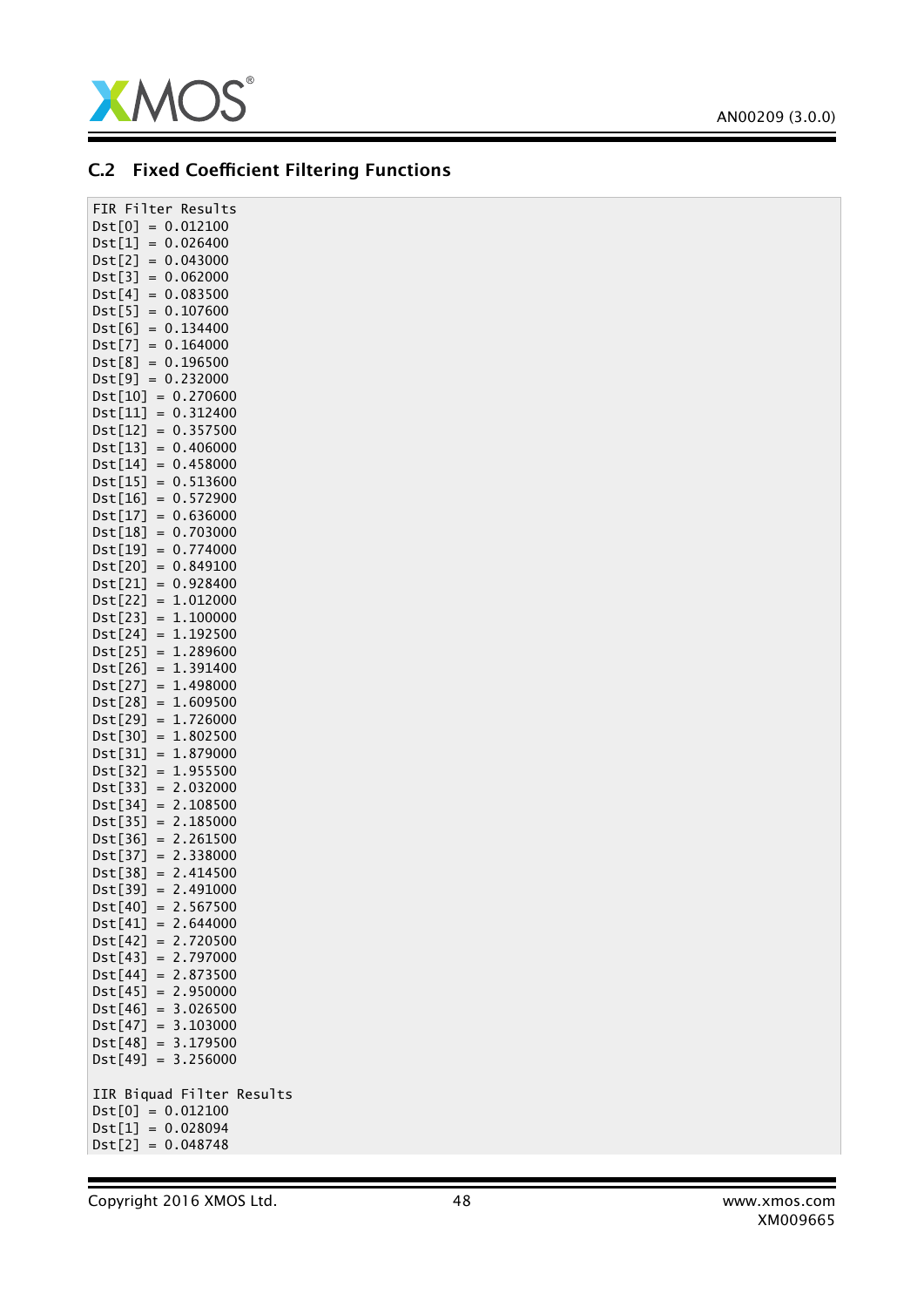

| $Dist[3] =$<br>0.057639                      |
|----------------------------------------------|
| $Dist[4] =$<br>0.065582                      |
| $Dist[5] = 0.071627$                         |
| $Dst[6] = 0.077265$                          |
| $Dist[7] = 0.082561$                         |
| $= 0.087748$                                 |
| Dst[8]                                       |
| Dst[9]<br>$= 0.092869$                       |
| Dst[10]<br>$= 0.097964$                      |
| $= 0.103045$<br>Dst[11]                      |
| $Dist[12] = 0.108121$                        |
| $Dist[13] = 0.113194$                        |
| $Dst[14] = 0.118265$                         |
| $Dist[15] = 0.123336$                        |
| $= 0.128407$<br>Dst[16]                      |
| $Dist[17] = 0.133477$                        |
| 0.138548<br>$Dist[18] =$                     |
|                                              |
| Dst[19]<br>$=$<br>0.143618                   |
| Dst[20]<br>0.148689<br>$=$                   |
| 0.153759<br>Dst[21]<br>$=$                   |
| 0.158830<br>Dst[22]<br>$=$                   |
| Dst[23]<br>$=$<br>0.163900                   |
| Dst[24]<br>$= 0.168970$                      |
| Dst[25]<br>0.174041<br>$=$                   |
| Dst[26]<br>$= 0.179111$                      |
| Dst[27]<br>$= 0.184182$                      |
| Dst[28]<br>0.189252<br>$=$                   |
| Dst[29]<br>$=$<br>0.194323                   |
| $=$<br>0.199393<br>Dst[30]                   |
| Dst[31]<br>0.204463<br>$=$                   |
|                                              |
| 0.209534<br>Dst[32]<br>$=$                   |
| 0.214604<br>Dst[33]<br>$=$                   |
| 0.219675<br>Dst[34]<br>$=$                   |
| 0.224745<br>Dst[35]<br>$=$                   |
| Dst[36]<br>$= 0.229815$                      |
| $= 0.234886$<br>Dst[37]                      |
| $= 0.239956$<br>Dst[38]                      |
| Dst[39]<br>$= 0.245027$                      |
| $= 0.250097$<br>Dst[40]                      |
| $Dst[41] = 0.255168$                         |
| $=$<br>0.260238<br>Dst[42]                   |
| 0.265308<br>Dst[43]<br>$=$                   |
| $Dst[44] = 0.270379$                         |
|                                              |
| $Dst[45] = 0.275449$                         |
| $Dst[46] = 0.280520$<br>$Dst[47] = 0.285590$ |
|                                              |
| $Dist[48] = 0.290661$                        |
| $Dist[49] = 0.295731$                        |
|                                              |
| Cascaded IIR Biquad Filter Results           |
| $Dst[0] = 0.000788$                          |
| $Dst[1] = 0.003924$                          |
| $Dist[2] = 0.012215$                         |
| $Dist[3] = 0.027035$                         |
| $Dst[4] = 0.048666$                          |
|                                              |
| $Dist[5] = 0.074798$<br>$Dist[6] = 0.103666$ |
|                                              |
| $Dist[7] = 0.133224$                         |
| $Dist[8] = 0.162755$                         |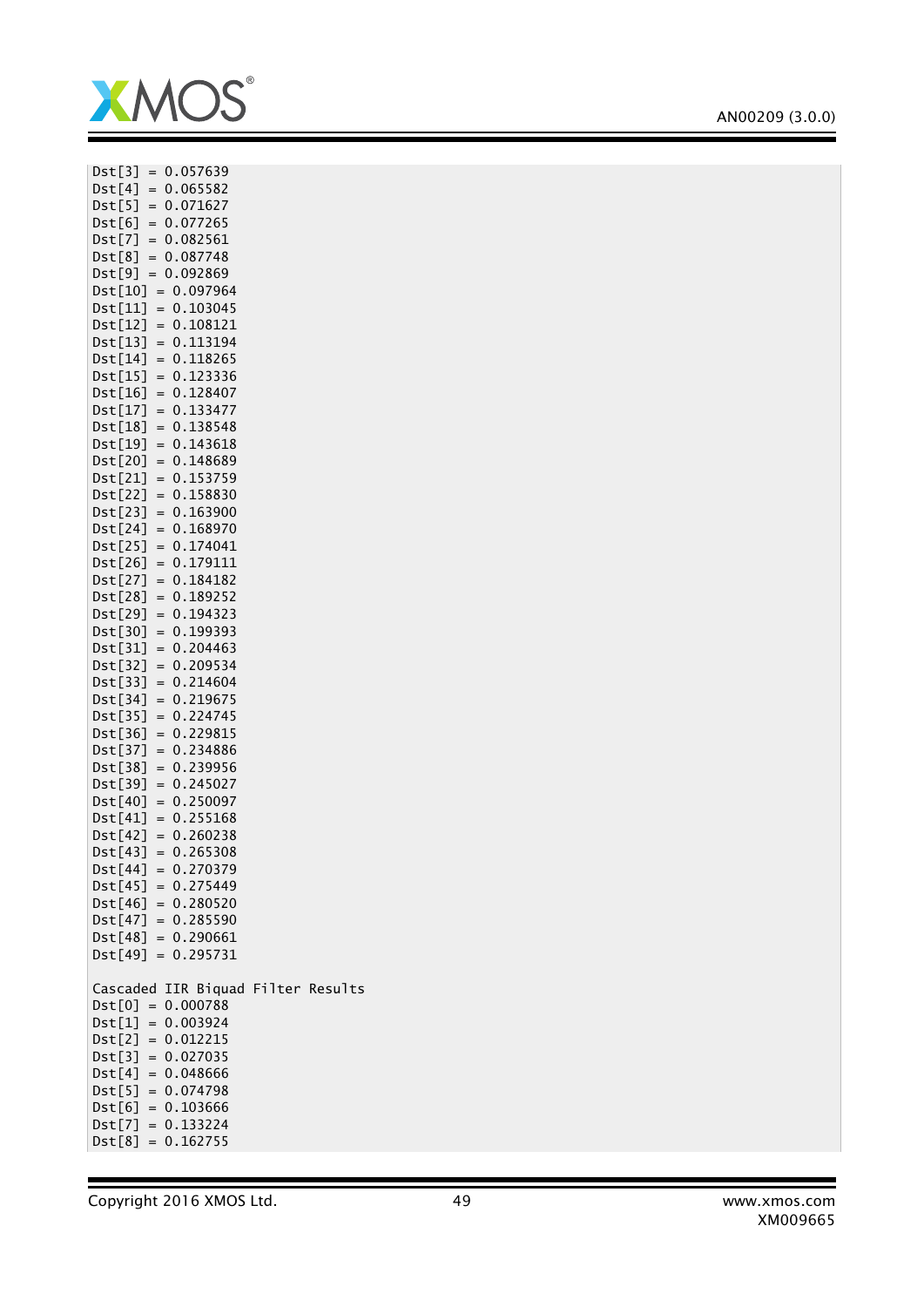

| $= 0.191477$<br>Dst[9]     |             |
|----------------------------|-------------|
| $Dist[10] =$<br>0.219245   |             |
| 0.245924<br>Dst[11]<br>$=$ |             |
|                            |             |
| Dst[12]<br>0.271591<br>$=$ |             |
| Dst[13]<br>0.296325<br>$=$ |             |
| 0.320256<br>Dst[14]<br>$=$ |             |
| 0.343501<br>Dst[15]<br>$=$ |             |
| Dst[16]<br>0.366176<br>$=$ |             |
| 0.388383<br>Dst[17]<br>$=$ |             |
| 0.410208<br>Dst[18]<br>$=$ |             |
| $=$<br>0.431725<br>Dst[19] |             |
| 0.452995<br>Dst[20]<br>$=$ |             |
| Dst[21]<br>0.474067<br>$=$ |             |
| Dst[22]<br>0.494982<br>$=$ |             |
| 0.515771<br>Dst[23]<br>$=$ |             |
| $=$                        |             |
| Dst[24]<br>0.536461        |             |
| 0.557073<br>Dst[25]<br>$=$ |             |
| 0.577623<br>Dst[26]<br>$=$ |             |
| 0.598124<br>Dst[27]<br>$=$ |             |
| 0.618587<br>Dst[28]<br>$=$ |             |
| $=$<br>Dst[29]<br>0.639019 |             |
| Dst[30]<br>0.659427<br>$=$ |             |
| 0.679817<br>Dst[31]<br>$=$ |             |
| 0.700191<br>Dst[32]<br>$=$ |             |
| 0.720554<br>Dst[33]<br>$=$ |             |
| 0.740908<br>Dst[34]<br>$=$ |             |
| Dst[35]<br>0.761255<br>$=$ |             |
| Dst[36]<br>0.781596<br>$=$ |             |
| Dst[37]<br>$=$<br>0.801932 |             |
| Dst[38]<br>0.822265<br>$=$ |             |
| 0.842595<br>Dst[39]<br>$=$ |             |
| Dst[40]<br>0.862924<br>$=$ |             |
|                            |             |
| 0.883250<br>Dst[41]<br>$=$ |             |
| Dst[42]<br>0.903575<br>$=$ |             |
| Dst[43]<br>$=$<br>0.923899 |             |
| 0.944222<br>Dst[44]<br>$=$ |             |
| 0.964545<br>Dst[45]<br>$=$ |             |
| Dst[46]<br>0.984867<br>$=$ |             |
| Dst[47]<br>1.005188<br>$=$ |             |
| $=$<br>Dst[48]<br>1.025510 |             |
| 1.045831<br>Dst[49]<br>$=$ |             |
|                            |             |
| Interpolation              |             |
| INTERP taps=16 L=2         |             |
| +0.003916 +0.007832        |             |
| +0.005832 +0.009364        |             |
| $+0.002734$<br>$+0.013280$ |             |
| $+0.010566$<br>$+0.015196$ |             |
| $+0.012098$<br>$+0.012098$ |             |
| $+0.016014$<br>$+0.019930$ |             |
|                            |             |
| $+0.017930$<br>$+0.021462$ |             |
| $+0.025378$<br>$+0.014832$ |             |
| INTERP taps=24 L=3         |             |
| $+0.003916$<br>$+0.007832$ | $+0.001916$ |
| $+0.005448$<br>$+0.004734$ | $+0.005832$ |
| $+0.013280$<br>$+0.006650$ | $+0.007364$ |
| $+0.010566$<br>$+0.010182$ | $+0.015196$ |
| $+0.012098$<br>$+0.012098$ | $+0.012098$ |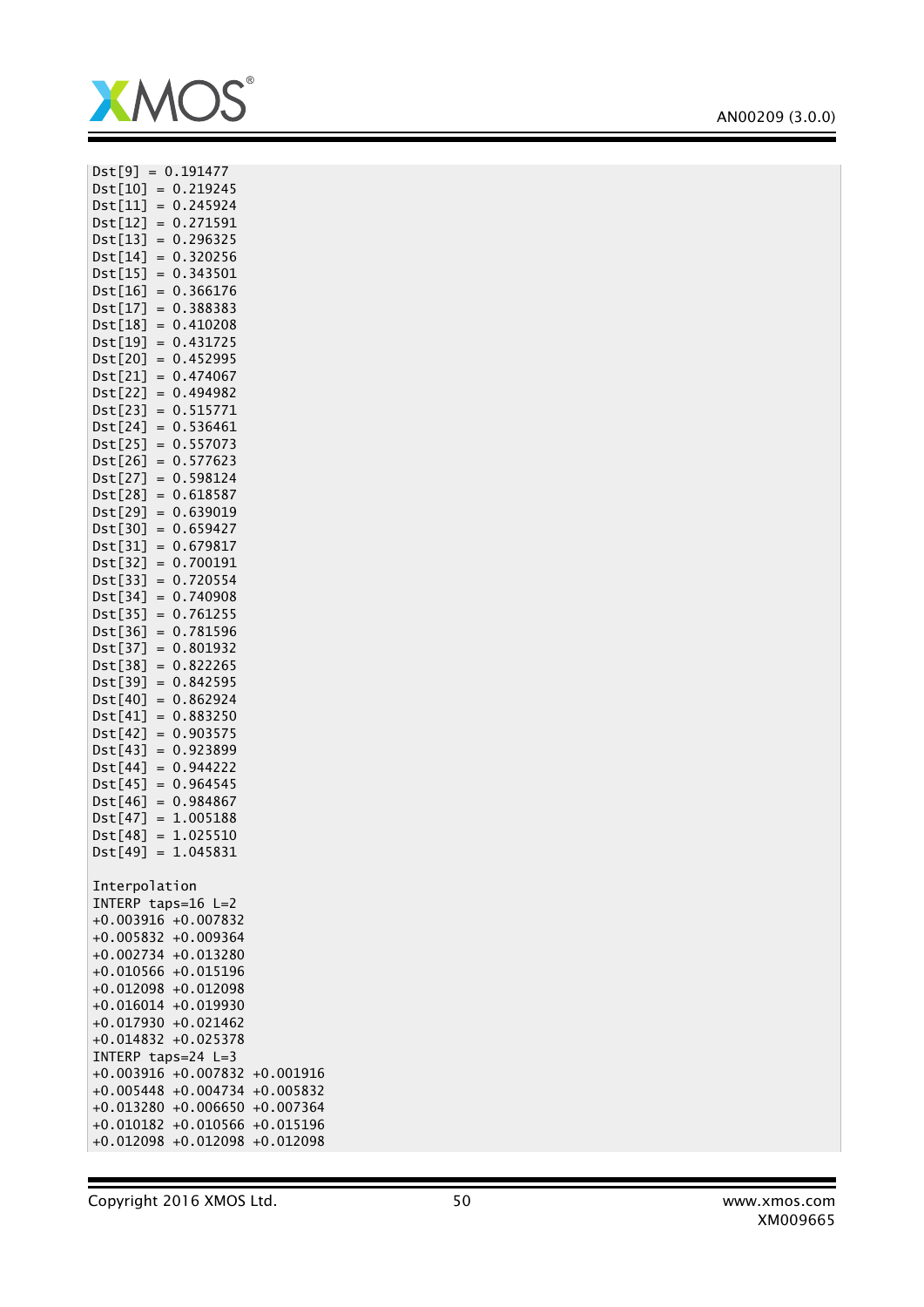

+0.016014 +0.019930 +0.014014 +0.017546 +0.016832 +0.017930 +0.025378 +0.018748 +0.019462 INTERP taps=32 L=4 +0.003916 +0.007832 +0.001916 +0.001532 +0.000818 +0.011748 +0.009748 +0.003448 +0.002350 +0.008650 +0.013664 +0.011280 +0.004266 +0.010182 +0.010566 +0.015196 +0.012098 +0.012098 +0.012098 +0.012098 +0.016014 +0.019930 +0.014014 +0.013630 +0.012916 +0.023846 +0.021846 +0.015546 +0.014447 +0.020748 +0.025762 +0.023378 INTERP taps=40 L=5 +0.003916 +0.007832 +0.001916 +0.001532 -0.003098 +0.007832 +0.015664 +0.003832 +0.003064 -0.006196 +0.011748 +0.023496 +0.005748 +0.004595 -0.009295 +0.015664 +0.031329 +0.007664 +0.006127 -0.012393 +0.019580 +0.039161 +0.009580 +0.007659 -0.015491 +0.023496 +0.046993 +0.011496 +0.009191 -0.018589 +0.027412 +0.054825 +0.013412 +0.010723 -0.021688 +0.031329 +0.062657 +0.015329 +0.012254 -0.024786 INTERP taps=48 L=6 +0.003916 +0.007832 +0.001916 +0.001532 -0.003098 +0.003916 +0.011748 +0.009748 +0.003448 -0.001566 +0.000818 +0.011748 +0.013664 +0.011280 +0.000350 +0.002350 +0.008650 +0.013664 +0.015196 +0.008182 +0.004266 +0.010182 +0.010566 +0.015196 +0.012098 +0.012098 +0.012098 +0.012098 +0.012098 +0.012098 +0.016014 +0.019930 +0.014014 +0.013630 +0.009000 +0.016014 +0.023846 +0.021846 +0.015546 +0.010531 +0.012916 +0.023846 +0.025762 +0.023378 +0.012447 +0.014447 +0.020748 +0.025762 INTERP taps=56 L=7 +0.003916 +0.007832 +0.001916 +0.001532 -0.003098 +0.003916 +0.007832 +0.005832 +0.009364 -0.001182 +0.005448 +0.004734 +0.005832 +0.009364 +0.002734 +0.013280 +0.006650 +0.007364 +0.006266 +0.002734 +0.013280 +0.010566 +0.015196 +0.008182 +0.004266 +0.010182 +0.010566 +0.015196 +0.012098 +0.012098 +0.012098 +0.012098 +0.012098 +0.012098 +0.012098 +0.016014 +0.019930 +0.014014 +0.013630 +0.009000 +0.016014 +0.019930 +0.017930 +0.021462 +0.010916 +0.017546 +0.016832 +0.017930 +0.021462 +0.014832 +0.025378 +0.018748 +0.019462 +0.018364 +0.014832 +0.025378 INTERP taps=64 L=8 +0.003916 +0.007832 +0.001916 +0.001532 -0.003098 +0.003916 +0.007832 +0.001916 +0.005448 +0.004734 +0.005832 +0.009364 -0.001182 +0.005448 +0.004734 +0.005832 +0.013280 +0.006650 +0.007364 +0.006266 +0.002734 +0.013280 +0.006650 +0.007364 +0.010182 +0.010566 +0.015196 +0.008182 +0.004266 +0.010182 +0.010566 +0.015196 +0.012098 +0.012098 +0.012098 +0.012098 +0.012098 +0.012098 +0.012098 +0.012098 +0.016014 +0.019930 +0.014014 +0.013630 +0.009000 +0.016014 +0.019930 +0.014014 +0.017546 +0.016832 +0.017930 +0.021462 +0.010916 +0.017546 +0.016832 +0.017930 +0.025378 +0.018748 +0.019462 +0.018364 +0.014832 +0.025378 +0.018748 +0.019462 Decimation DECIM taps=32 M=02 +0.003916 +0.013664 +0.012098 +0.023846 +0.027294 +0.028112 +0.037860 +0.036294 +0.048042 +0.051490 +0.052308 +0.062056 +0.060489 +0.072238 +0.075685 +0.076503 DECIM taps=32 M=03 +0.003916 +0.015196 +0.023846 +0.024196 +0.037860 +0.040210 +0.051490 +0.060140 +0.060489 +0.074154 DECIM taps=32 M=04 +0.003916 +0.012098 +0.027294 +0.037860 +0.048042 +0.052308 +0.060489 +0.075685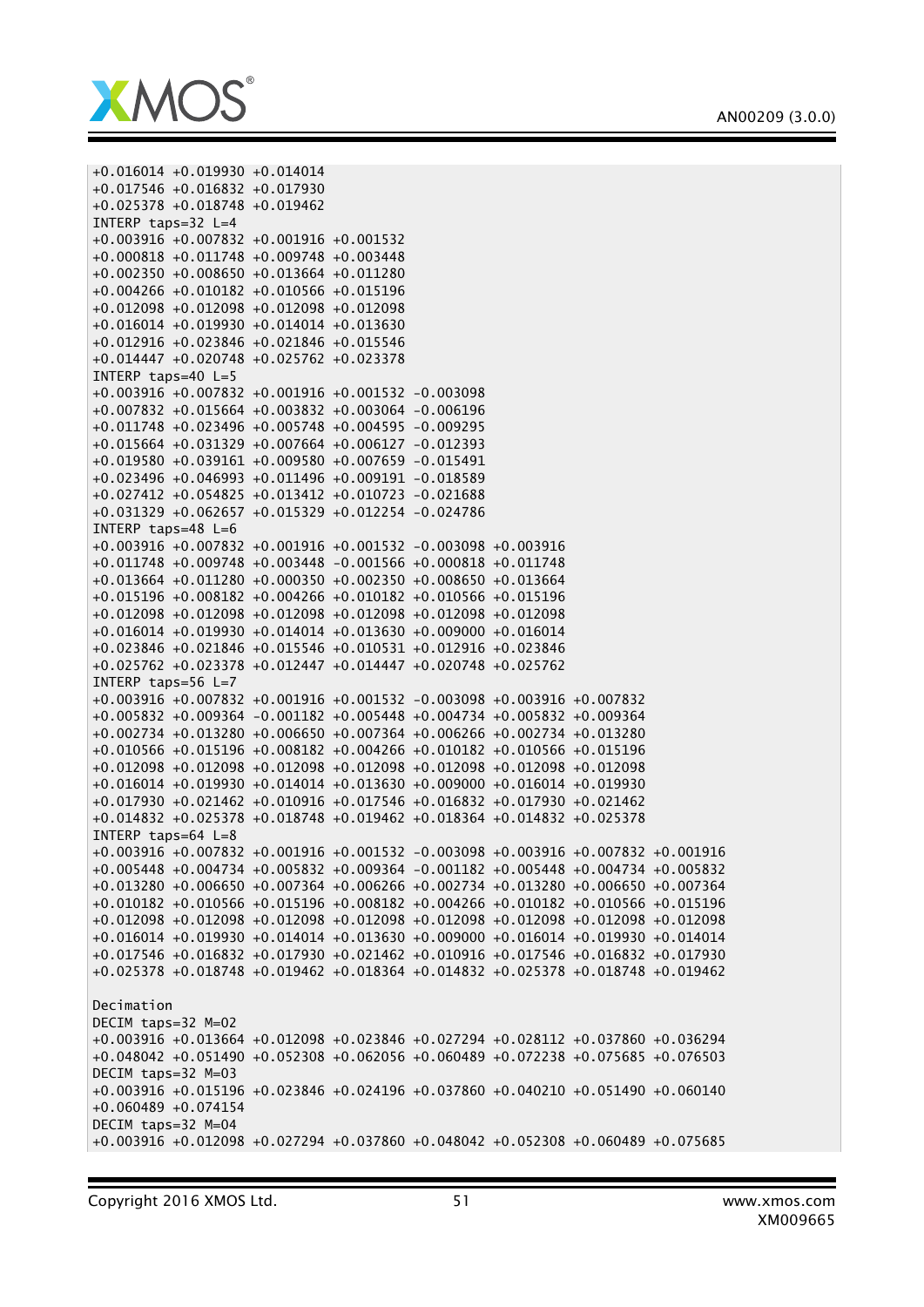

DECIM taps=32 M=05 +0.003916 +0.016014 +0.028112 +0.040210 +0.052308 +0.064405 DECIM taps=32 M=06 +0.003916 +0.023846 +0.037860 +0.051490 +0.060489 DECIM taps=32 M=07 +0.003916 +0.025762 +0.036294 +0.060140 DECIM taps=32 M=08 +0.003916 +0.027294 +0.048042 +0.060489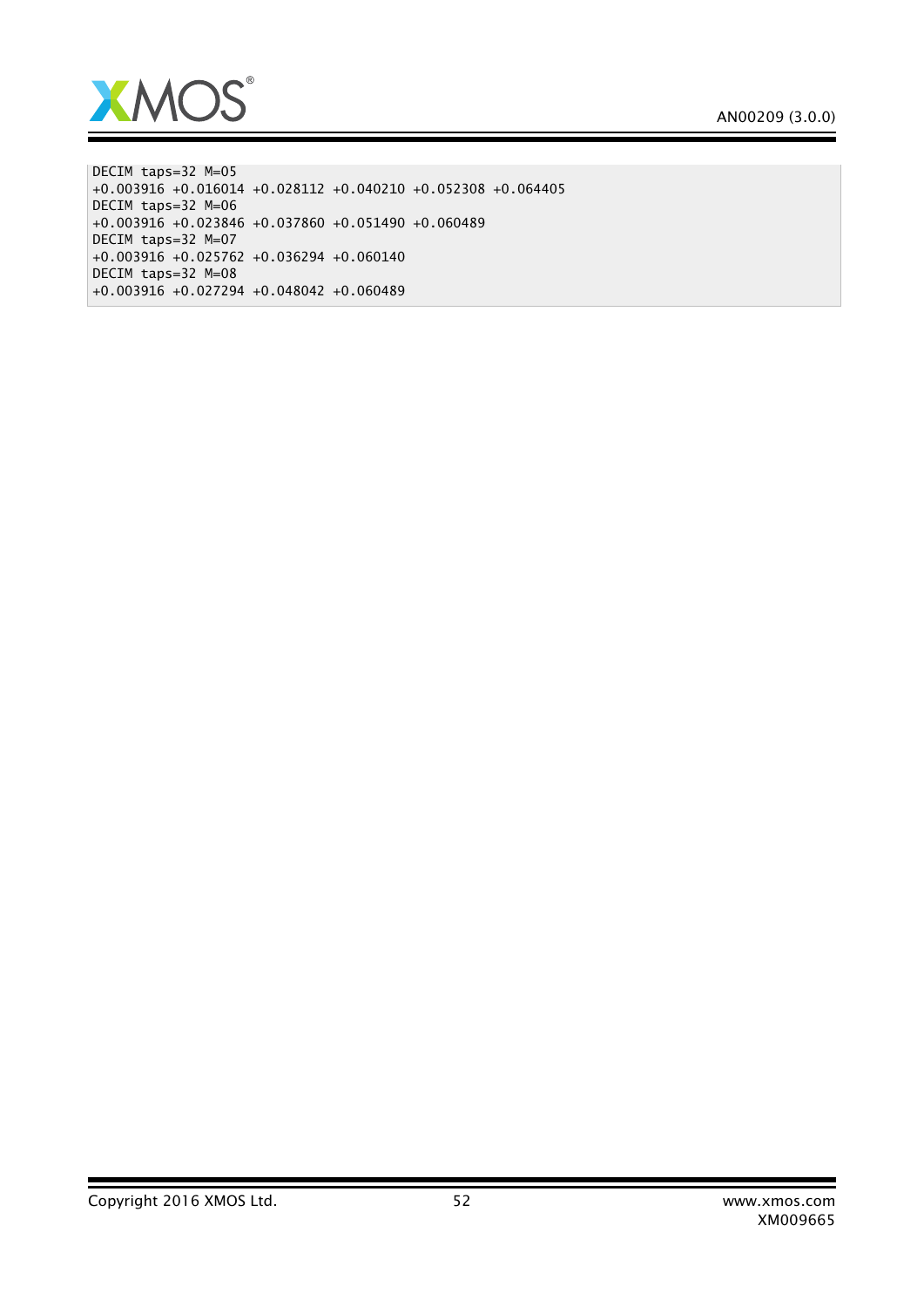

#### C.3 Math Functions

```
Test example for Math functions
===============================
Test Multiplication and Division
--------------------------------
Note: All calculations are done in Q8.24 format. That gives 7 digits of precision after the decimal point
Note: Maximum double representation of Q8.24 format: 127.99999994
Multiplication (11.31370850 x 11.31370850): 127.99999964
Multiplication (11.4 x 11.4). Will overflow!: -126.04000056
Saturated Multiplication (11.4 x 11.4): 127.99999994
Multiplication of small numbers (0.0005 x 0.0005): 0.00000024
Signed Division 1.12345600 / -128.00000000): -0.00877702
Signed Division -1.12345600 / -128.00000000): 0.00877702
Signed Division -1.12345600 / 127.99999990): -0.00877702
Signed Division 1.12345600 / 127.99999990): 0.00877702
Division 1.12345600 / 127.99999990): 0.00877696
Error report from test_multipliation_and_division:
Cases Error == -1: 1, percentage: 20.00
Cases Error == 0: 4, percentage: 80.00Maximum Positive Error: 0
Maximum Negative Error: -1
Number of values checked: 5
Test Exponential and Logarithmic Functions
------------------------------------------
- Testing dsp_math_exp
Cases Error == -9: 1, percentage: 0.10Cases Error == -6: 1, percentage: 0.10
Cases Error == -5: 4, percentage: 0.39
Cases Error == -4: 2, percentage: 0.19
Cases Error == -3: 1, percentage: 0.10
Cases Error == -2: 2, percentage: 0.19
Cases Error == -1: 10, percentage: 0.97
Cases Error == 0: 994, percentage: 96.88
Cases Error == 1: 9, percentage: 0.88
Cases Error == 2: 1, percentage: 0.10Maximum Positive Error: 2
Maximum Negative Error: -26
Number of values checked: 1026
987 per thousand in one bit error
- Testing dsp_math_log
Cases Error == -2: 74, percentage: 7.21
Cases Error == -1: 397, percentage: 38.69
Cases Error == 0: 509, percentage: 49.61
Cases Error == 1: 45, percentage: 4.39
Cases Error == 2: 1, percentage: 0.10
Maximum Positive Error: 2
Maximum Negative Error: -2
Number of values checked: 1026
926 per thousand in one bit error
Test Squareroot
---------------
- Testing dsp_math_sqrt
Cases Error == -1: 9, percentage: 27.27
Cases Error == 0: 24, percentage: 72.73
Maximum Positive Error: 0
Maximum Negative Error: -1
Number of values checked: 33
1000 per thousand in one bit error
Test Trigonometric Functions
----------------------------
```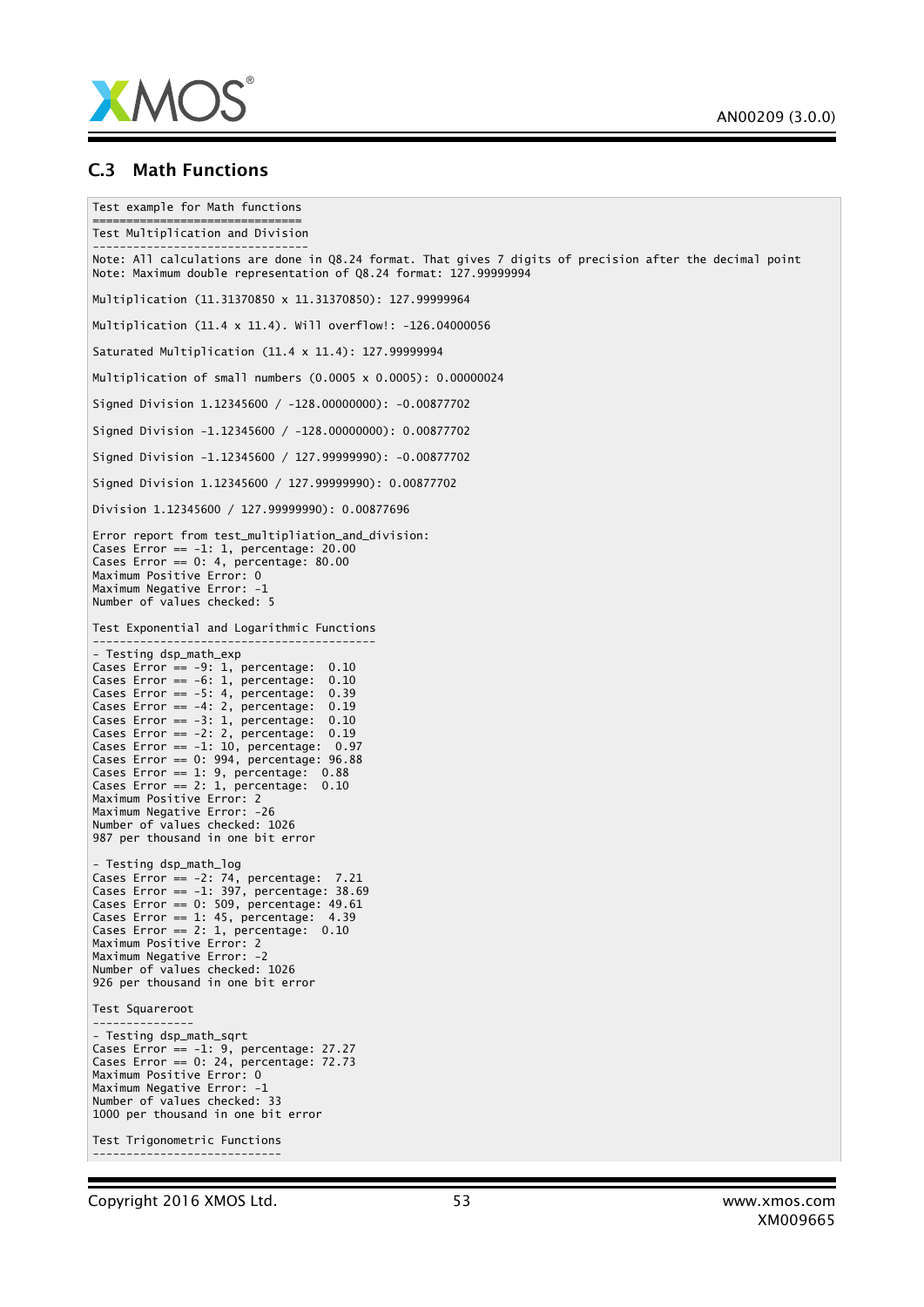

- Testing dsp\_math\_sin Cases Error == -1: 92, percentage: 8.97 Cases Error == 0: 840, percentage: 81.87 Cases Error ==  $1: 94$ , percentage:  $9.16$ Maximum Positive Error: 1 Maximum Negative Error: -1 Number of values checked: 1026 1000 per thousand in one bit error - Testing dsp\_math\_cos Cases Error == -1: 129, percentage: 12.57 Cases Error == 0: 612, percentage: 59.65 Cases Error == 1: 285, percentage: 27.78 Maximum Positive Error: 1 Maximum Negative Error: -1 Number of values checked: 1026 1000 per thousand in one bit error Testing dsp\_math\_atan ERROR: error 26222520 is greater than max\_error 1 result is 0x0, Expected is 0xfe6fe048 Cases Error ==  $0: 64$ , percentage:  $98.46$ Errors smaller than min\_error 1: 1 Maximum Positive Error: 26222520 Maximum Negative Error: 0 Number of values checked: 65 984 per thousand in one bit error - Testing dsp\_math\_sinh Cases Error == -15: 5, percentage: 0.49 Cases Error == -14: 2, percentage: 0.20 Cases Error == -13: 4, percentage: 0.39 Cases Error == -12: 5, percentage: 0.49 Cases Error == -11: 5, percentage: 0.49 Cases Error == -10: 3, percentage: 0.29 Cases Error == -9: 6, percentage: 0.59 Cases Error == -8: 3, percentage: 0.29 Cases Error == -7: 13, percentage: 1.27 Cases Error == -6: 6, percentage: 0.59 Cases Error == -5: 7, percentage: 0.68 Cases Error == -4: 20, percentage: 1.95 Cases Error == -3: 18, percentage: 1.76 Cases Error == -2: 33, percentage: 3.22 Cases Error == -1: 147, percentage: 14.34 Cases Error == 0: 451, percentage: 44.00 Cases Error == 1: 147, percentage: 14.34 Cases Error == 2: 33, percentage: 3.22 Cases Error == 3: 18, percentage: 1.76 Cases Error == 4: 20, percentage: 1.95 Cases Error == 5: 7, percentage: 0.68 Cases Error == 6: 6, percentage: 0.59 Cases Error == 7: 13, percentage: 1.27 Cases Error == 8: 3, percentage: 0.29 Cases Error ==  $9: 6$ , percentage:  $0.59$ Cases Error == 10: 3, percentage: 0.29 Cases Error == 11: 5, percentage: 0.49 Cases Error ==  $12: 5$ , percentage:  $0.49$ Cases Error == 13: 4, percentage: 0.39 Cases Error == 14: 2, percentage: 0.20 Cases Error == 15: 5, percentage: 0.49 Maximum Positive Error: 27 Maximum Negative Error: -27 Number of values checked: 1025 726 per thousand in one bit error - Testing dsp\_math\_cosh Cases Error  $== -15: 6$ , percentage:  $0.59$ Cases Error == -14: 8, percentage: 0.78 Cases Error == -13: 8, percentage: 0.78 Cases Error ==  $-12: 10$ , percentage:  $0.98$ Cases Error ==  $-11: 8$ , percentage:  $0.78$ Cases Error == -10: 8, percentage: 0.78 Cases Error == -9: 10, percentage: 0.98 Cases Error ==  $-8: 8$ , percentage: 0.78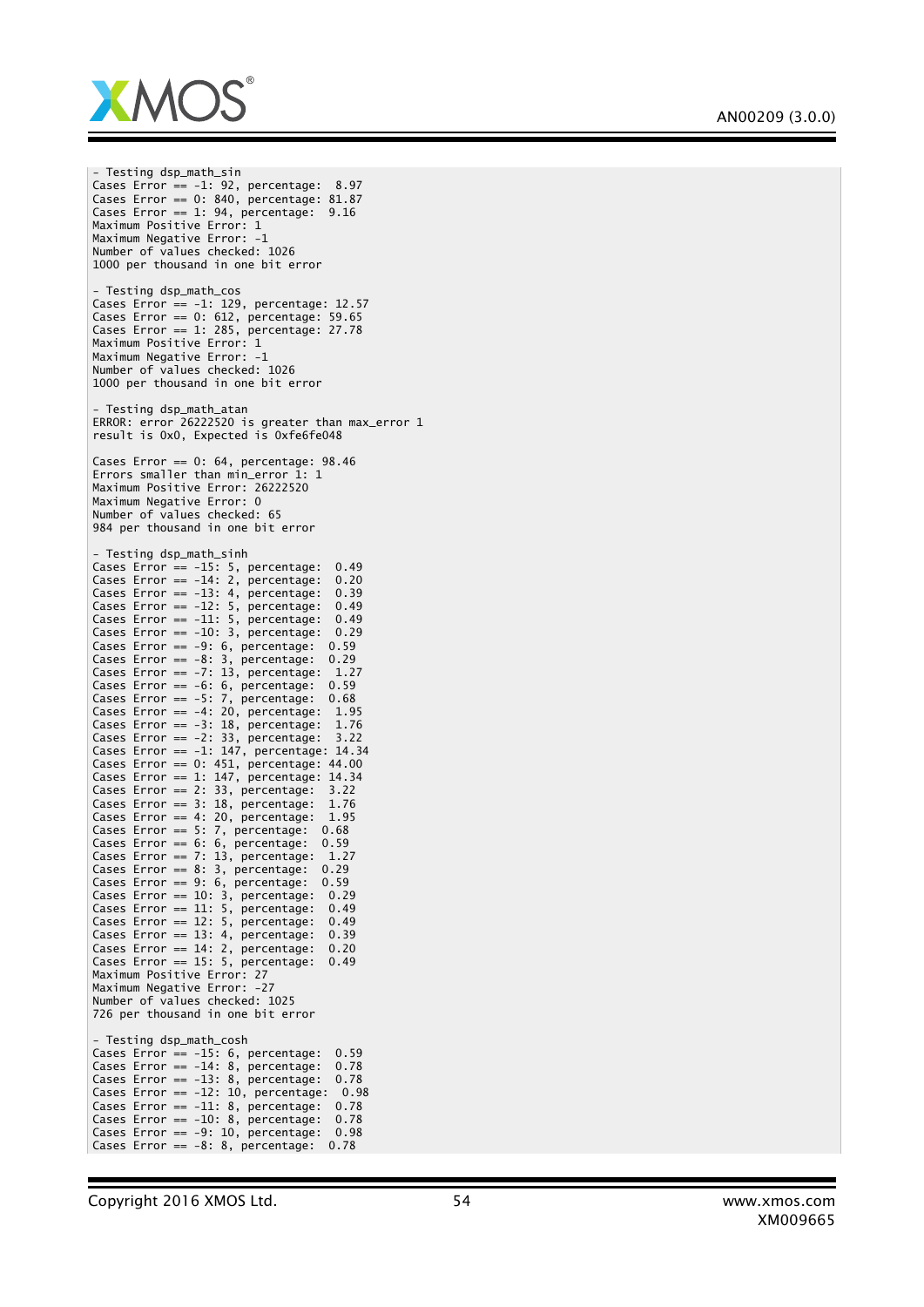

|  | Cases Error == $-7:24$ ,               |  | percentage: |      | 2.34  |
|--|----------------------------------------|--|-------------|------|-------|
|  | Cases Error == $-6:18$ ,               |  | percentage: |      | 1.76  |
|  | Cases Error == $-5:20$ , percentage:   |  |             |      | 1.95  |
|  | Cases Error == $-4:30$ , percentage:   |  |             |      | 2.93  |
|  | Cases Error == $-3:36$ , percentage:   |  |             |      | 3.51  |
|  | Cases Error == $-2:64$ .               |  | percentage: |      | 6.24  |
|  | Cases Error == $-1: 172$ , percentage: |  |             |      | 16.78 |
|  | Cases Error == $0: 503$ , percentage:  |  |             |      | 49.07 |
|  | Cases Error == $1: 54$ , percentage:   |  |             | 5.27 |       |
|  | Cases Error == $2: 10$ , percentage:   |  |             | 0.98 |       |
|  | Cases Error == $3: 4$ , percentage:    |  |             | 0.39 |       |
|  | Cases Error == $4:2$ , percentage:     |  |             | 0.20 |       |
|  | Cases Error == $5: 2$ , percentage:    |  |             | 0.20 |       |
|  | Maximum Positive Error: 5              |  |             |      |       |
|  | Maximum Negative Error: -27            |  |             |      |       |
|  | Number of values checked: 1025         |  |             |      |       |
|  | 711 per thousand in one bit error      |  |             |      |       |
|  |                                        |  |             |      |       |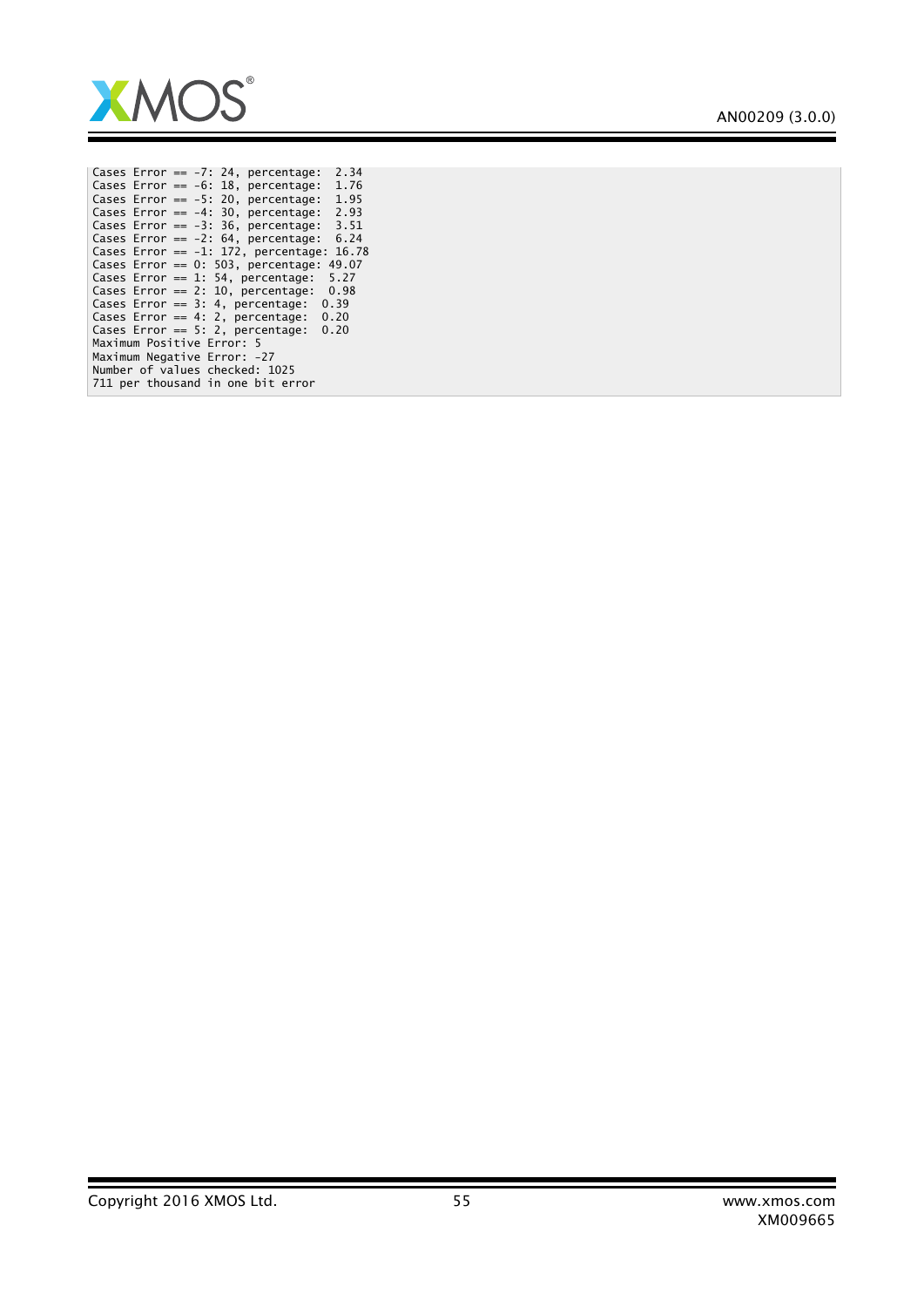

### C.4 Matrix Functions

```
Matrix multiplication: R = X * YInput column vector X[2] (30 degrees from x axis):
0.86602539
0.50000000
Result of multiplying column vector X[2] with rotation matrix Y[2][2] (90 degrees rotation):
-0.49999994
0.86602545
Matrix negation: R = -X-0.110000, -0.120000, -0.130000
-0.210000, -0.220000, -0.230000
-0.310000, -0.320000, -0.330000
Matrix / scalar addition: R = X + a2.110000, 2.120000, 2.130000
2.210000, 2.220000, 2.230000
2.310000, 2.320000, 2.330000
Matrix / scalar multiplication: R = X + a
0.220000, 0.240000, 0.260000
0.420000, 0.440000, 0.460000
0.620000, 0.640000, 0.660000
Matrix / matrix addition: R = X + Y0.520000, 0.540000, 0.560000
0.720000, 0.740000, 0.760000
0.920000, 0.940000, 0.960000
Matrix / matrix subtraction: R = X - Y-0.300000, -0.300000, -0.300000
-0.300000, -0.300000, -0.300000
-0.300000, -0.300000, -0.300000Matrix transposition
0.110000, 0.210000, 0.310000
0.120000, 0.220000, 0.320000
0.130000, 0.230000, 0.330000
```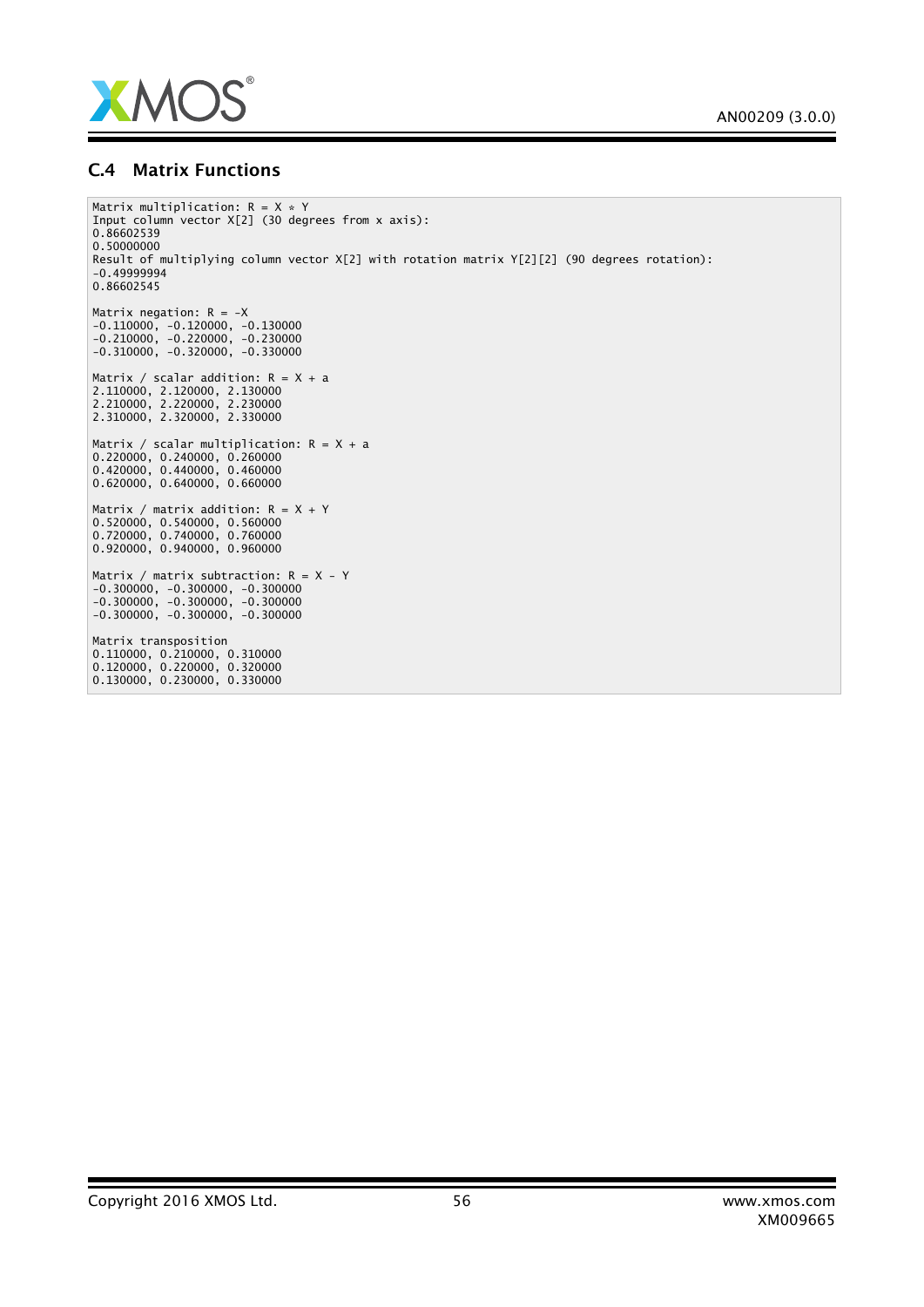

### C.5 Statistics Functions

Vector Mean = 0.355000 Vector Power (sum of squares) = 7.342500 Vector Root Mean Square = 0.383210 Vector Dot Product =  $0.345500$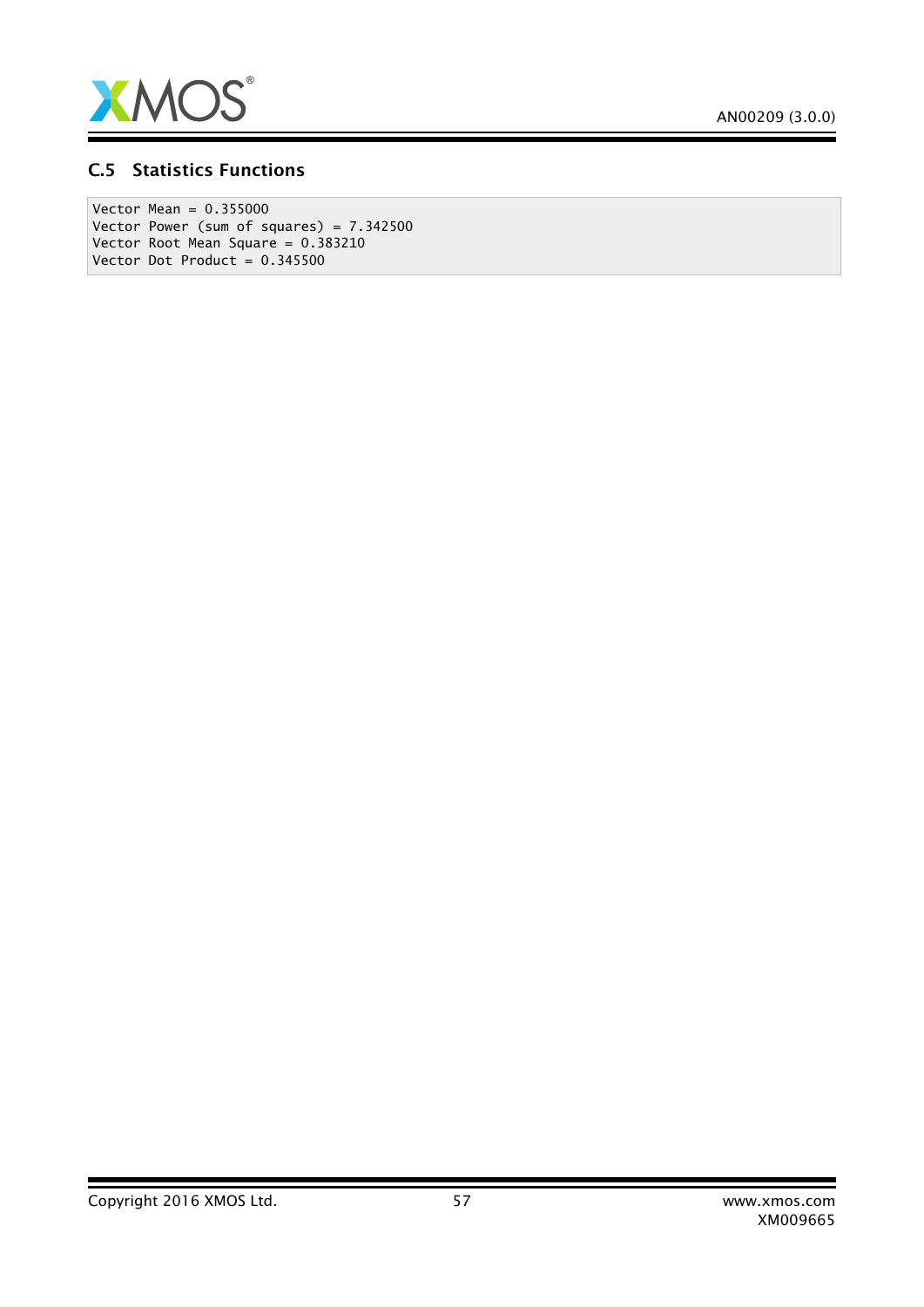

## AN00209 (3.0.0)

Ξ

## C.6 Vector Functions

| Minimum location = $0$                                       |
|--------------------------------------------------------------|
| $Minimum = 0.110000$                                         |
| Maximum location = $49$<br>$Maximum = 0.600000$              |
| Vector Negate Result                                         |
| $Dist[0] = -0.110000$                                        |
| $Dst[1] = -0.120000$                                         |
| $Dist[2] = -0.130000$                                        |
| $Dist[3] = -0.140000$                                        |
| $Dist[4] = -0.150000$                                        |
| Vector Absolute Result                                       |
| $Dst[0] = 0.110000$                                          |
| $Dst[1] = 0.120000$                                          |
| $Dist[2] = 0.130000$                                         |
| $Dst[3] = 0.140000$                                          |
| $Dist[4] = -0.150000$                                        |
| Vector / scalar addition Result                              |
| $Dist[0] = 2.110000$                                         |
| $Dst[1] = 2.120000$                                          |
| $Dist[2] = 2.130000$                                         |
| $Dist[3] = 2.140000$                                         |
| $Dst[4] = 2.150000$                                          |
| Vector / scalar multiplication Result                        |
| $Dist[0] = 0.220000$<br>$Dist[1] = 0.240000$                 |
|                                                              |
| $Dst[2] = 0.260000$<br>$Dist[3] = 0.280000$                  |
| $Dst[4] = 0.300000$                                          |
| Vector / vector addition Result                              |
| $Dst[0] = 0.620000$                                          |
| $Dst[1] = 0.640000$                                          |
| $Dst[2] = 0.660000$                                          |
| $Dist[3] = 0.680000$                                         |
| $Dst[4] = 0.700000$                                          |
| Vector / vector subtraction Result                           |
| $Dist[0] = -0.400000$                                        |
| $Dist[1] = -0.400000$                                        |
| $Dist[2] = -0.400000$                                        |
| $Dist[3] = -0.400000$                                        |
| $Dst[4] = -0.400000$                                         |
| Vector / vector multiplication Result                        |
| $Dist[0] = 0.056100$                                         |
| $Dst[1] = 0.062400$                                          |
| $Dst[2] = 0.068900$<br>$Dst[3] = 0.075600$                   |
| $Dst[4] = 0.082500$                                          |
| Vector multiplication and scalar addition Result             |
| $Dist[0] = 2.056100$                                         |
| $Dst[1] = 2.062400$                                          |
| $Dst[2] = 2.068900$                                          |
| $Dst[3] = 2.075600$                                          |
| $Dst[4] = 2.082500$                                          |
| Vector / Scalar multiplication and vector addition Result    |
| $Dist[0] = 0.730000$                                         |
| $Dst[1] = 0.760000$                                          |
| $Dst[2] = 0.790000$                                          |
| $Dist[3] = 0.820000$                                         |
| $Dst[4] = 0.850000$                                          |
| Vector / Scalar multiplication and vector subtraction Result |
| $Dist[0] = -0.453900$                                        |
| $Dist[1] = -0.457600$                                        |
| $Dist[2] = -0.461100$                                        |
| $Dist[3] = -0.464400$<br>$Dst[4] = -0.467500$                |
| Vector / Vector multiplication and vector addition Result    |
| $Dst[0] = 0.610370$                                          |
| $Dst[1] = 0.620370$                                          |
| $Dst[2] = 0.630370$                                          |
| $Dist[3] = 0.640370$                                         |
| $Dst[4] = 0.650370$                                          |
| Vector / Vector multiplication and vector subtraction Result |
| $Dist[0] = -0.553900$                                        |
| $Dist[1] = -0.557600$                                        |
|                                                              |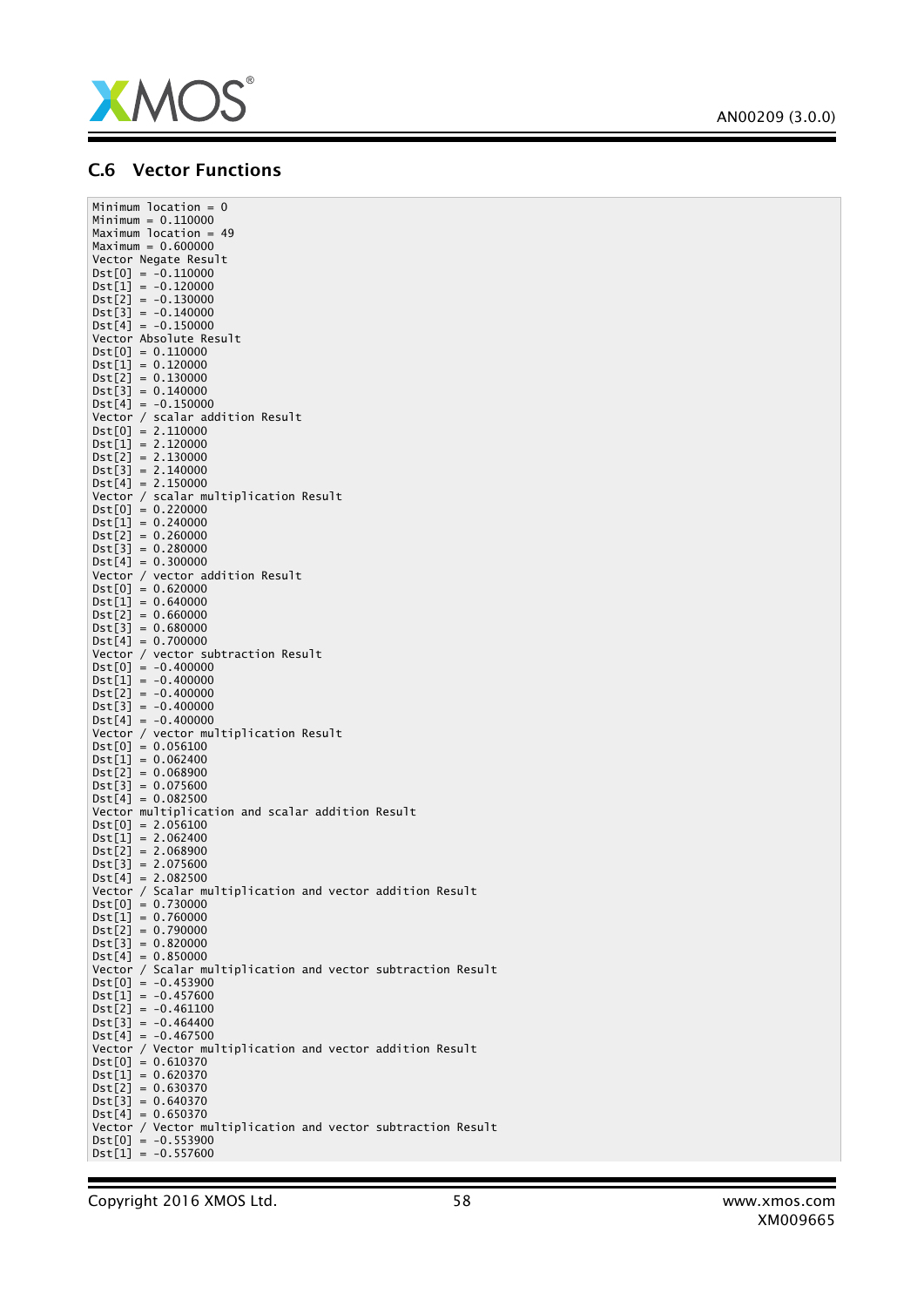

 $Dist[2] = -0.561100$  $Dist[3] = -0.564400$  $Dst[4] = -0.567500$ Complex vector / Vector multiplication Result C\_real = -22.000000, -28.000000, -34.000000, -40.000000, -42.000000, -20.000000, -22.000000, -40.000000,<br>→ -9.000000, -14.000000, -17.000000, -22.000000,<br>C\_imag = 20.000000, 36.000000, 56.000000, 80.000000, 76.000000, 20.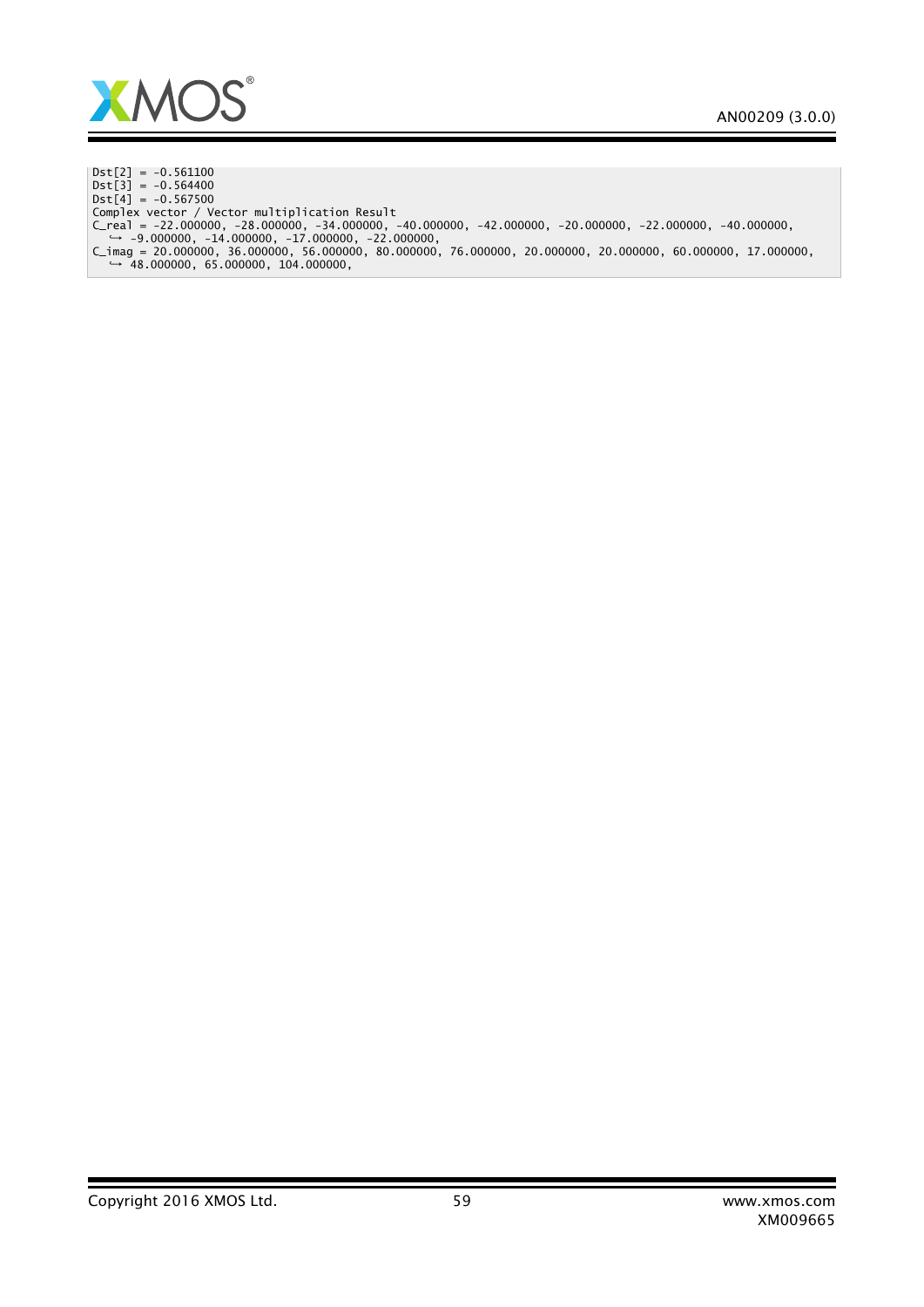

## C.7 Downsample by 3 Functions

Ommitted for brevity. Please see file os3\_test.expect for golden expected test output.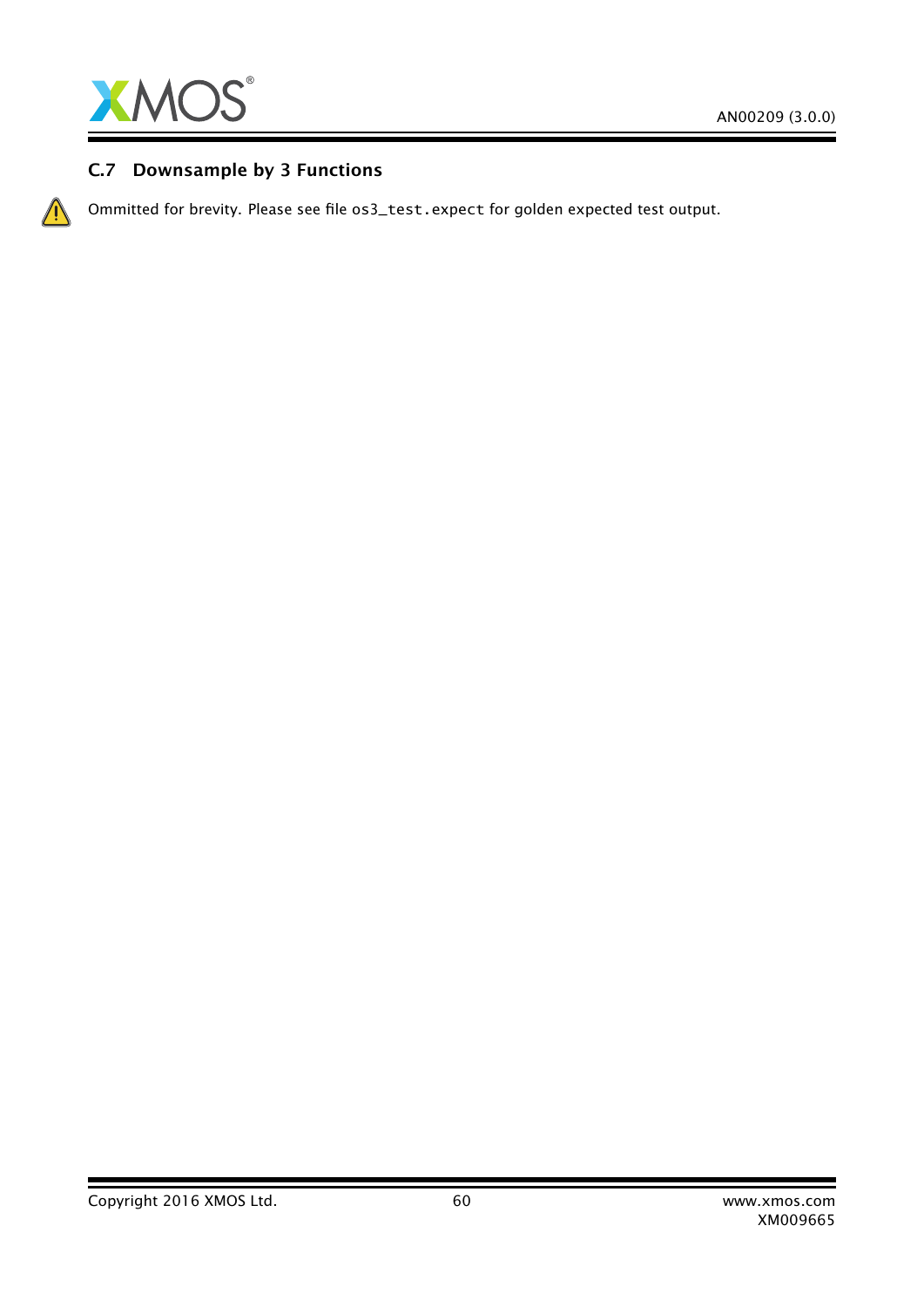

## C.8 Oversample by 3 Functions

Ommitted for brevity. Please see file os3\_test.expect for golden expected test output.